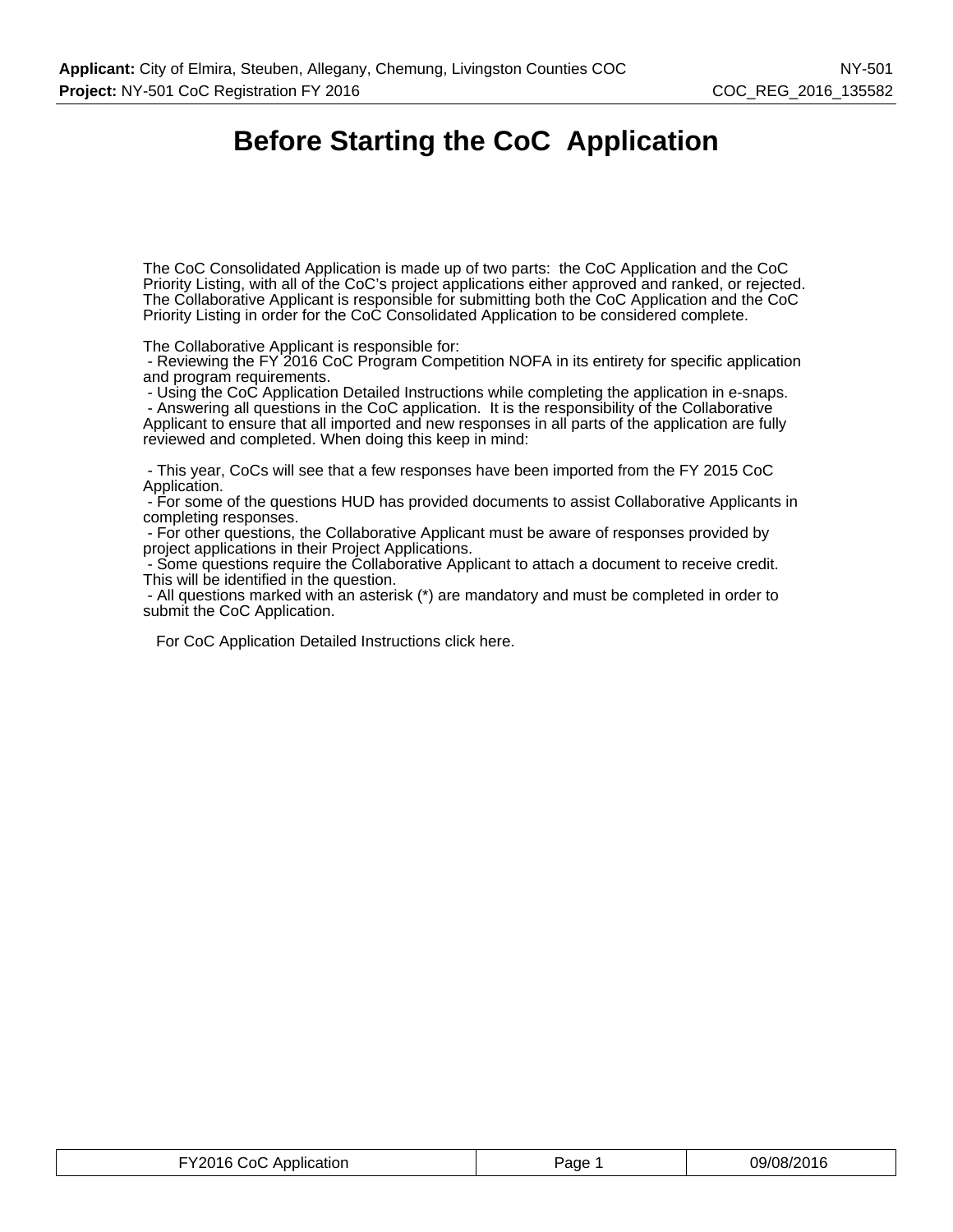# **1A. Continuum of Care (CoC) Identification**

## **Instructions:**

For guidance on completing this form, please reference the FY 2016 CoC Application Detailed Instructions and the FY 2016 CoC Program Competition NOFA. Please submit technical questions to the HUD Exchange Ask A Question.

| <b>1A-1. CoC Name and Number:</b> NY-501 - Elmira/Steuben, Allegany, Livingston,<br>Chemung, Schuyler Counties CoC |
|--------------------------------------------------------------------------------------------------------------------|
|                                                                                                                    |

**1A-2. Collaborative Applicant Name:** Institute for Human Services, Inc.

**1A-3. CoC Designation:** CA

| <b>1A-4. HMIS Lead:</b> Catholic Charities of CHemung and Schuyler<br>Counties |
|--------------------------------------------------------------------------------|
|                                                                                |

| FY2016 CoC Application | Page $\angle$ | 09/08/2016 |
|------------------------|---------------|------------|
|------------------------|---------------|------------|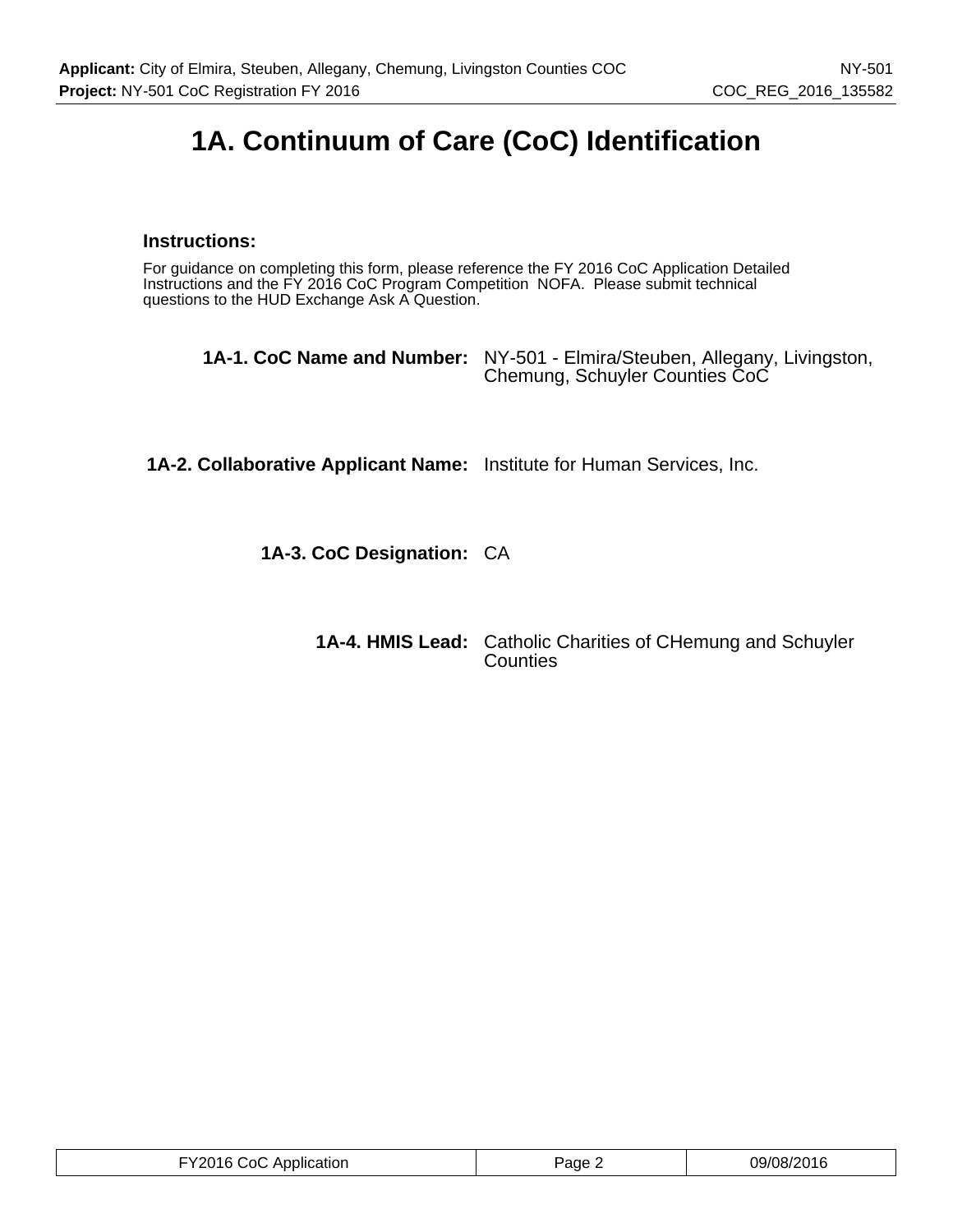# **1B. Continuum of Care (CoC) Engagement**

## **Instructions:**

For guidance on completing this form, please reference the FY 2016 CoC Application Detailed Instructions and the FY 2016 CoC Program Competition NOFA. Please submit technical questions to the HUD Exchange Ask A Question.

#### **1B-1. From the list below, select those organizations and persons that participate in CoC meetings. Then select "Yes" or "No" to indicate if CoC meeting participants are voting members or if they sit on the CoC Board. Only select "Not Applicable" if the organization or person does not exist in the CoC's geographic area.**

| <b>Organization/Person Categories</b>              | <b>Participates</b><br>in CoC<br><b>Meetings</b> | Votes.<br>including<br>electing<br><b>CoC Board</b> | <b>Sits</b><br>on<br><b>CoC Board</b> |
|----------------------------------------------------|--------------------------------------------------|-----------------------------------------------------|---------------------------------------|
| <b>Local Government Staff/Officials</b>            | Yes                                              | Yes                                                 | Yes                                   |
| <b>CDBG/HOME/ESG Entitlement Jurisdiction</b>      | Yes                                              | Yes                                                 | Yes                                   |
| <b>Law Enforcement</b>                             | Yes                                              | Yes                                                 | <b>No</b>                             |
| Local Jail(s)                                      | Yes                                              | <b>No</b>                                           | <b>No</b>                             |
| Hospital(s)                                        | Yes                                              | Yes                                                 | <b>No</b>                             |
| <b>EMT/Crisis Response Team(s)</b>                 | Yes                                              | Yes                                                 | <b>No</b>                             |
| <b>Mental Health Service Organizations</b>         | Yes                                              | Yes                                                 | <b>No</b>                             |
| <b>Substance Abuse Service Organizations</b>       | Yes                                              | Yes                                                 | <b>No</b>                             |
| <b>Affordable Housing Developer(s)</b>             | Yes                                              | Yes                                                 | Yes                                   |
| <b>Public Housing Authorities</b>                  | Yes                                              | <b>No</b>                                           | <b>No</b>                             |
| <b>CoC Funded Youth Homeless Organizations</b>     | Not Applicable                                   |                                                     | Not Applicable                        |
| <b>Non-CoC Funded Youth Homeless Organizations</b> | Yes                                              | Yes                                                 | <b>No</b>                             |
| <b>School Administrators/Homeless Liaisons</b>     | Yes                                              | Yes                                                 | <b>No</b>                             |
| <b>CoC Funded Victim Service Providers</b>         | Yes                                              | Yes                                                 | Yes                                   |
| <b>Non-CoC Funded Victim Service Providers</b>     | Yes                                              | Yes                                                 | <b>No</b>                             |
| <b>Street Outreach Team(s)</b>                     | Yes                                              | Yes                                                 | <b>No</b>                             |
| Youth advocates                                    | Yes                                              | Yes                                                 | <b>No</b>                             |
| Agencies that serve survivors of human trafficking | Not Applicable                                   |                                                     | Not Applicable                        |
| Other homeless subpopulation advocates             | <b>No</b>                                        | <b>No</b>                                           | <b>No</b>                             |
| <b>Homeless or Formerly Homeless Persons</b>       | Yes                                              | Yes                                                 | Yes                                   |
|                                                    |                                                  |                                                     |                                       |
|                                                    |                                                  |                                                     |                                       |
|                                                    |                                                  |                                                     |                                       |

## **Applicant must select Yes, No or Not Applicable for all of the listed organization/person categories in 1B-1.**

| <b>FY2016 CoC Application</b> | Page | 09/08/2016 |
|-------------------------------|------|------------|
|-------------------------------|------|------------|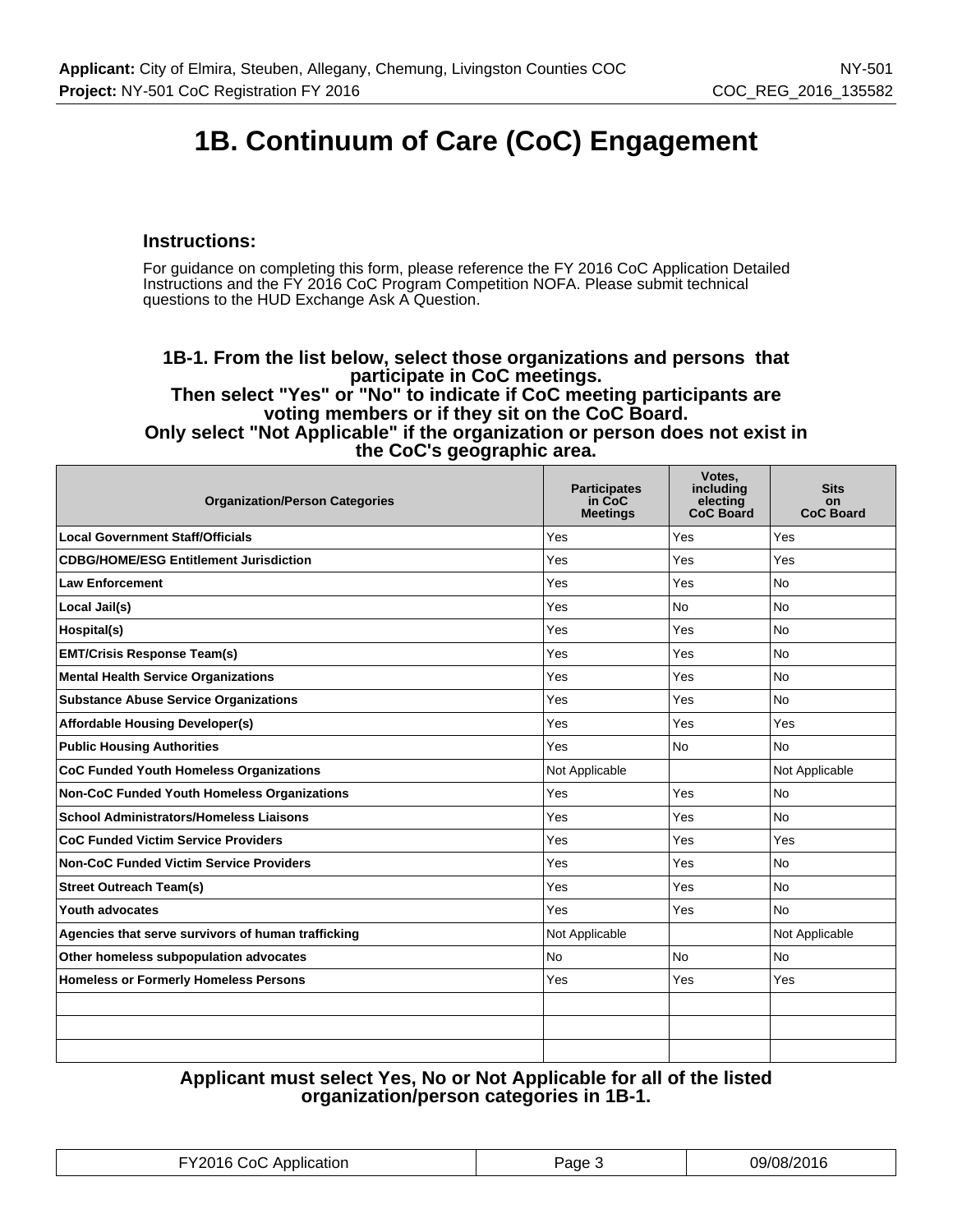#### **1B-1a. Describe in detail how the CoC solicits and considers the full range of opinions from individuals or organizations with knowledge of homelessness or an interest in preventing and ending homelessness in the geographic area. Please provide two examples of organizations or individuals from the list in 1B-1 to answer this question.**

Each county of the Continuum has a housing and homelessness task force that meets at least every 2 months. The CoC director participates in these meetings,bringing discussion items to the table and engaging on overall community,economic, and affordable housing initiatives within the county. Representation is broad based, and includes stakeholders from providers to elected officials. These groups are chaired by Department of Social Services staff, or directors of major CoC housing providers such as Catholic Charities. The CoC invites participants to join the CoC membership and its committees, and regularly creates specific committees and planning task forces comprised of members of these county level groups. Additionally, the CoC partners with mental health providers, substance abuse providers, Domestic Violence Providers and any/all who providers to facilitate community wide focus groups which are open to all.

#### **1B-1b. List Runaway and Homeless Youth (RHY)-funded and other youth homeless assistance providers (CoC Program and non-CoC Program funded) who operate within the CoC's geographic area. Then select "Yes" or "No" to indicate if each provider is a voting member or sits on the CoC Board.**

| <b>Youth Service Provider</b><br>(up to $10$ ) | <b>RHY Funded?</b> | Participated as a<br>Voting Member in<br>at least two CoC<br>Meetings between<br>July 1, 2015 and<br>June 20, 2016. | <b>Sat on CoC Board</b><br>as active member<br>or official at any<br>point between<br>July 1, 2015 and<br>June 20, 2016. |
|------------------------------------------------|--------------------|---------------------------------------------------------------------------------------------------------------------|--------------------------------------------------------------------------------------------------------------------------|
| Steuben County Youth Bureau                    | <b>No</b>          | Yes                                                                                                                 | <b>No</b>                                                                                                                |
| Glove House, Chemung County                    | <b>No</b>          | No                                                                                                                  | <b>No</b>                                                                                                                |
| Catholic Charities of Chemung/Schuyler         | No                 | Yes                                                                                                                 | Yes                                                                                                                      |
|                                                |                    |                                                                                                                     |                                                                                                                          |
|                                                |                    |                                                                                                                     |                                                                                                                          |
|                                                |                    |                                                                                                                     |                                                                                                                          |
|                                                |                    |                                                                                                                     |                                                                                                                          |
|                                                |                    |                                                                                                                     |                                                                                                                          |
|                                                |                    |                                                                                                                     |                                                                                                                          |
|                                                |                    |                                                                                                                     |                                                                                                                          |

## **1B-1c. List the victim service providers (CoC Program and non-CoC Program funded) who operate within the CoC's geographic area.**

| . <del>. .</del> | . |
|------------------|---|
|                  |   |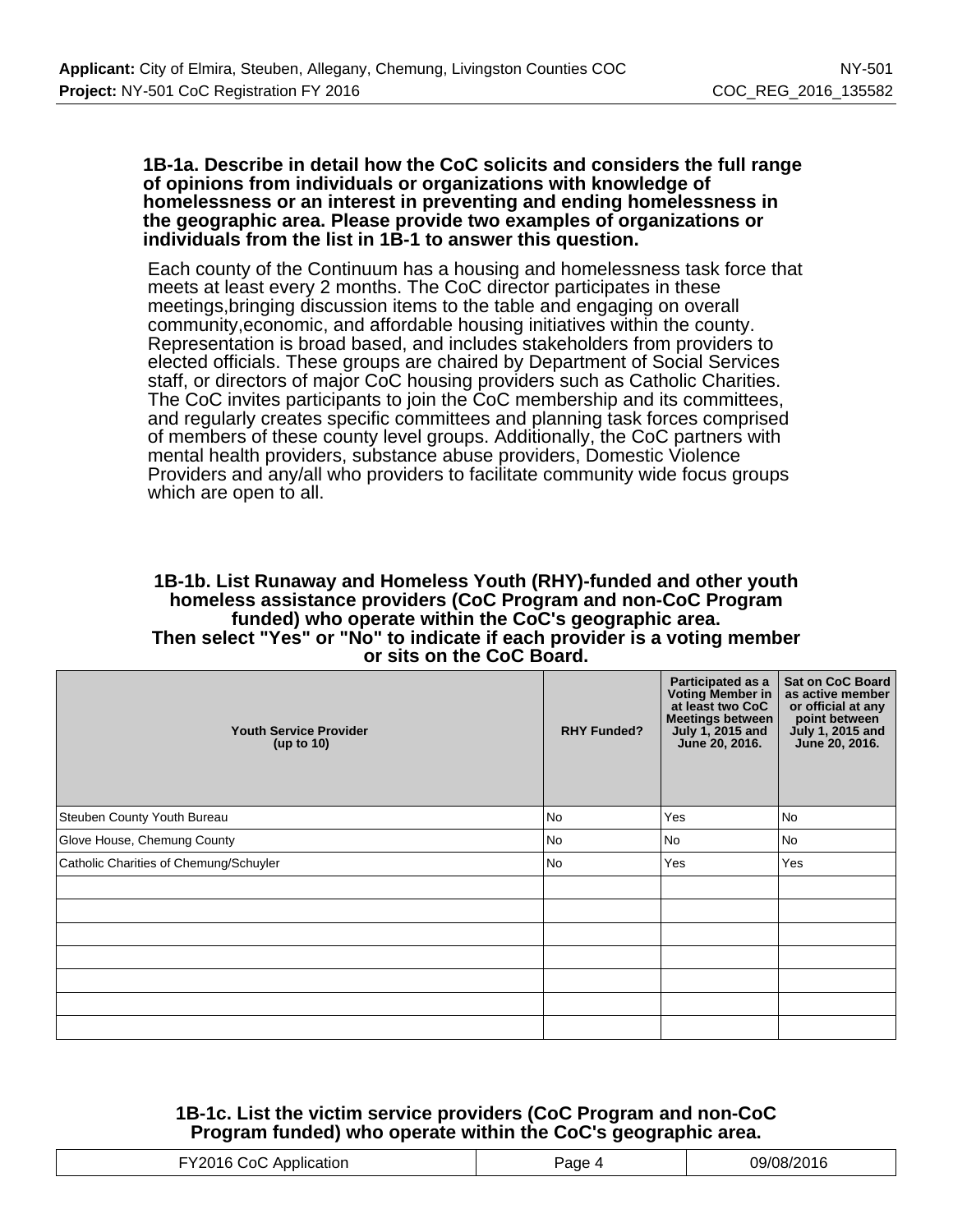## **Then select "Yes" or "No" to indicate if each provider is a voting member or sits on the CoC Board.**

| <b>Victim Service Provider</b><br>for Survivors of Domestic Violence<br>(up to $10$ ) | Participated as a<br>Voting Member in at<br>least two CoC<br>Meetings between<br>July 1, 2015 and June<br>30, 2016 | <b>Sat on CoC Board as</b><br>active member or<br>official at any point<br>between July 1, 2015<br>and June 30, 2016. |
|---------------------------------------------------------------------------------------|--------------------------------------------------------------------------------------------------------------------|-----------------------------------------------------------------------------------------------------------------------|
| The Net--Arbor Housing and Development                                                | Yes                                                                                                                | Yes                                                                                                                   |
| Chances & Changes DV Program                                                          | Yes                                                                                                                | Yes                                                                                                                   |
| Safe house Salvation Army                                                             | No                                                                                                                 | No                                                                                                                    |
| Safety Net DSS                                                                        | Yes                                                                                                                | Yes                                                                                                                   |
|                                                                                       |                                                                                                                    |                                                                                                                       |
|                                                                                       |                                                                                                                    |                                                                                                                       |
|                                                                                       |                                                                                                                    |                                                                                                                       |
|                                                                                       |                                                                                                                    |                                                                                                                       |
|                                                                                       |                                                                                                                    |                                                                                                                       |
|                                                                                       |                                                                                                                    |                                                                                                                       |

#### **1B-2. Explain how the CoC is open to proposals from entities that have not previously received funds in prior CoC Program competitions, even if the CoC is not applying for new projects in 2016. (limit 1000 characters)**

All members of the NY501 CoC encourage and invite other agencies to attend general membership meetings of the CoC and each county Homeless Housing Task Force. New members are apprised of the NOFA process and are encouraged to submit a project to the open application process Agencies within the NY501 posted the FY2016 NOFA broadening the scope of potential proposals. This type of public notice had not been as widespread in prior years.

#### **1B-3. How often does the CoC invite new** Bi-Monthly **members to join the CoC through a publicly available invitation?**

| FY2016 CoC Application | Page : | 09/08/2016 |
|------------------------|--------|------------|
|------------------------|--------|------------|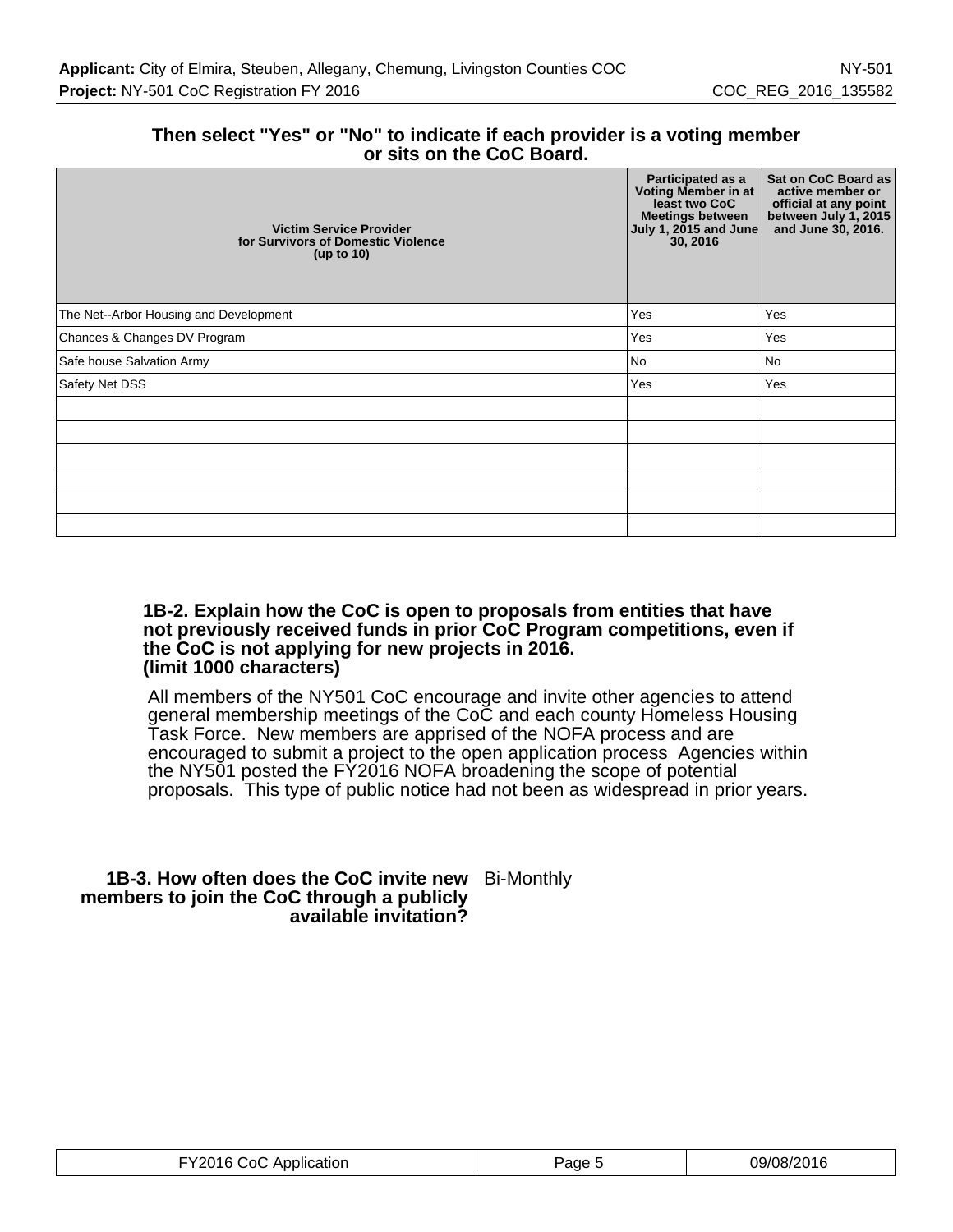# **1C. Continuum of Care (CoC) Coordination**

## **Instructions:**

For guidance on completing this form, please reference the FY 2016 CoC Application Detailed Instructions and the FY 2016 CoC Program Competition NOFA. Please submit technical questions to the HUD Exchange Ask A Question.

#### **1C-1. Does the CoC coordinate with Federal, State, Local, private and other entities serving homeless individuals and families and those at risk of homelessness in the planning, operation and funding of projects? Only select "Not Applicable" if the funding source does not exist within the CoC's geographic area.**

| <b>Funding or Program Source</b>                                                           | <b>Coordinates with Planning,</b><br><b>Operation and Funding of</b><br><b>Projects</b> |
|--------------------------------------------------------------------------------------------|-----------------------------------------------------------------------------------------|
| <b>Housing Opportunities for Persons with AIDS (HOPWA)</b>                                 | Yes                                                                                     |
| <b>Temporary Assistance for Needy Families (TANF)</b>                                      | Yes                                                                                     |
| <b>Runaway and Homeless Youth (RHY)</b>                                                    | Not Applicable                                                                          |
| <b>Head Start Program</b>                                                                  | Yes                                                                                     |
| Housing and service programs funded through Federal, State and local government resources. | Yes                                                                                     |

**1C-2. The McKinney-Vento Act, requires CoC's to participate in the Consolidated Plan(s) (Con Plan(s)) for the geographic area served by the CoC. The CoC Program Interim rule at 24 CFR 578.7 (c) (4) requires the CoC to provide information required to complete the Con Plan(s) within the CoC's geographic area, and 24 CFR 91.100(a)(2)(i) and 24 CFR 91.110 (b)(2) requires the State and local Con Plan jurisdiction(s) consult with the CoC. The following chart asks for the information about CoC and Con Plan jurisdiction coordination, as well as CoC and ESG recipient coordination.**

CoCs can use the CoCs and Consolidated Plan Jurisdiction Crosswalk to assist in answering this question.

|                                                                                                                                                       | <b>Number</b> |
|-------------------------------------------------------------------------------------------------------------------------------------------------------|---------------|
| Number of Con Plan jurisdictions with whom the CoC geography overlaps                                                                                 |               |
| How many Con Plan jurisdictions did the CoC participate with in their Con Plan development process?                                                   |               |
| How many Con Plan jurisdictions did the CoC provide with Con Plan jurisdiction level PIT data?                                                        |               |
| How many of the Con Plan jurisdictions are also ESG recipients?                                                                                       |               |
| How many ESG recipients did the CoC participate with to make ESG funding decisions?                                                                   |               |
| How many ESG recipients did the CoC consult with in the development of ESG performance standards and evaluation<br>process for ESG funded activities? |               |

| TY2016 CoC Application<br>그 사람들은 그 사람들은 아이들을 하고 있다. 이 사람들은 아이들은 아이들은 아이들을 하고 있다. | Page | 09/08/2016 |
|----------------------------------------------------------------------------------|------|------------|
|----------------------------------------------------------------------------------|------|------------|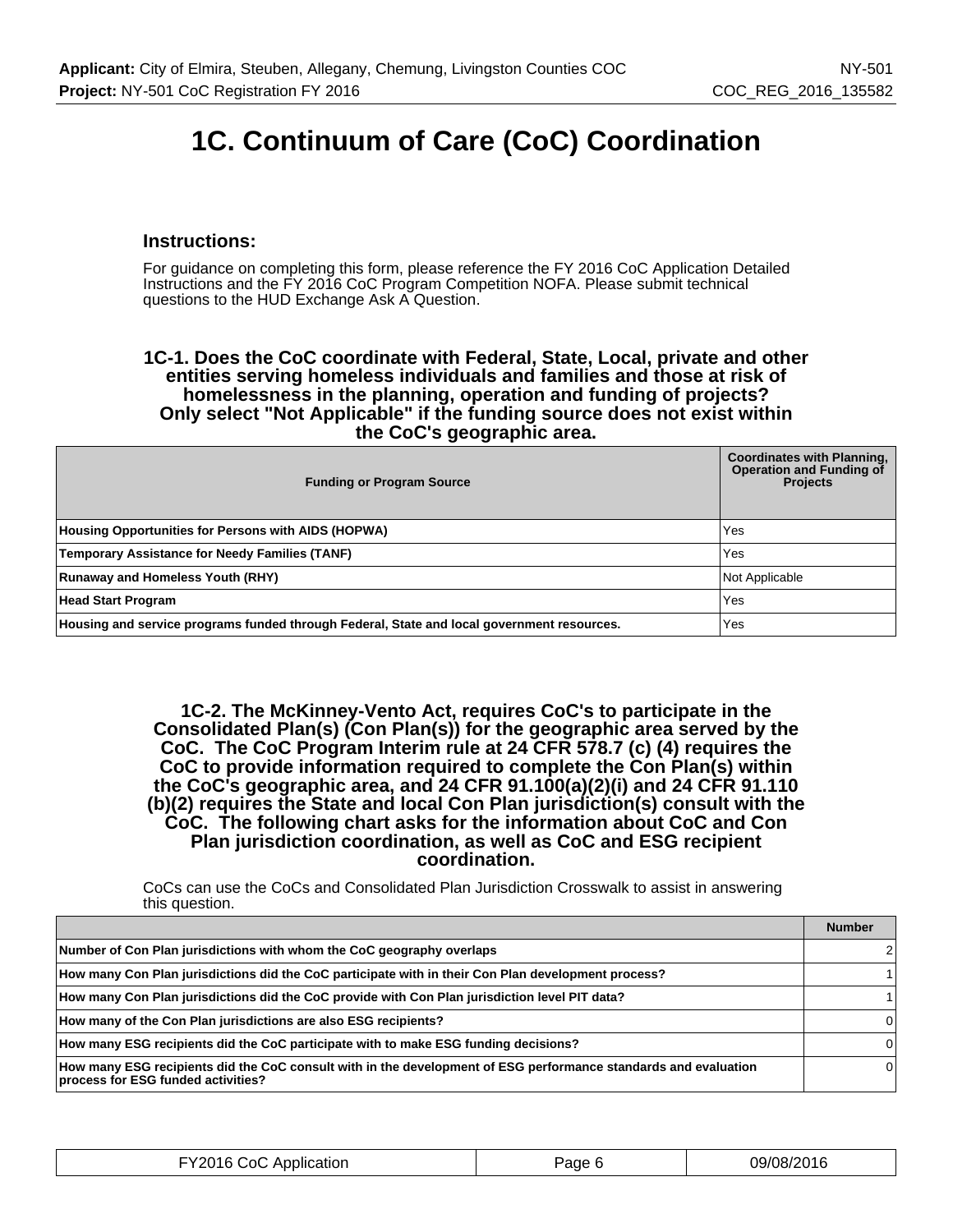#### **1C-2a. Based on the responses provided in 1C-2, describe in greater detail how the CoC participates with the Consolidated Plan jurisdiction(s) located in the CoC's geographic area and include the frequency and type of interactions between the CoC and the Consolidated Plan jurisdiction(s). (limit 1000 characters)**

As noted in 1C-2, two Con Plan entities exist within the NY-501 geography. The City of Elmira creates a 5 year Con Plan with annual updates. The CoC has by governance policy created a CoC Board seat for Elmira, and that is filled by their Community Development Director. Along with regular monthly participation of Elmira's Community Development Department through CoC Board meetings, the CoC administrative lead regularly consults with the CD director, participates in the Con Plan development process, and meets with elected City government officials in regard to planning for Con Plan updates and homelessness service needs. The remainder of the CoC geography falls into the New York State Con Plan, prepared and administered by the NYS Department of Homes & Community Renewal [NYSHCR]. The CoC networks annually with HCR through advocacy and funded project reporting to inform the Con Plan process.

#### **1C-2b. Based on the response in 1C-2, describe how the CoC is working with ESG recipients to determine local ESG funding decisions and how the CoC assists in the development of performance standards and evaluation of outcomes for ESG-funded activities. (limit 1000 characters)**

In NYS, block grant ESG is blended with several state homelessness assistance funds by the Office of Temporary Disability Assistance (OTDA) into a competitive grant program known as STEHP. The CoC consults with county level applicants to ensure programs meet gaps in services and serve identified goals. This is certified to in the grant applications. All STEHP grantee organizations are general members of the CoC, or hold CoC Board positions—including county level OTDA Division of Social Services authorities. This ensures that all recipients are party to collaborative needs planning and evaluation efforts. STEHP grantees also participate in the NY-501 STEPS HMIS. Through the program data they enter, it is possible to monitor and evaluate the effectiveness of programs that report client level data into the HMIS. The CoC is also involved in the development of a statewide HMIS data collection system [NYSHADE] which evaluates STEHP program performance in ending homelessness.

**1C-3. Describe how the CoC coordinates with victim service providers and non-victim service providers (CoC Program funded and non-CoC funded) to ensure that survivors of domestic violence are provided housing and services that provide and maintain safety and security. Responses must address how the service providers ensure and maintain the safety and security of participants and how client choice is upheld. (limit 1000 characters)**

The CoC is served multiple programs that provide DV care from ES through

| FY2016 CoC Application | Paɑe | 09/08/2016 |
|------------------------|------|------------|
|------------------------|------|------------|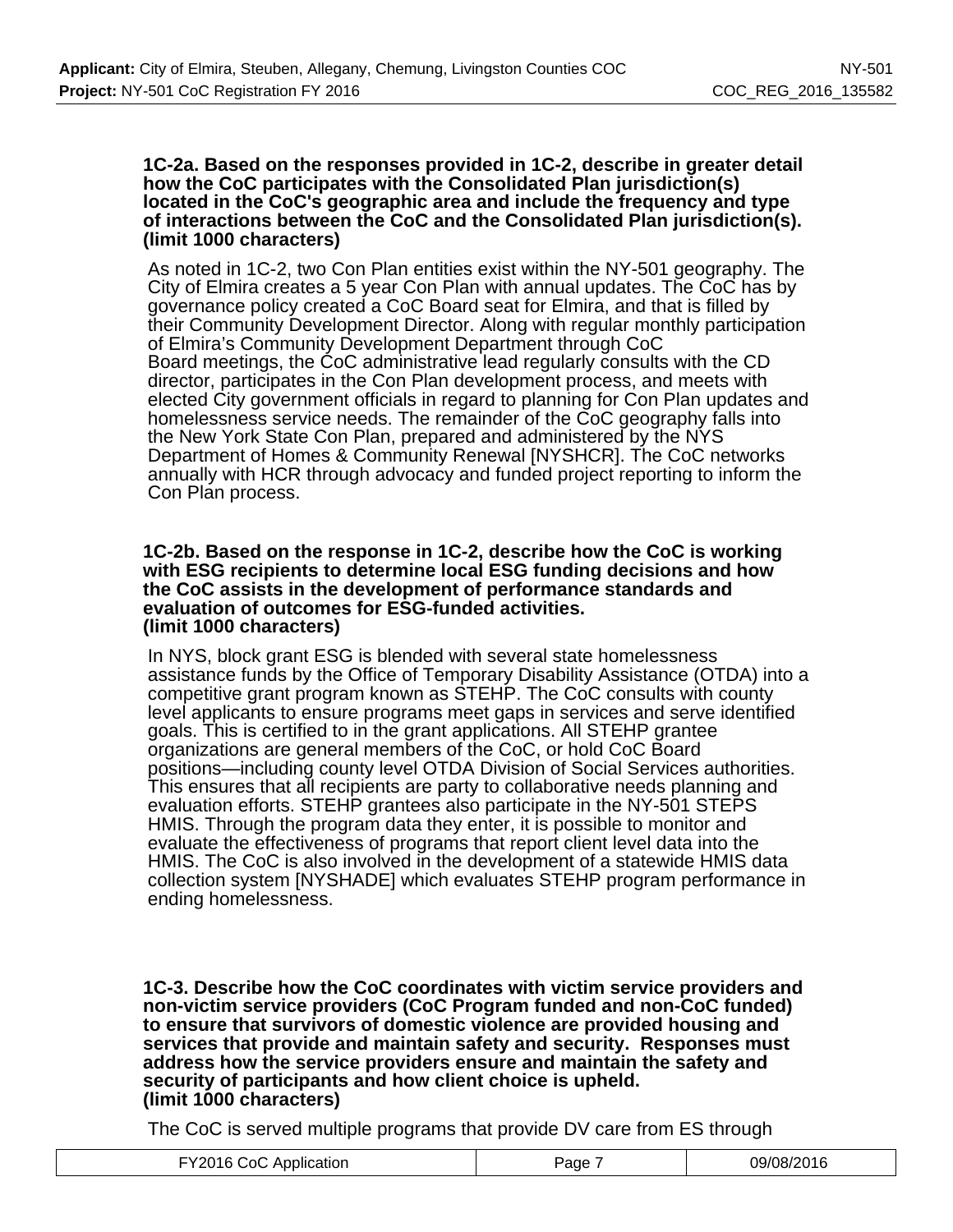TH&PH/PSH. All utilize CoC Program funding streams for housing programs, alongwith NYS balance of state blended ESG in the STEHP grant program. The executive directors of these programs also serve on the CoC Board. Eachprogram maintains policy and practice that adheres to VAWA Act compliance, NYS Office for the Prevention of Domestic Violence guidelines, and other practices. Program case managers assist clients with safety plans, coordination with local law enforcement and restraining order compliance, and educational

safety plans for school attendance. Each provider maintains full client confidentiality and CM records outside of the

CoC HMIS system. As clients transition from DV shelter, or are applying for placement in TH/RRH/PH solutions, providers use a scattered site approach and clients may select any apartment that meets HUD Housing Quality Standards.

**1C-4. List each of the Public Housing Agencies (PHAs) within the CoC's geographic area. If there are more than 5 PHAs within the CoC's geographic area, list the 5 largest PHAs. For each PHA, provide the percentage of new admissions that were homeless at the time of admission between July 1, 2015 and June 30, 2016 and indicate whether the PHA has a homeless admissions preference in its Public Housing and/or Housing Choice Voucher (HCV) program.**

| <b>Public Housing Agency Name</b>   | % New Admissions into Public Housing and<br>Housing Choice Voucher Program from 7/1/15 to<br>6/30/16 who were homeless at entry | PHA has General or<br><b>Limited Homeless</b><br><b>Preference</b> |
|-------------------------------------|---------------------------------------------------------------------------------------------------------------------------------|--------------------------------------------------------------------|
| City of Hornell PHA NY-067          | $0.00\%$   No                                                                                                                   |                                                                    |
| Elmira Housing Authority NY-030     | $0.00\%$   No                                                                                                                   |                                                                    |
| Village of Elmira Heights HA NY-402 | $0.00\%$   No                                                                                                                   |                                                                    |
| Town of Horseheads HA NY-432        | $0.00\%$   No                                                                                                                   |                                                                    |
|                                     |                                                                                                                                 |                                                                    |

## **1C-5. Other than CoC, ESG, Housing Choice Voucher Programs and Public Housing, describe other subsidized or low-income housing opportunities that exist within the CoC that target persons experiencing homelessness.**

## **(limit 1000 characters)**

Multiple solutions exist for permanent or temporary housing assistance within the CoC. These programs include VA Supportive Services for Veteran Families [SSVF], NYS STEHP Temporary Housing Assistance, Emergency Housing Assistance through local Department of Social Services placement, various subsidy programs for special needs homeless through NY State agencies including Office of Mental Health, Department of Health, and OPWDD. Several faith based entities offer rental assistance, and several affordable housing developers have created and continue to develop units serving the <30% AMI population.

| FY2016 CoC Application | Page 8 | 09/08/2016 |
|------------------------|--------|------------|
|------------------------|--------|------------|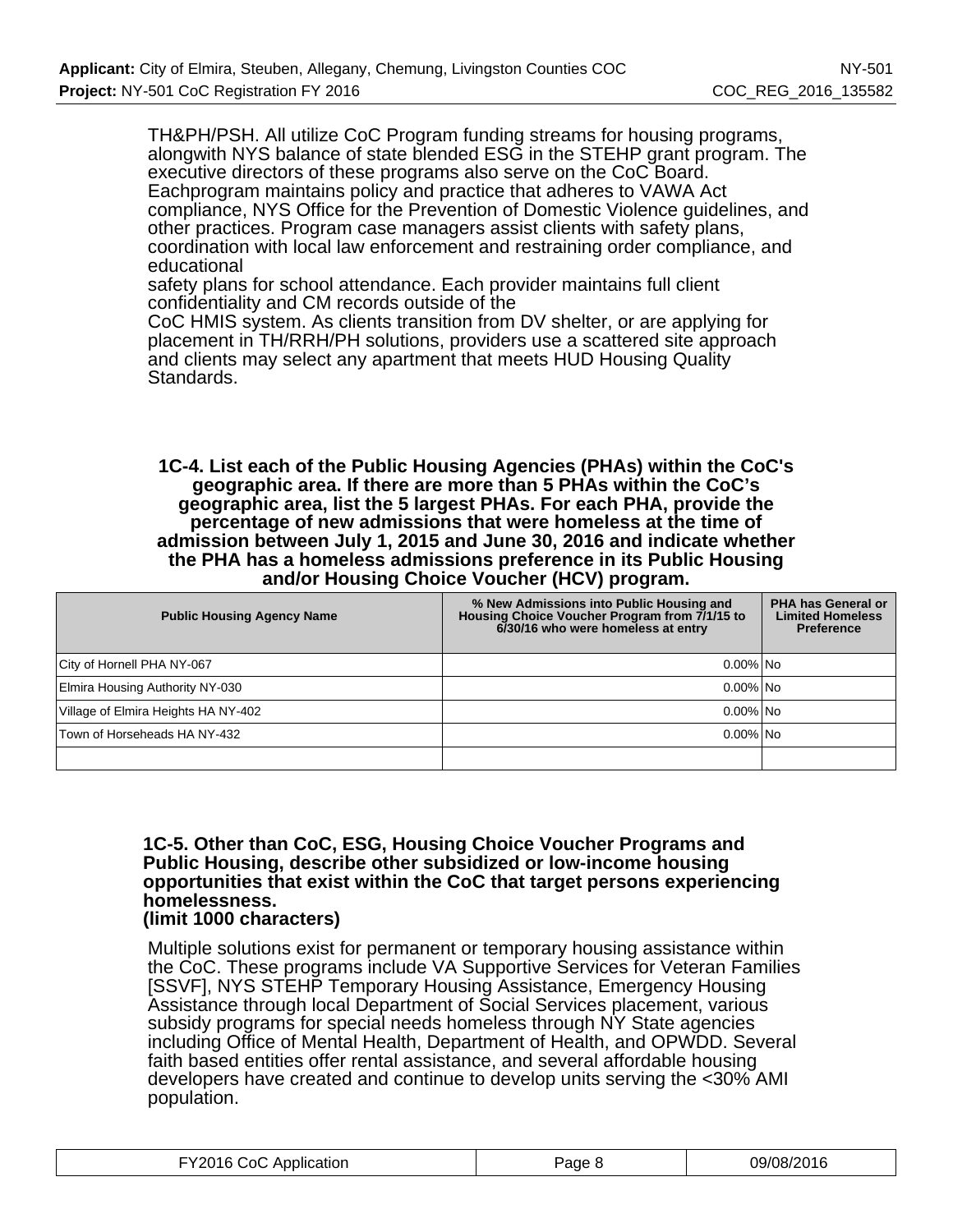### **1C-6. Select the specific strategies implemented by the CoC to ensure that homelessness is not criminalized in the CoC's geographic area. Select all that apply.**

| <b>Engaged/educated local policymakers:</b> | X        |
|---------------------------------------------|----------|
| Engaged/educated law enforcement:           | $\times$ |
| Implemented communitywide plans:            |          |
| No strategies have been implemented         |          |
| Other: (limit 1000 characters)              |          |
|                                             |          |
|                                             |          |
|                                             |          |

| FY2016 CoC Application | Page 9 | 09/08/2016 |
|------------------------|--------|------------|
|------------------------|--------|------------|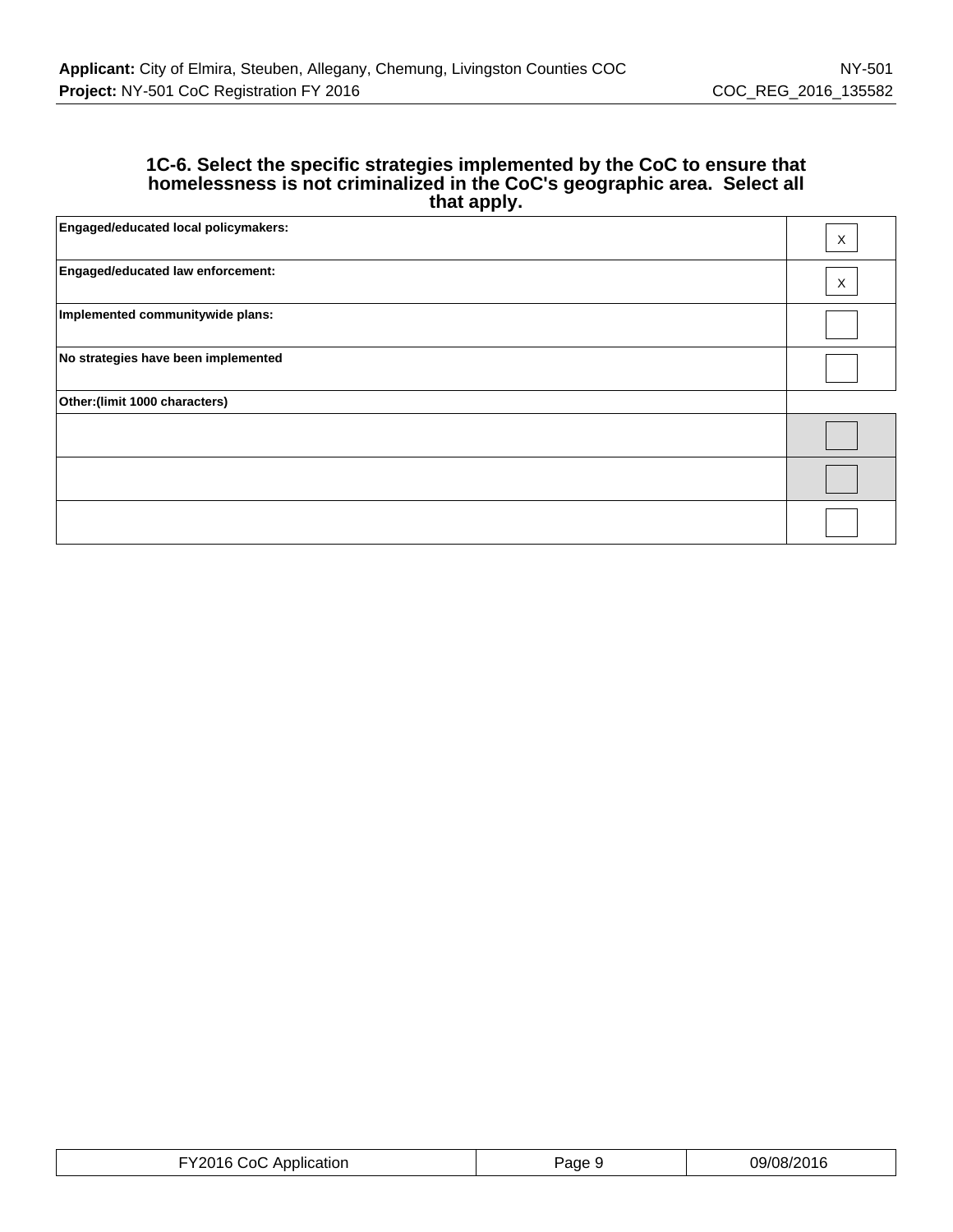# **1D. Continuum of Care (CoC) Discharge Planning**

## **Instructions:**

For guidance on completing this form, please reference the FY 2016 CoC Application Detailed Instructions and the FY 2016 CoC Program Competition NOFA. Please submit technical questions to the HUD Exchange Ask A Question.

**1D-1. Select the system(s) of care within the CoC's geographic area for which there is a discharge policy in place that is mandated by the State, the CoC, or another entity for the following institutions? Check all that apply.**

| <b>Foster Care:</b>             | Χ |
|---------------------------------|---|
| <b>Health Care:</b>             | X |
| Mental Health Care:             | X |
| <b>Correctional Facilities:</b> | X |
| None:                           |   |

**1D-2. Select the system(s) of care within the CoC's geographic area with which the CoC actively coordinates with to ensure institutionalized persons that have resided in each system of care for longer than 90 days are not discharged into homelessness. Check all that apply.**

| <b>Foster Care:</b>             | X |
|---------------------------------|---|
| <b>Health Care:</b>             | X |
| Mental Health Care:             | X |
| <b>Correctional Facilities:</b> | X |
| None:                           |   |

#### **1D-2a. If the applicant did not check all boxes in 1D-2, explain why there is no coordination with the institution(s) that were not selected and explain how the CoC plans to coordinate with the institution(s) to ensure persons**

| 1707<br>∴∩<br>Application<br>. 197<br>. . 187<br>age<br>. .<br>. |  |
|------------------------------------------------------------------|--|
|------------------------------------------------------------------|--|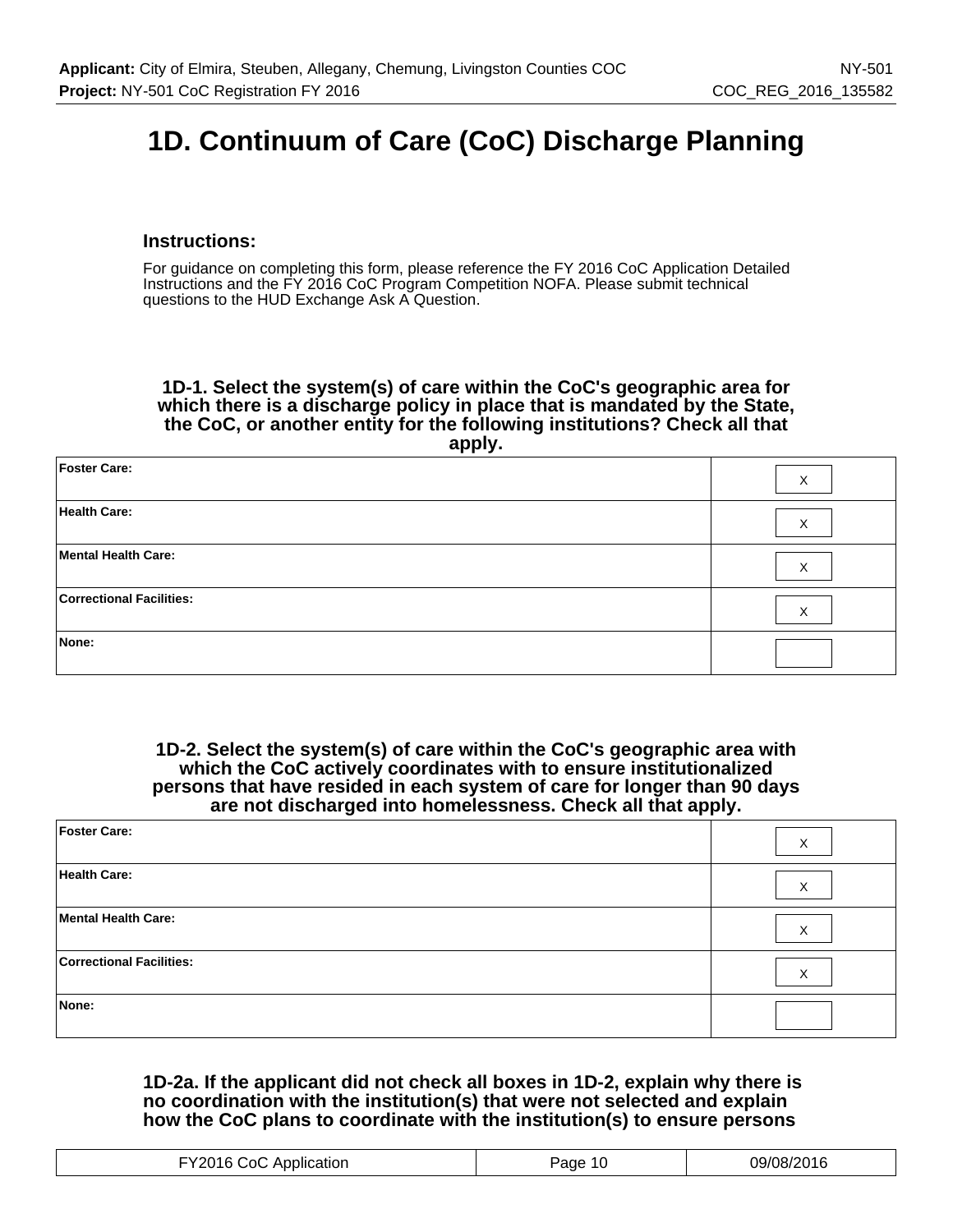## **discharged are not discharged into homelessness. (limit 1000 characters)**

Not Applicable

| FY2016 CoC Application | Page | 09/08/2016 |
|------------------------|------|------------|
|------------------------|------|------------|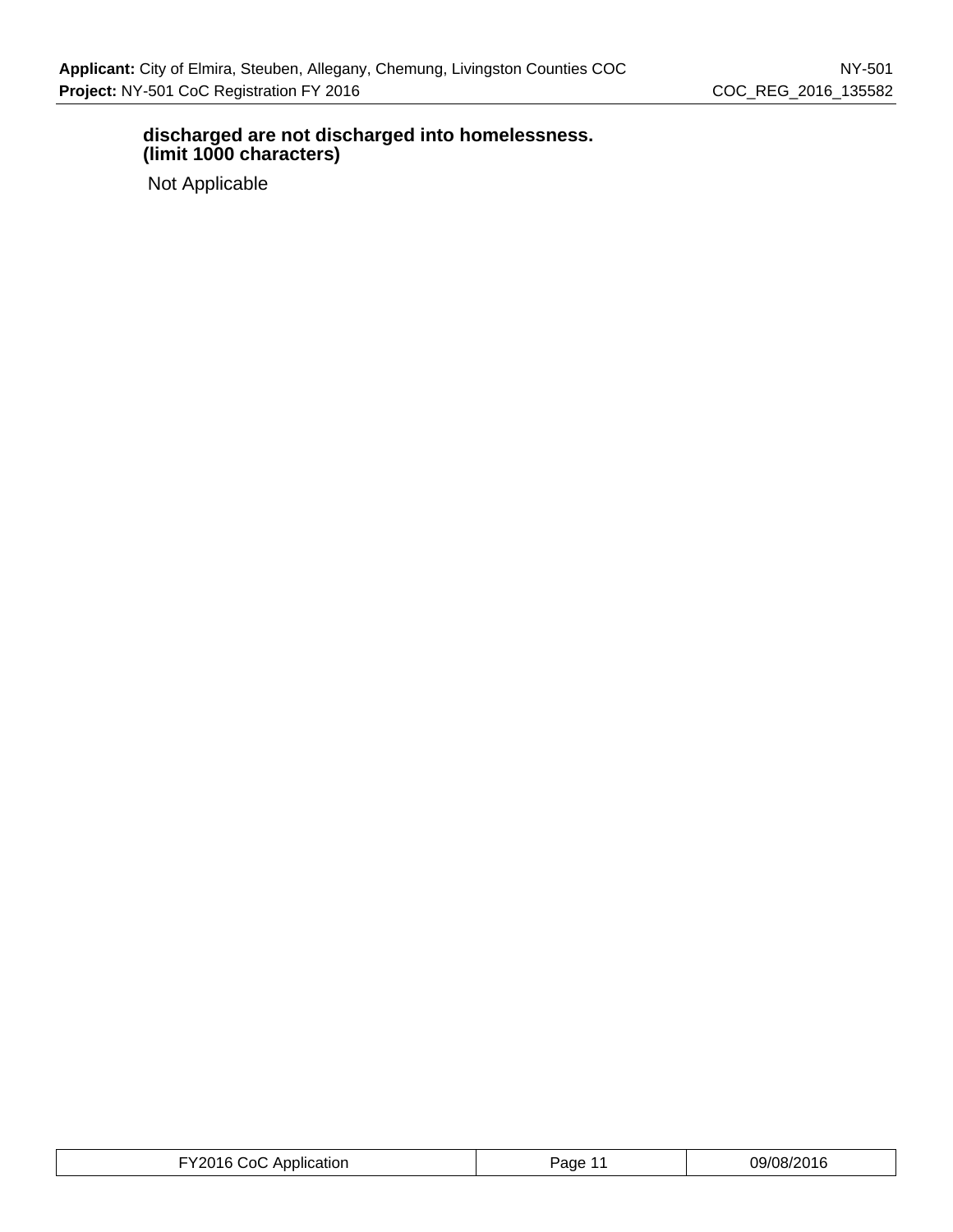## **1E. Centralized or Coordinated Assessment (Coordinated Entry)**

#### **Instructions:**

For guidance on completing this form, please reference the FY 2016 CoC Application Detailed Instructions and the FY 2016 CoC Program Competition NOFA. Please submit technical questions to the HUD Exchange Ask A Question.

**The CoC Program Interim Rule requires CoCs to establish a Centralized or Coordinated Assessment System which HUD refers to as the Coordinated Entry Process. Based on the recent Coordinated Entry Policy Brief, HUD's primary goals for the coordinated entry process are that assistance be allocated as effectively as possible and that it be easily accessible no matter where or how people present for assistance.**

**1E-1. Explain how the CoC's coordinated entry process is designed to identify, engage, and assist homeless individuals and families that will ensure those who request or need assistance are connected to proper housing and services. (limit 1000 characters)**

Each county within the CoC has developed a Coordinated Entry model. Each model addresses and prioritizes needs appropriately, each is unique to the community partners specific to their area. Preliminary (triage) screening is completed at point of entry and referrals are made for special populations (IE: VA,DV,MH,and SU). Once Temporary housing is secured a more intensive assessment tool is used to determine the most appropriate housing program type, priority placement and referral made to mainstream benefits, behavioral health, chemical dependency or SSI/SSD eligibility using the CoC SOAR initiative in some districts. Decision trees ensure uniformity across the Continuum.

**1E-2. CoC Program and ESG Program funded projects are required to participate in the coordinated entry process, but there are many other organizations and individuals who may participate but are not required to do so. From the following list, for each type of organization or individual, select all of the applicable checkboxes that indicate how that organization or individual participates in the CoC's coordinated entry process. If there are other organizations or persons who participate but are not on this list, enter the information in the blank text box, click "Save" at the bottom of the screen, and then select the applicable checkboxes.**

|                        | <b>Participate</b><br>s in | <b>Makes</b><br><b>Referrals</b><br>to the |         | <b>Receives</b><br><b>Referrals</b><br>from the | <b>Operates</b><br><b>Access</b><br><b>Point for</b> | <b>Participate</b> | Does not | Does not |
|------------------------|----------------------------|--------------------------------------------|---------|-------------------------------------------------|------------------------------------------------------|--------------------|----------|----------|
| FY2016 CoC Application |                            |                                            | Page 12 |                                                 |                                                      | 09/08/2016         |          |          |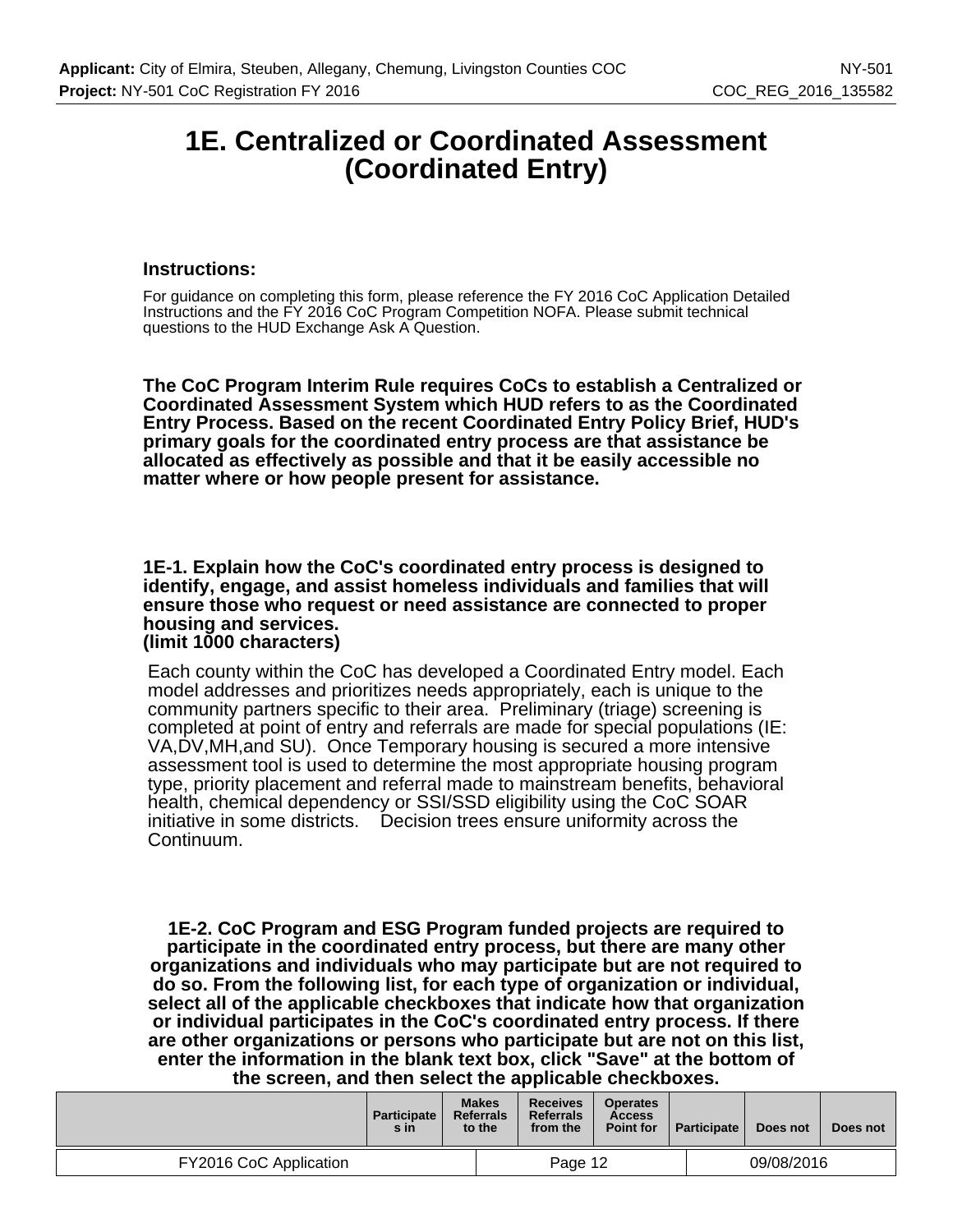## Applicant: City of Elmira, Steuben, Allegany, Chemung, Livingston Counties COC NY-501 **Project:** NY-501 CoC Registration FY 2016 COC\_REG\_2016\_135582

| <b>Organization/Person Categories</b>              | Ongoing<br>Planning<br>and<br><b>Evaluation</b> | Coordinate<br>d Entry<br><b>Process</b> | Coordinate<br>d Entry<br><b>Process</b> | Coordinate<br>d Entry<br><b>Process</b> | s in Case<br>Conferenci<br>ng | <b>Participate</b> | <b>Exist</b> |
|----------------------------------------------------|-------------------------------------------------|-----------------------------------------|-----------------------------------------|-----------------------------------------|-------------------------------|--------------------|--------------|
| <b>Local Government Staff/Officials</b>            | X                                               | $\mathsf{X}$                            | $\boldsymbol{\mathsf{X}}$               | $\mathsf X$                             | $\mathsf X$                   |                    |              |
| <b>CDBG/HOME/Entitlement Jurisdiction</b>          | X                                               |                                         |                                         |                                         |                               |                    |              |
| <b>Law Enforcement</b>                             |                                                 | $\mathsf X$                             |                                         |                                         |                               |                    |              |
| Local Jail(s)                                      |                                                 | $\boldsymbol{\mathsf{X}}$               |                                         |                                         |                               |                    |              |
| Hospital(s)                                        | X                                               | $\mathsf X$                             |                                         |                                         | $\mathsf X$                   |                    |              |
| <b>EMT/Crisis Response Team(s)</b>                 |                                                 | $\mathsf X$                             |                                         |                                         |                               |                    |              |
| <b>Mental Health Service Organizations</b>         | $\mathsf X$                                     | X                                       | $\boldsymbol{\mathsf{X}}$               |                                         | $\mathsf X$                   |                    |              |
| <b>Substance Abuse Service Organizations</b>       | $\mathsf X$                                     | $\mathsf X$                             | $\mathsf X$                             |                                         | $\mathsf X$                   |                    |              |
| <b>Affordable Housing Developer(s)</b>             | $\mathsf X$                                     | $\mathsf X$                             | $\mathsf X$                             | $\boldsymbol{\mathsf{X}}$               | $\mathsf X$                   |                    |              |
| <b>Public Housing Authorities</b>                  | $\mathsf X$                                     |                                         | $\boldsymbol{\mathsf{X}}$               |                                         |                               |                    |              |
| Non-CoC Funded Youth Homeless Organizations        | $\mathsf X$                                     | $\mathsf X$                             |                                         |                                         |                               |                    |              |
| <b>School Administrators/Homeless Liaisons</b>     | $\mathsf X$                                     | $\mathsf X$                             |                                         |                                         |                               |                    |              |
| <b>Non-CoC Funded Victim Service Organizations</b> | $\mathsf X$                                     | $\mathsf{X}$                            | $\boldsymbol{\mathsf{X}}$               | $\boldsymbol{\mathsf{X}}$               | $\boldsymbol{\mathsf{X}}$     |                    |              |
| <b>Street Outreach Team(s)</b>                     |                                                 |                                         |                                         |                                         |                               |                    | $\mathsf X$  |
| <b>Homeless or Formerly Homeless Persons</b>       | $\mathsf{x}$<br>$\mathbf{r}$                    |                                         |                                         |                                         |                               |                    |              |
|                                                    |                                                 |                                         |                                         |                                         |                               |                    |              |
|                                                    |                                                 |                                         |                                         |                                         |                               |                    |              |
|                                                    |                                                 |                                         |                                         |                                         |                               |                    |              |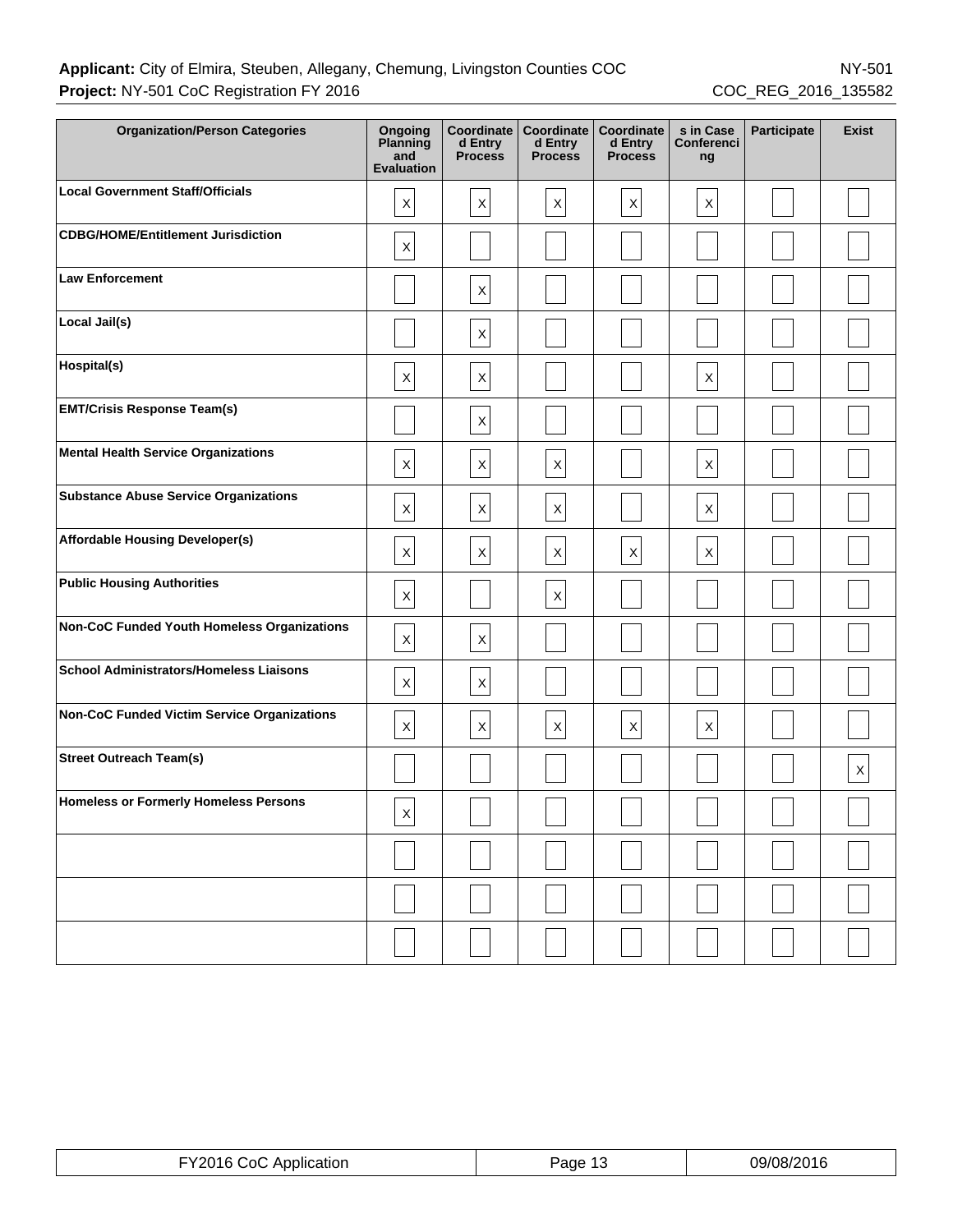## **1F. Continuum of Care (CoC) Project Review, Ranking, and Selection**

#### **Instructions**

For guidance on completing this form, please reference the FY 2016 CoC Application Detailed Instructions and the FY 2016 CoC Program Competition NOFA. Please submit technical questions to the HUD Exchange Ask A Question.

#### **1F-1. For all renewal project applications submitted in the FY 2016 CoC Program Competition complete the chart below regarding the CoC's review of the Annual Performance Report(s).**

| How many renewal project applications were submitted in the FY 2016 CoC Program Competition?                                                                                                       | 14              |
|----------------------------------------------------------------------------------------------------------------------------------------------------------------------------------------------------|-----------------|
| How many of the renewal project applications are first time renewals for which the first operating year has not expired yet?                                                                       |                 |
| How many renewal project application APRs were reviewed by the CoC as part of the local CoC competition project review,<br>ranking, and selection process for the FY 2016 CoC Program Competition? | 14 <sub>1</sub> |
| Percentage of APRs submitted by renewing projects within the CoC that were reviewed by the CoC in the 2016 CoC<br><b>Competition?</b>                                                              | 100.00%         |

#### **1F-2 - In the sections below, check the appropriate box(es) for each selection to indicate how project applications were reviewed and ranked for the FY 2016 CoC Program Competition. Written documentation of the CoC's publicly announced Rating and Review procedure must be attached.**

| Performance outcomes from APR reports/HMIS: |                        |
|---------------------------------------------|------------------------|
| % permanent housing exit destinations       | ⌒                      |
| % increases in income                       | $\sqrt{}$<br>$\lambda$ |

| <b>Monitoring criteria:</b>                    |                   |
|------------------------------------------------|-------------------|
| <b>Utilization rates</b>                       | X                 |
| <b>Drawdown rates</b>                          | $\checkmark$<br>⋏ |
| Frequency or Amount of Funds Recaptured by HUD | $\checkmark$<br>⋏ |

| Need for specialized population services: |         |            |
|-------------------------------------------|---------|------------|
| FY2016 CoC Application                    | Page 14 | 09/08/2016 |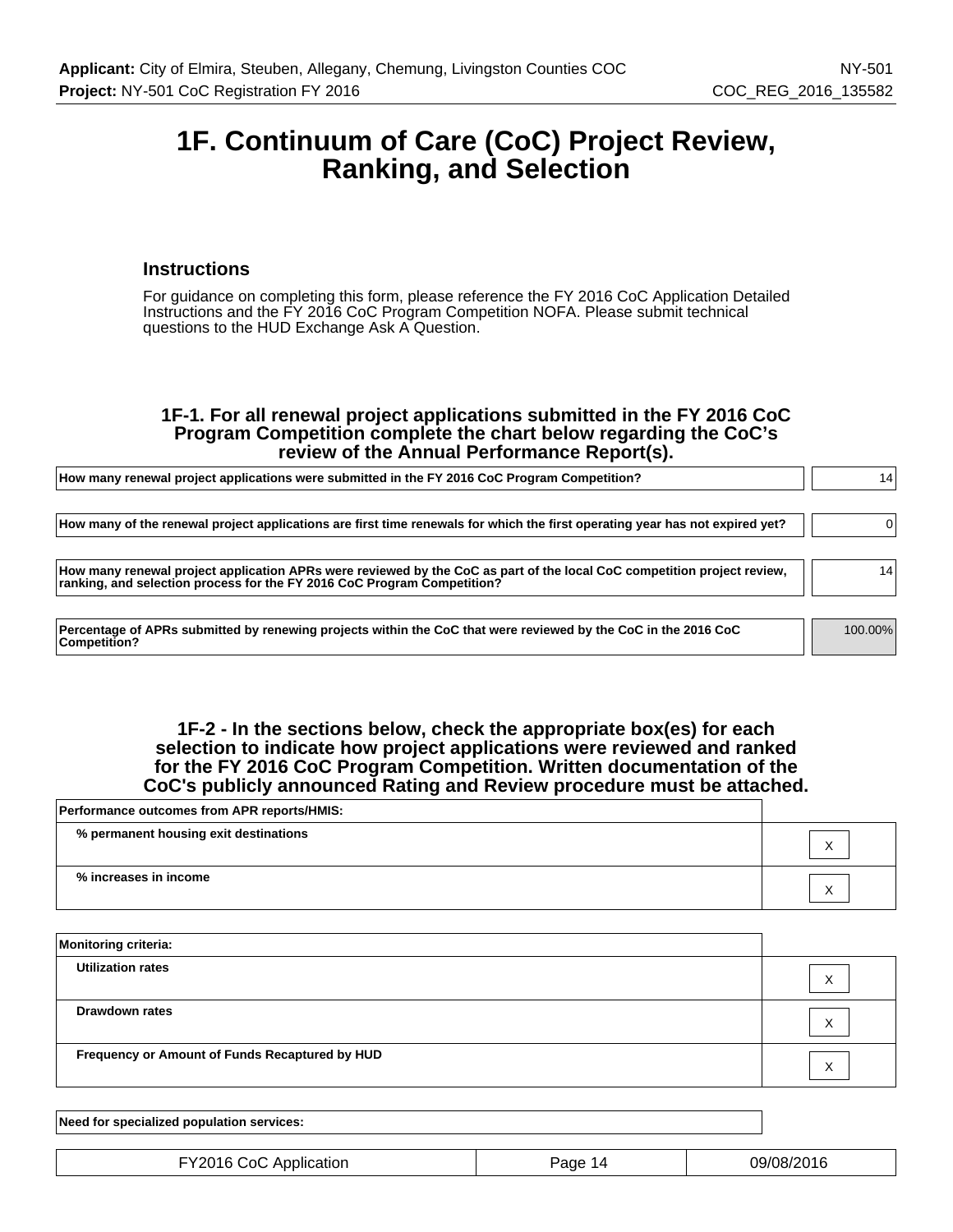| Youth                                            |                   |
|--------------------------------------------------|-------------------|
| <b>Victims of Domestic Violence</b>              | X                 |
| <b>Families with Children</b>                    |                   |
| <b>Persons Experiencing Chronic Homelessness</b> | $\checkmark$<br>ᄉ |
| <b>Veterans</b>                                  |                   |
|                                                  |                   |

| None: |  |
|-------|--|
|       |  |

#### **1F-2a. Describe how the CoC considered the severity of needs and vulnerabilities of participants that are, or will be, served by the project applications when determining project application priority. (limit 1000 characters)**

Project applications are grouped into ranking blocks by order of client service need and acuity. This creates a #1 priority block for PSH which serves high need chronic, physically or medically disabled, or developmentally disabled homeless which require consistent, ongoing case management & supportive services. Those programs serving the highest cost/highest need clients are identified by analysis of HMIS & PIT data for priorities and establish the top to bottom rank within the block. The #2 priority block contains TH/RRH programs and are ranked from top to bottom in the block according to severity of need, level of case management required during program tenure, according to data analysis of the project client population (via HMIS) and local priorities identified by the annual PIT Count, HIC and other service metrics.

## **1F-3. Describe how the CoC made the local competition review, ranking, and selection criteria publicly available, and identify the public medium(s) used and the date(s) of posting. Evidence of the public posting must be attached.**

## **(limit 750 characters)**

Following the HUD announcement of the NOFA, the CoC publishes a series of guidance and policy documents to the Collaborative Applicants website. Further announcement is made through the CoC mailing list system, which delivers information to several CoC member entities, the CoC Board, and other stakeholder organizations within the CoC geography. Final determinations are published in "The Provider", a regional online newsletter published by the Collaborative Applicant with a delivery readership of nearly 300 non-profit and governmental entities. FY 2016 several member agencies posted NOFA announcements, IE Scoring, meetings, and other applicable required postings enlarging the audience significantly.

| FY2016 CoC Application | Page 15 | 09/08/2016 |
|------------------------|---------|------------|
|------------------------|---------|------------|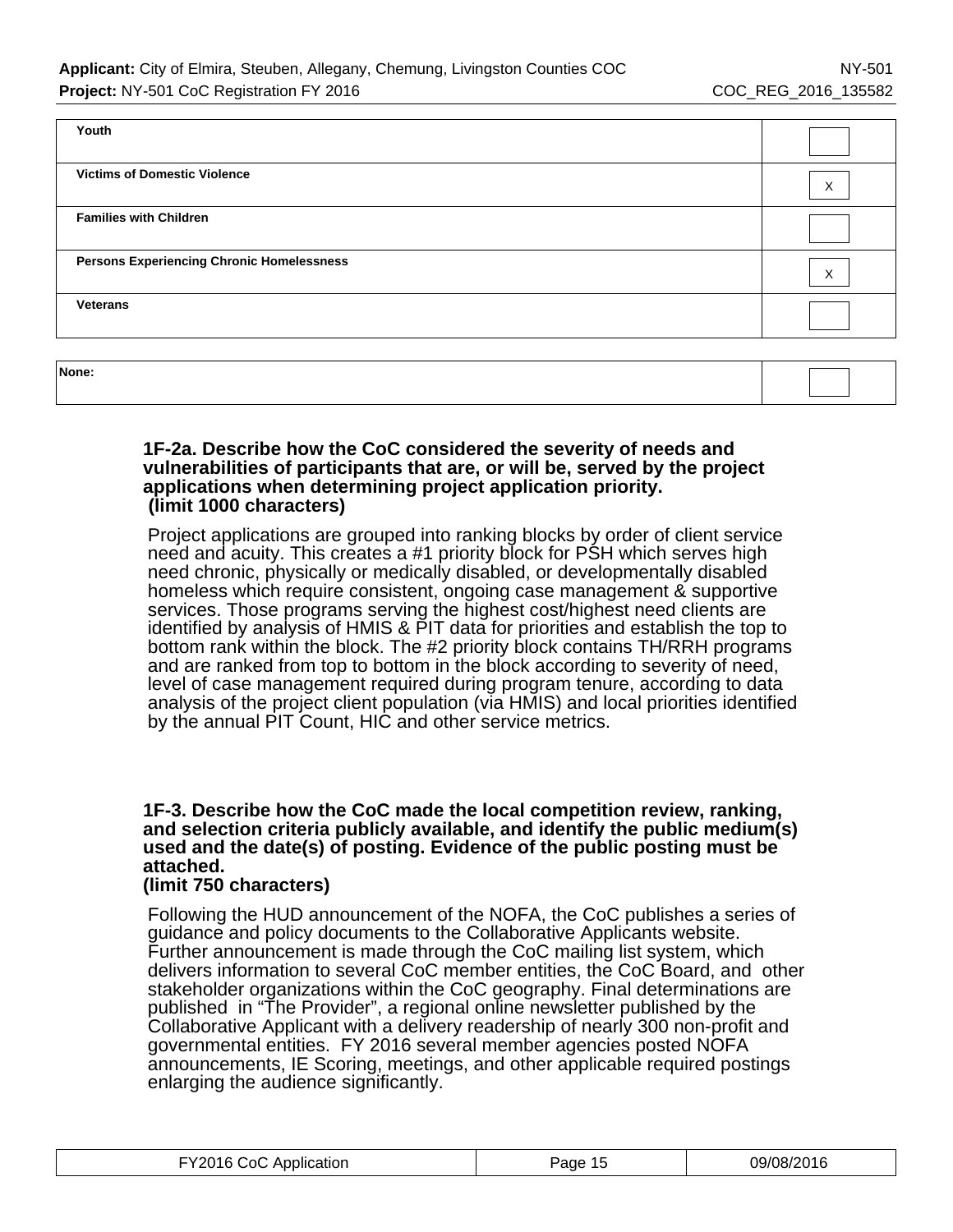**1F-4. On what date did the CoC and** 09/09/2016 **Collaborative Applicant publicly post all parts of the FY 2016 CoC Consolidated Application that included the final project application ranking? (Written documentation of the public posting, with the date of the posting clearly visible, must be attached. In addition, evidence of communicating decisions to the CoC's full membership must be attached).**

- **1F-5. Did the CoC use the reallocation** No **process in the FY 2016 CoC Program Competition to reduce or reject projects for the creation of new projects? (If the CoC utilized the reallocation process, evidence of the public posting of the reallocation process must be attached.)**
- **1F-5a. If the CoC rejected project application(s), on what date did the CoC and Collaborative Applicant notify those project applicants that their project application was rejected? (If project applications were rejected, a copy of the written notification to each project applicant must be attached.)** 08/26/2016
- **1F-6. In the Annual Renewal Demand (ARD)** No **is the CoC's FY 2016 CoC's FY 2016 Priority Listing equal to or less than the ARD on the final HUD-approved FY2016 GIW?**

| FY2016 CoC Application | Page 16 | 09/08/2016 |
|------------------------|---------|------------|
|------------------------|---------|------------|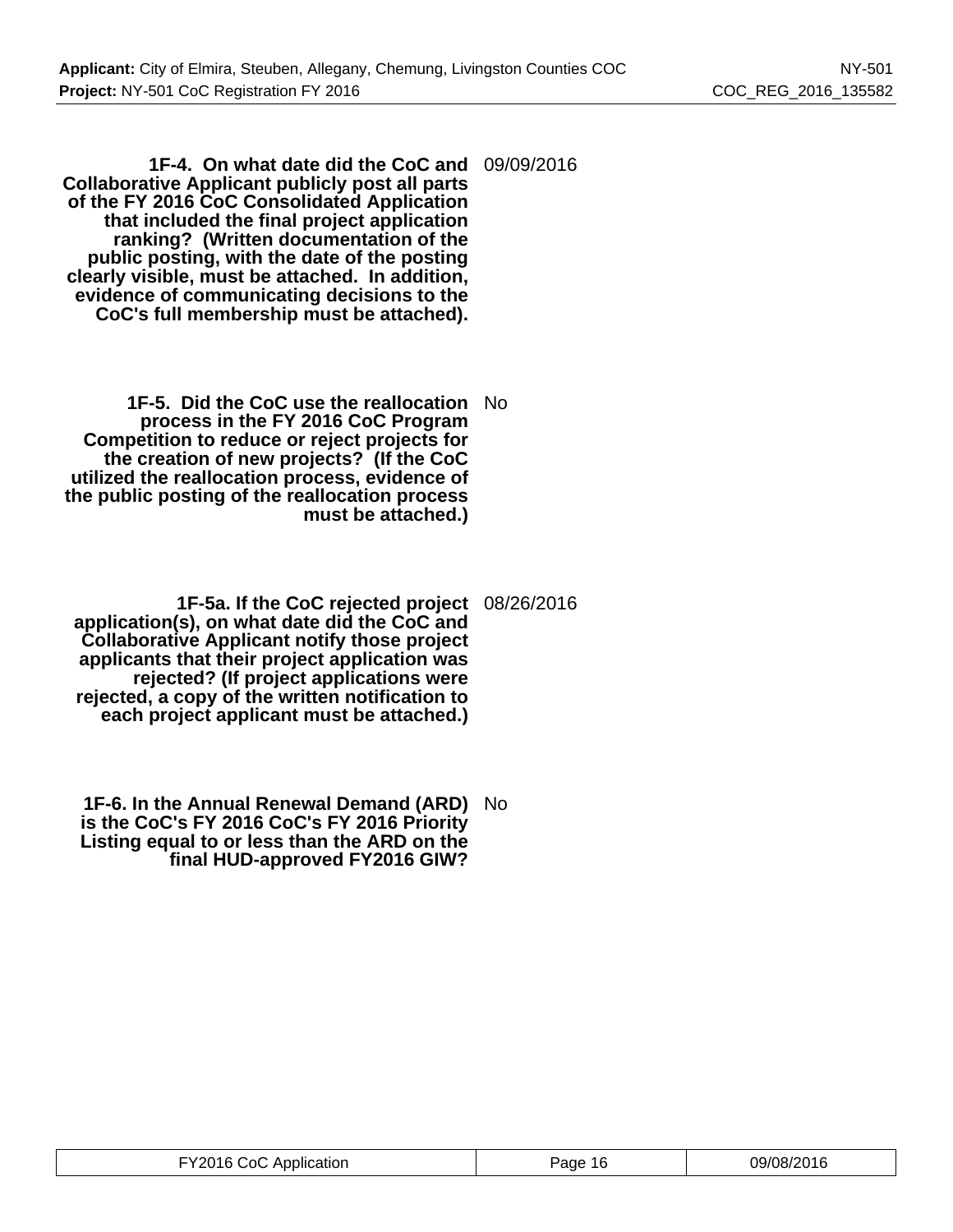## **1G. Continuum of Care (CoC) Addressing Project Capacity**

## **Instructions**

For guidance on completing this form, please reference the FY 2016 CoC Application Detailed Instructions and the FY 2016 CoC Program Competition NOFA. Please submit technical questions to the HUD Exchange Ask A Question.

#### **1G-1. Describe how the CoC monitors the performance of CoC Program recipients. (limit 1000 characters)**

The CoC utilizes reporting elements from the HMIS to evaluate programs. The HMIS supports data reporting. The local HMIS administrator produces standard reports as well as specialized reports for projects using HMIS. ability to run system performance measure reports regularly. Reports will regularly assist the CoC and individual projects assess the data for evaluation purposes on a much more regular basis.

**1G-2. Did the Collaborative Applicant include** Yes **accurately completed and appropriately signed form HUD-2991(s) for all project applications submitted on the CoC Priority Listing?**

| FY2016 CoC Application | Page 1 | 09/08/2016 |
|------------------------|--------|------------|
|------------------------|--------|------------|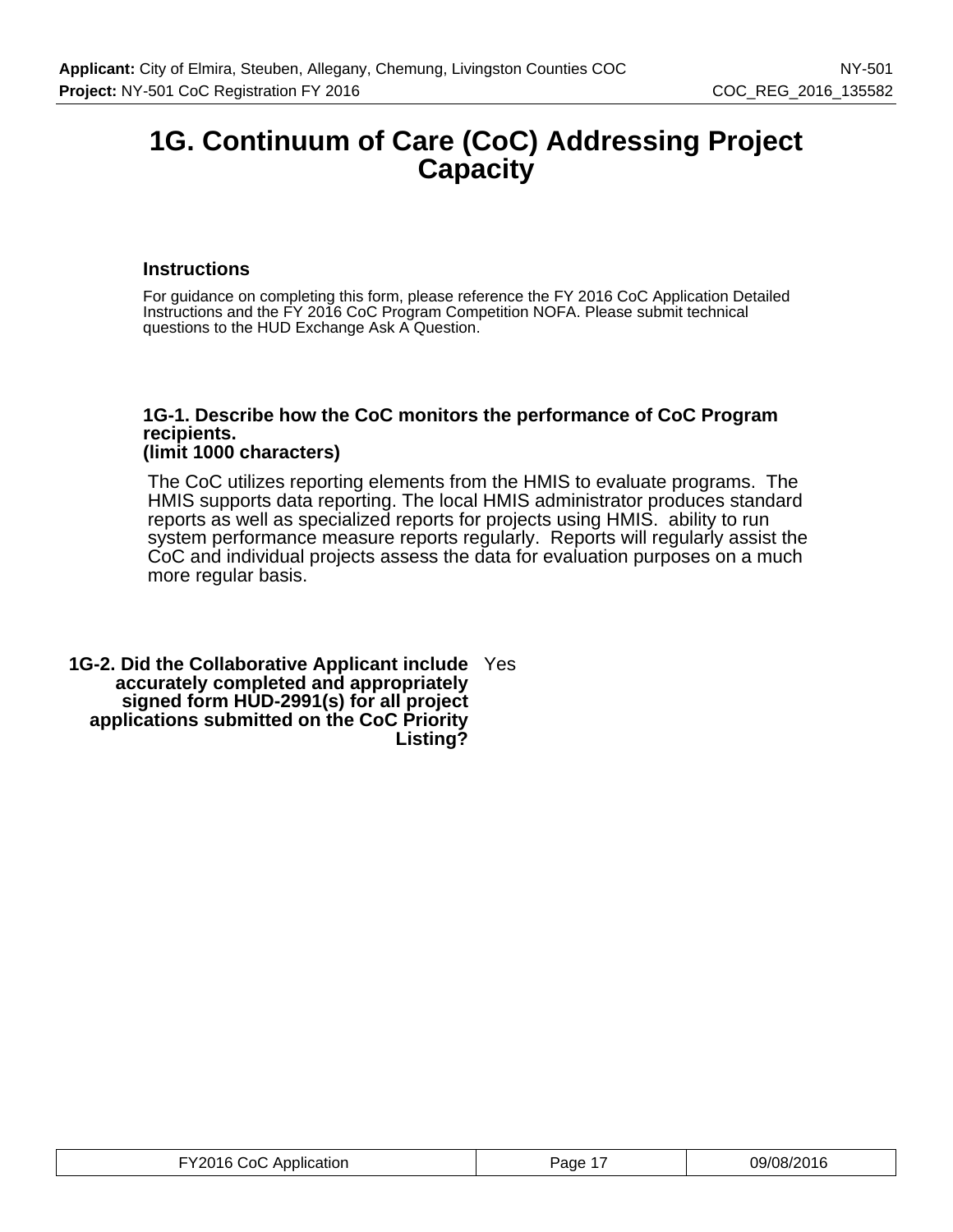## **2A. Homeless Management Information System (HMIS) Implementation**

#### **Intructions:**

For guidance on completing this form, please reference the FY 2016 CoC Application Detailed Instructions and the FY 2016 CoC Program Competition NOFA. Please submit technical questions to the HUD Exchange Ask A Question.

|  | 2A-1. Does the CoC have a Governance Yes<br><b>Charter that outlines the roles and</b><br>responsibilities of the CoC and the HMIS<br>Lead, either within the Charter itself or by<br>reference to a separate document like an<br>MOU/MOA? In all cases, the CoC's<br>Governance Charter must be attached to<br>receive credit, In addition, if applicable, any<br>separate document, like an MOU/MOA, must<br>also be attached to receive credit. |  |
|--|----------------------------------------------------------------------------------------------------------------------------------------------------------------------------------------------------------------------------------------------------------------------------------------------------------------------------------------------------------------------------------------------------------------------------------------------------|--|
|--|----------------------------------------------------------------------------------------------------------------------------------------------------------------------------------------------------------------------------------------------------------------------------------------------------------------------------------------------------------------------------------------------------------------------------------------------------|--|

**2A-1a. Include the page number where the** NY501 MOU with CCCS pp. 4-6 **roles and responsibilities of the CoC and HMIS Lead can be found in the attached document referenced in 2A-1. In addition, in the textbox indicate if the page number applies to the CoC's attached governance charter or attached MOU/MOA.**

**2A-2. Does the CoC have a HMIS Policies and** Yes **Procedures Manual? If yes, in order to receive credit the HMIS Policies and Procedures Manual must be attached to the CoC Application.**

**2A-3. Are there agreements in place that** Yes **outline roles and responsibilities between the HMIS Lead and the Contributing HMIS Organization (CHOs)?**

**2A-4. What is the name of the HMIS software** AWARDS

| V2016.<br>Application<br>∴∩∩<br>$\cdots$ | age<br>ୀ ଧ | 09/08/2016 |
|------------------------------------------|------------|------------|
|------------------------------------------|------------|------------|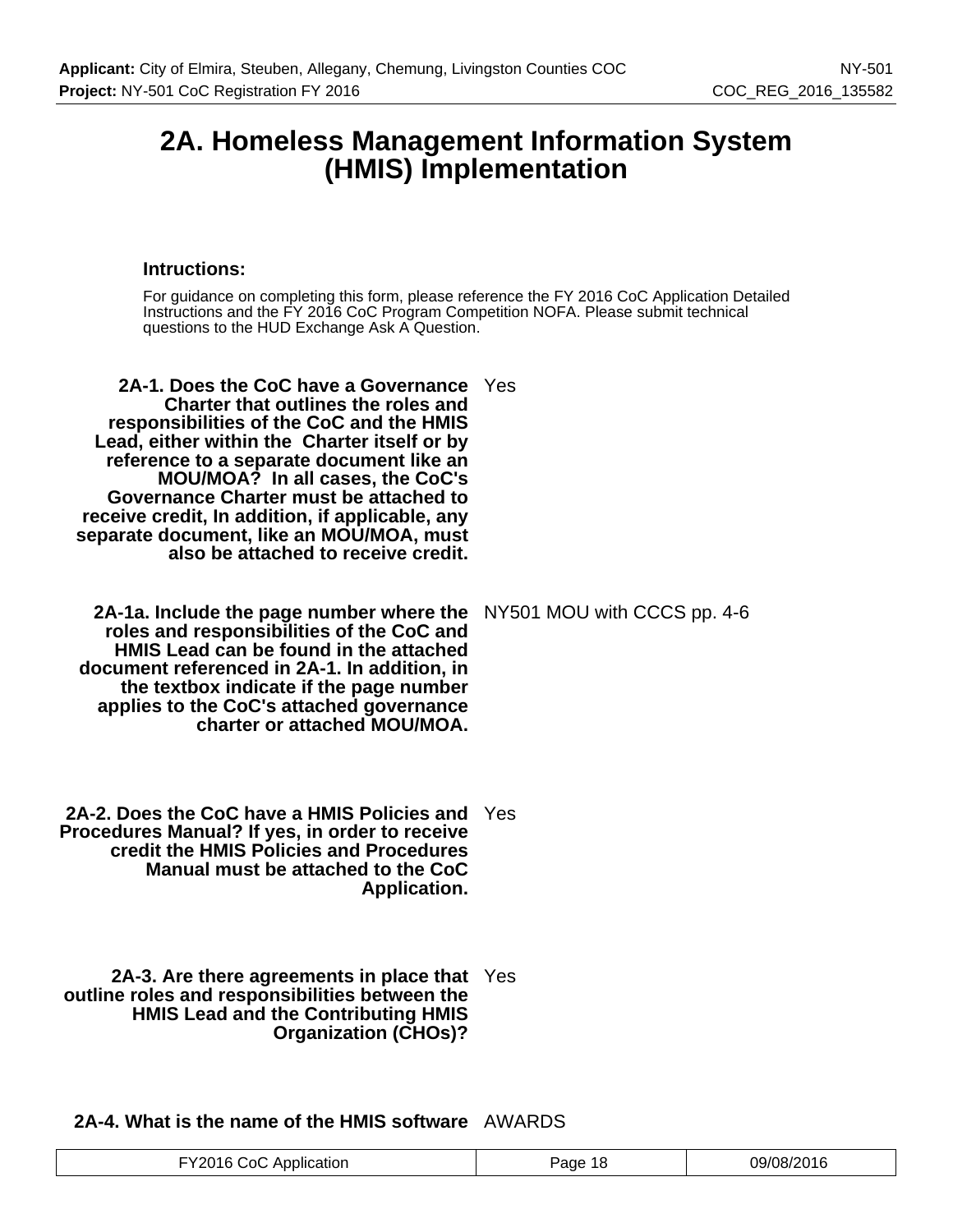## **used by the CoC (e.g., ABC Software)?**

#### **2A-5. What is the name of the HMIS software vendor (e.g., ABC Systems)?** Foothold Technology

| FY2016 CoC Application | Page 19 | 09/08/2016 |
|------------------------|---------|------------|
|------------------------|---------|------------|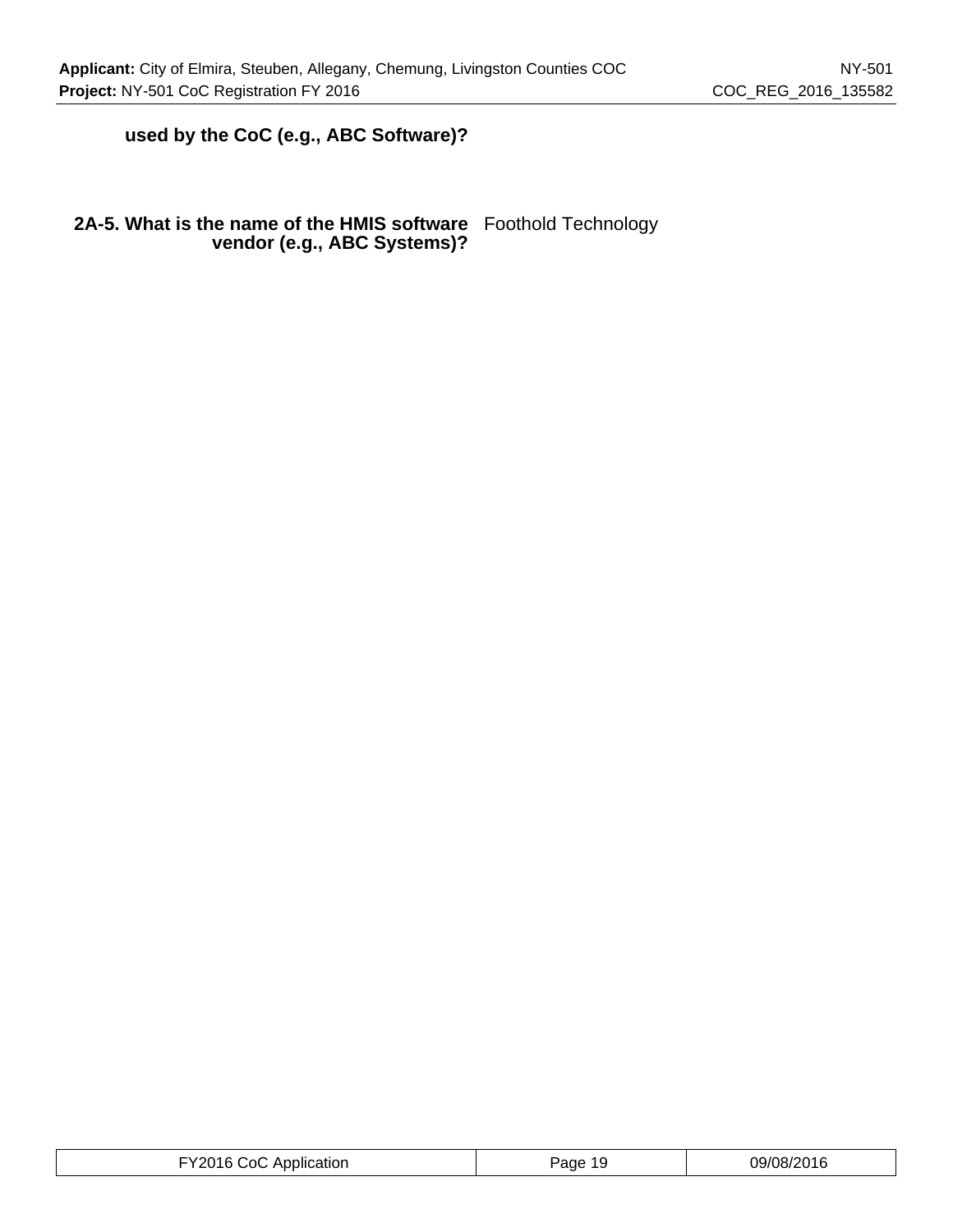## **2B. Homeless Management Information System (HMIS) Funding Sources**

#### **Instructions**

For guidance on completing this form, please reference the FY 2016 CoC Application Detailed Instructions and the FY 2016 CoC Program Competition NOFA. Please submit technical questions to the HUD Exchange Ask A Question.

## **2B-1. Select the HMIS implementation** Single CoC **coverage area:**

## **\* 2B-2. In the charts below, enter the amount of funding from each funding source that contributes to the total HMIS budget for the CoC.**

## **2B-2.1 Funding Type: Federal - HUD**

| <b>Funding Source</b>        | <b>Funding</b> |
|------------------------------|----------------|
| CoC                          | \$100,058      |
| <b>ESG</b>                   | \$0            |
| <b>CDBG</b>                  | \$0            |
| <b>HOME</b>                  | \$0            |
| <b>HOPWA</b>                 | \$0            |
| Federal - HUD - Total Amount | \$100,058      |

#### **2B-2.2 Funding Type: Other Federal**

| <b>Funding Source</b>                   | <b>Funding</b>   |
|-----------------------------------------|------------------|
| <b>Department of Education</b>          | \$0              |
| Department of Health and Human Services | \$0              |
| <b>Department of Labor</b>              | \$0              |
| <b>Department of Agriculture</b>        | \$0              |
| <b>Department of Veterans Affairs</b>   | \$0 <sub>1</sub> |
| <b>Other Federal</b>                    | \$0              |
| <b>Other Federal - Total Amount</b>     | \$0              |

## **2B-2.3 Funding Type: State and Local**

| <b>Funding Source</b>  |         | <b>Funding</b> |
|------------------------|---------|----------------|
|                        |         |                |
| FY2016 CoC Application | Page 20 | 09/08/2016     |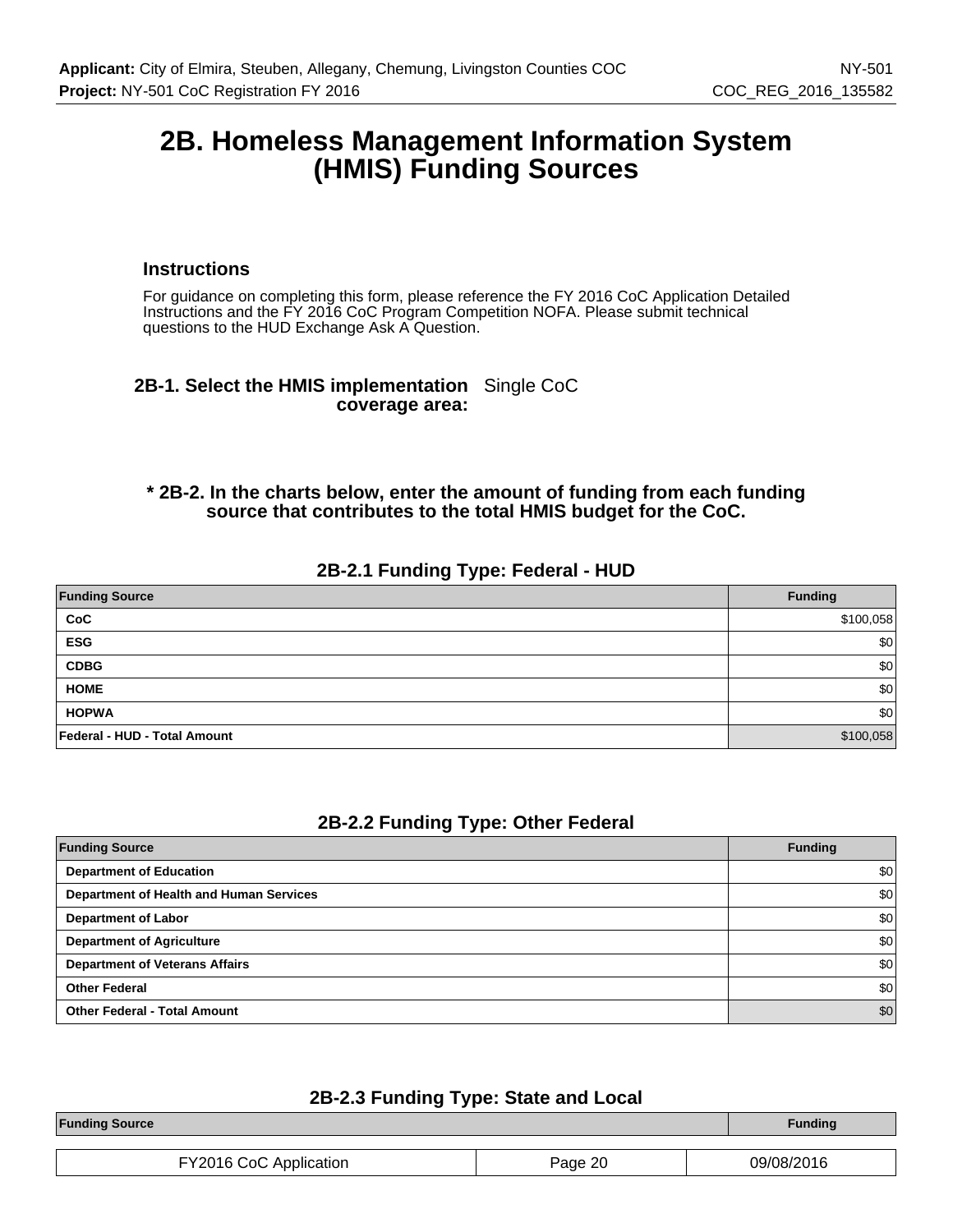| City                           | \$0 |
|--------------------------------|-----|
| County                         | \$0 |
| <b>State</b>                   | \$0 |
| State and Local - Total Amount | \$0 |

## **2B-2.4 Funding Type: Private**

| <b>Funding Source</b>         | <b>Funding</b> |
|-------------------------------|----------------|
| Individual                    | \$0            |
| Organization                  | \$0            |
| <b>Private - Total Amount</b> | \$0            |

## **2B-2.5 Funding Type: Other**

| <b>Funding Source</b>       | <b>Funding</b> |
|-----------------------------|----------------|
| <b>Participation Fees</b>   | \$58,144       |
| <b>Other - Total Amount</b> | \$58,144       |

| FY2016 CoC Application | Page 21 | 09/08/2016 |
|------------------------|---------|------------|
|------------------------|---------|------------|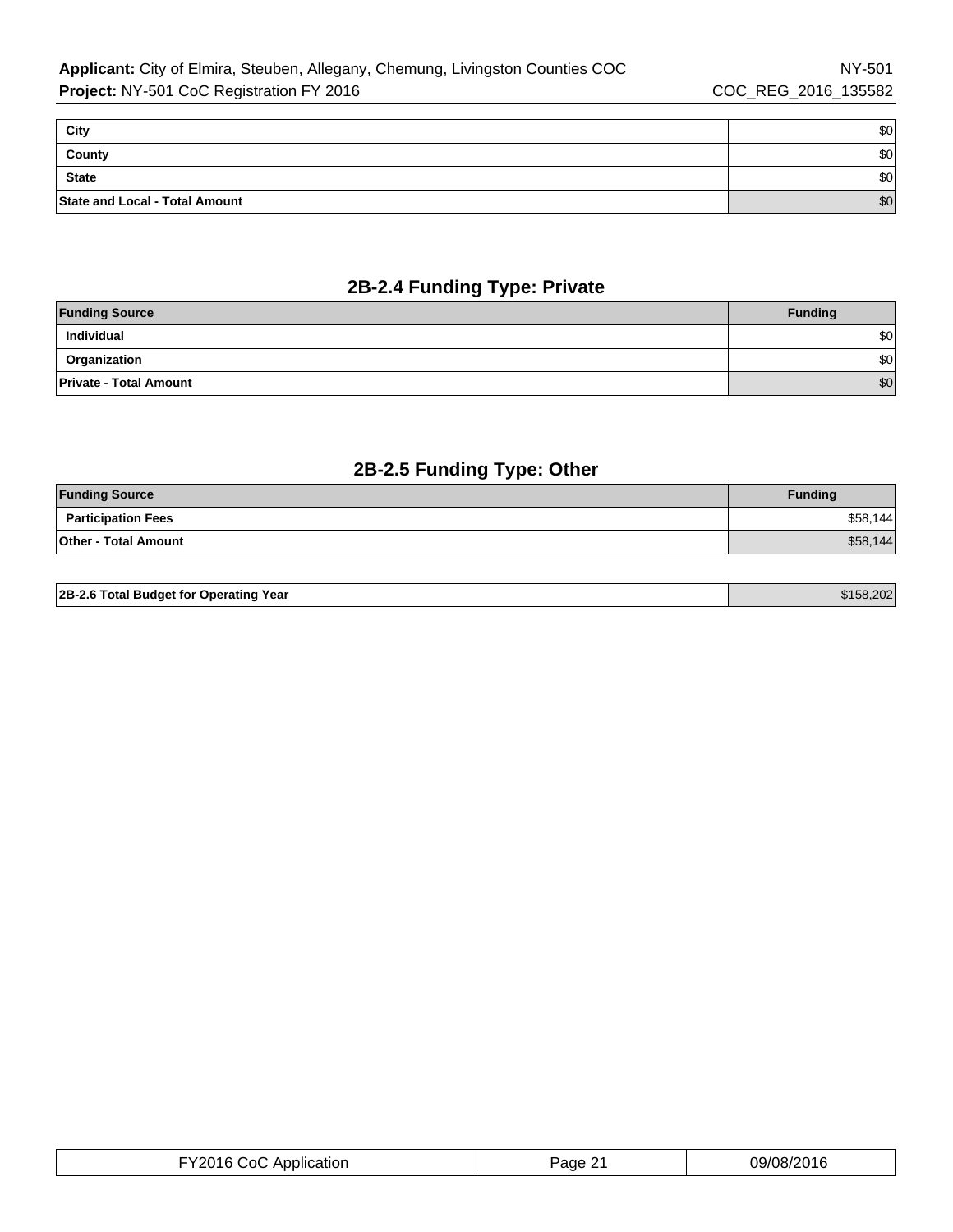## **2C. Homeless Management Information System (HMIS) Bed Coverage**

#### **Instructions:**

For guidance on completing this form, please reference the FY 2016 CoC Application Detailed Instructions and the FY 2016 CoC Program Competition NOFA. Please submit technical questions to the HUD Exchange Ask A Question.

## **2C-1. Enter the date the CoC submitted the** 04/29/2016 **2016 HIC data in HDX, (mm/dd/yyyy):**

**2C-2. Per the 2016 Housing Inventory Count (HIC) Indicate the number of beds in the 2016 HIC and in HMIS for each project type within the CoC. If a particular project type does not exist in the CoC then enter "0" for all cells in that project type.**

| <b>Project Type</b>                            | <b>Total Beds</b><br>in 2016 HIC | <b>Total Beds in HIC</b><br><b>Dedicated for DV</b> | <b>Total Beds</b><br>in HMIS | <b>HMIS Bed</b><br><b>Coverage Rate</b> |
|------------------------------------------------|----------------------------------|-----------------------------------------------------|------------------------------|-----------------------------------------|
| <b>Emergency Shelter (ESG) beds</b>            | 161                              | 35                                                  | 52                           | 41.27%                                  |
| Safe Haven (SH) beds                           |                                  |                                                     |                              |                                         |
| <b>Transitional Housing (TH) beds</b>          | 287                              | 28                                                  | 243                          | 93.82%                                  |
| <b>Rapid Re-Housing (RRH) beds</b>             | 116                              |                                                     | 116                          | 100.00%                                 |
| <b>Permanent Supportive Housing (PSH) beds</b> | 637                              |                                                     | 567                          | 89.01%                                  |
| Other Permanent Housing (OPH) beds             |                                  |                                                     |                              |                                         |

#### **2C-2a. If the bed coverage rate for any project type is below 85 percent, describe how the CoC plans to increase the bed coverage rate for each of these project types in the next 12 months. (limit 1000 characters)**

The data above is based on information entered into the HMIS. County DSS numbers are not reflected as they are not entered into the HMIS data base. The CoC will continue to work with local DSS partners to explore he possibility of utilizing the HMIS within the confidentiality guidelines regulated by OTDA. The number of emergency beds varies upon need. Chemung County offers a homeless shelter while other counties in the continuum do not. Regulations require DSS to assist homeless and the numbers vary daily. Utilization of hotel/motels is higher than the 41% reflected.

## **2C-3. If any of the project types listed in question 2C-2 above have a coverage rate below 85 percent, and some or all of these rates can be attributed to beds covered by one of the following program types, please**

| FY2016 CoC Application | Page 22 | 09/08/2016 |
|------------------------|---------|------------|
|------------------------|---------|------------|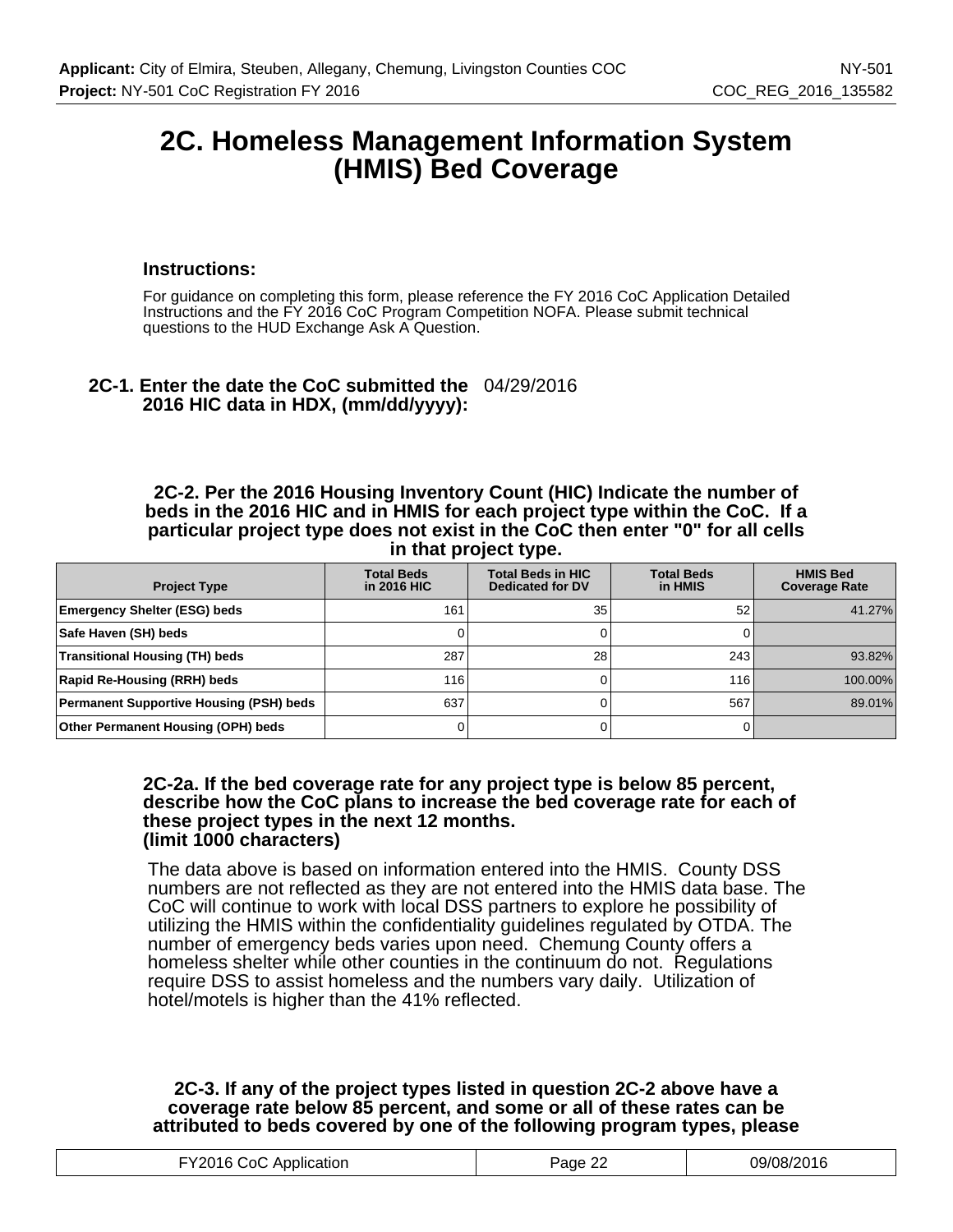## **indicate that here by selecting all that apply from the list below.**

| VA Grant per diem (VA GPD):           |   |
|---------------------------------------|---|
| VASH:                                 | Χ |
| Faith-Based projects/Rescue mission:  | X |
| Youth focused projects:               |   |
| Voucher beds (non-permanent housing): |   |
| <b>HOPWA projects:</b>                | X |
| <b>Not Applicable:</b>                |   |

## **2C-4. How often does the CoC review or** Annually **assess its HMIS bed coverage?**

| FY2016 CoC Application | Page 23 | 09/08/2016 |
|------------------------|---------|------------|
|------------------------|---------|------------|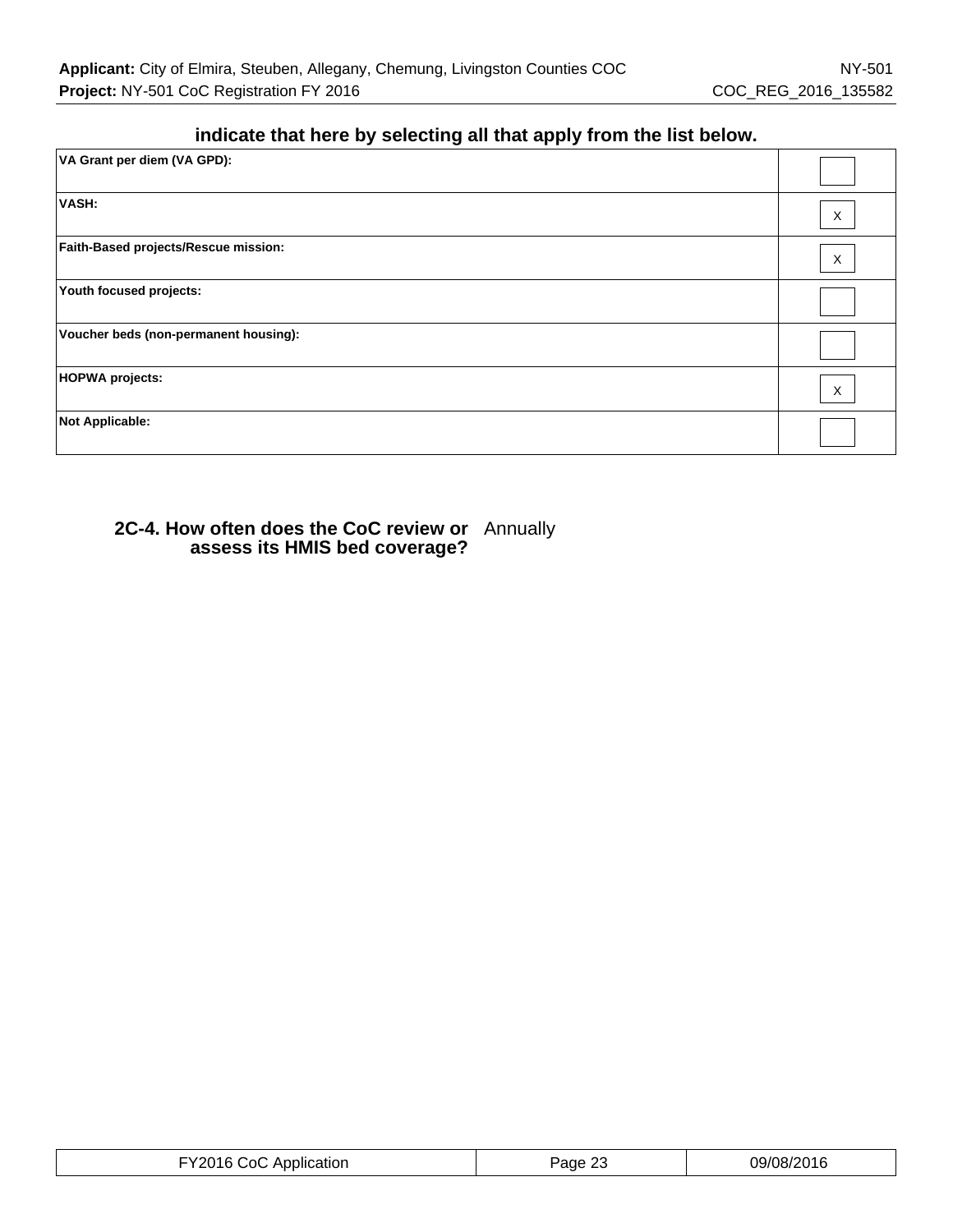## **2D. Homeless Management Information System (HMIS) Data Quality**

#### **Instructions:**

For guidance on completing this form, please reference the FY 2016 CoC Application Detailed Instructions and the FY 2016 CoC Program Competition NOFA. Please submit technical questions to the HUD Exchange Ask A Question.

#### **2D-1. Indicate the percentage of unduplicated client records with null or missing values and the percentage of "Client Doesn't Know" or "Client Refused" within the last 10 days of January 2016.**

| <b>Universal Data Element</b>                                         | <b>Percentage Null</b><br>or Missing | Percentage<br><b>Client Doesn't</b><br>Know or Refused |
|-----------------------------------------------------------------------|--------------------------------------|--------------------------------------------------------|
| 3.1 Name                                                              | 0%                                   | 0%                                                     |
| 3.2 Social Security Number                                            | 1%                                   | 0%                                                     |
| 3.3 Date of birth                                                     | $0\%$                                | $0\%$                                                  |
| 3.4 Race                                                              | $0\%$                                | 0%                                                     |
| 3.5 Ethnicity                                                         | 0%                                   | 0%                                                     |
| 3.6 Gender                                                            | $0\%$                                | 0%                                                     |
| 3.7 Veteran status                                                    | 1%                                   | 0%                                                     |
| 3.8 Disabling condition                                               | 2%                                   | 0%                                                     |
| 3.9 Residence prior to project entry                                  | 1%                                   | 0%                                                     |
| 3.10 Project Entry Date                                               | 0%                                   | 0%                                                     |
| 3.11 Project Exit Date                                                | 0%                                   | 0%                                                     |
| 3.12 Destination                                                      | 0%                                   | 0%                                                     |
| 3.15 Relationship to Head of Household                                | 2%                                   | 0%                                                     |
| 3.16 Client Location                                                  | 0%                                   | 0%                                                     |
| 3.17 Length of time on street, in an emergency shelter, or safe haven | 1%                                   | 0%                                                     |

## **2D-2. Identify which of the following reports your HMIS generates. Select all that apply:**

| CoC Annual Performance Report (APR):                                      |         |  | X          |
|---------------------------------------------------------------------------|---------|--|------------|
| <b>ESG Consolidated Annual Performance and Evaluation Report (CAPER):</b> |         |  |            |
| Annual Homeless Assessment Report (AHAR) table shells:                    |         |  | X          |
|                                                                           |         |  |            |
| FY2016 CoC Application                                                    | Page 24 |  | 09/08/2016 |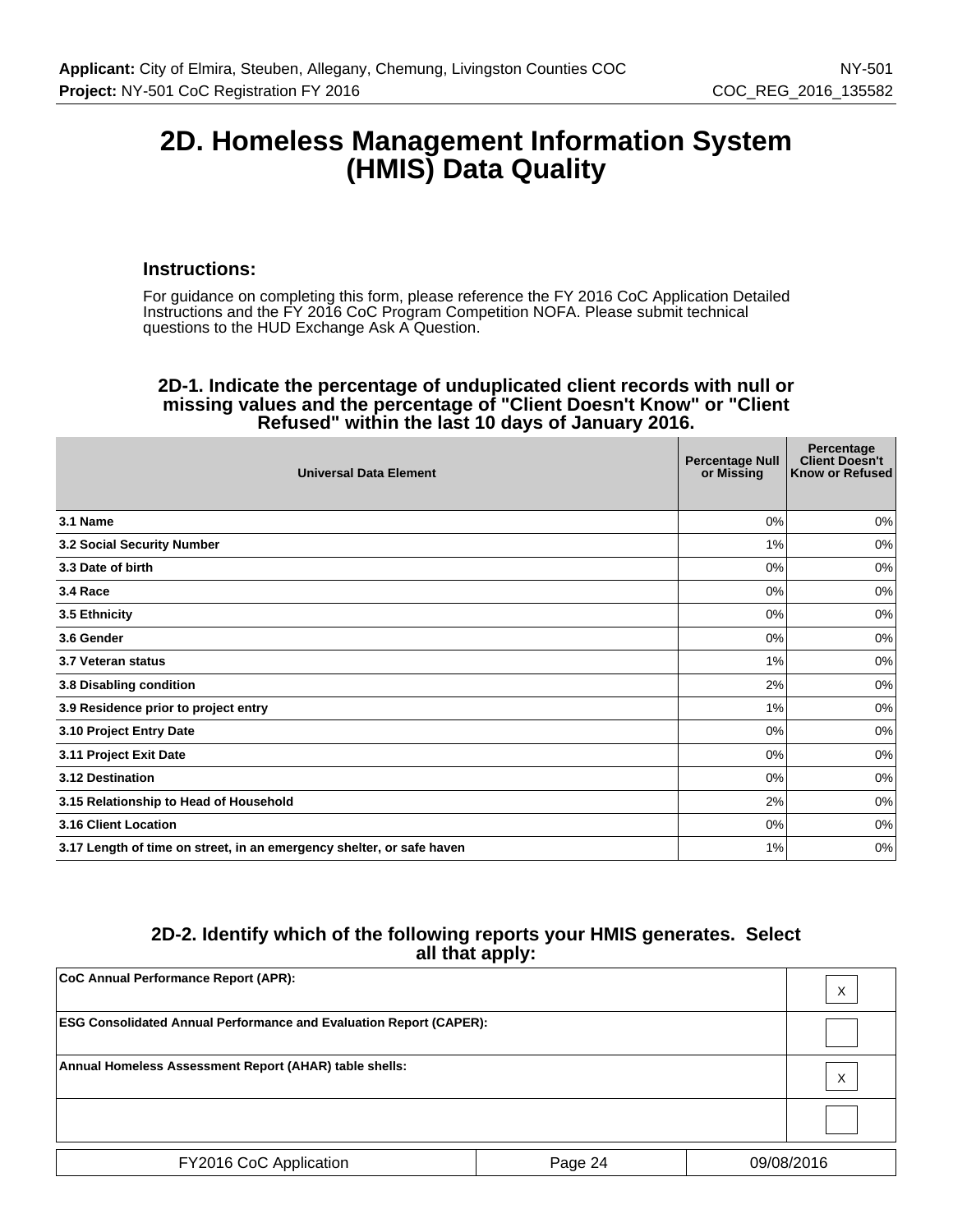**None**

**2D-3. If you submitted the 2016 AHAR, how** 8 **many AHAR tables (i.e., ES-ind, ES-family, etc) were accepted and used in the last AHAR?**

## **2D-4. How frequently does the CoC review** Quarterly **data quality in the HMIS?**

#### **2D-5. Select from the dropdown to indicate if** Both Project and CoC **standardized HMIS data quality reports are generated to review data quality at the CoC level, project level, or both.**

## **2D-6. From the following list of federal partner programs, select the ones that are currently using the CoC's HMIS.**

| VA Supportive Services for Veteran Families (SSVF):             |   |
|-----------------------------------------------------------------|---|
| VA Grant and Per Diem (GPD):                                    |   |
| <b>Runaway and Homeless Youth (RHY):</b>                        |   |
| Projects for Assistance in Transition from Homelessness (PATH): |   |
|                                                                 |   |
| None:                                                           | X |

#### **2D-6a. If any of the Federal partner programs listed in 2D-6 are not currently entering data in the CoC's HMIS and intend to begin entering data in the next 12 months, indicate the Federal partner program and the anticipated start date. (limit 750 characters)**

Negotiations are currently underway with Soldier On, the SSVF grantee for three of our five counties to begin providing monthly data sets of veterans served via their program. Recent Veteran Administration rulings and guidance

| ാറ<br>Application<br>$      -$ | ane | 7016. |
|--------------------------------|-----|-------|
|--------------------------------|-----|-------|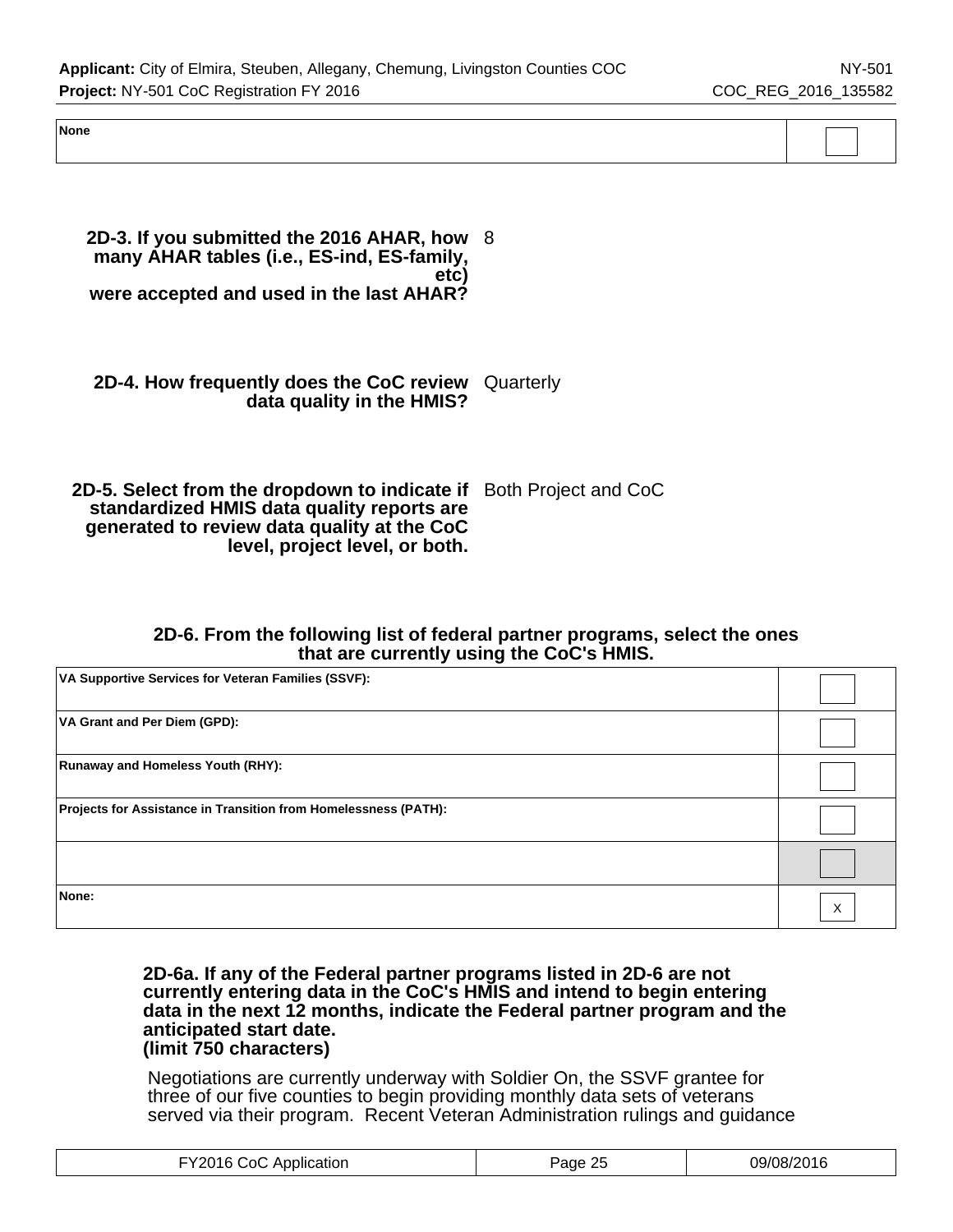are now allowing the transfer of data from their programs into the HMIS.

| FY2016 CoC Application | Page 26 | 09/08/2016 |
|------------------------|---------|------------|
|------------------------|---------|------------|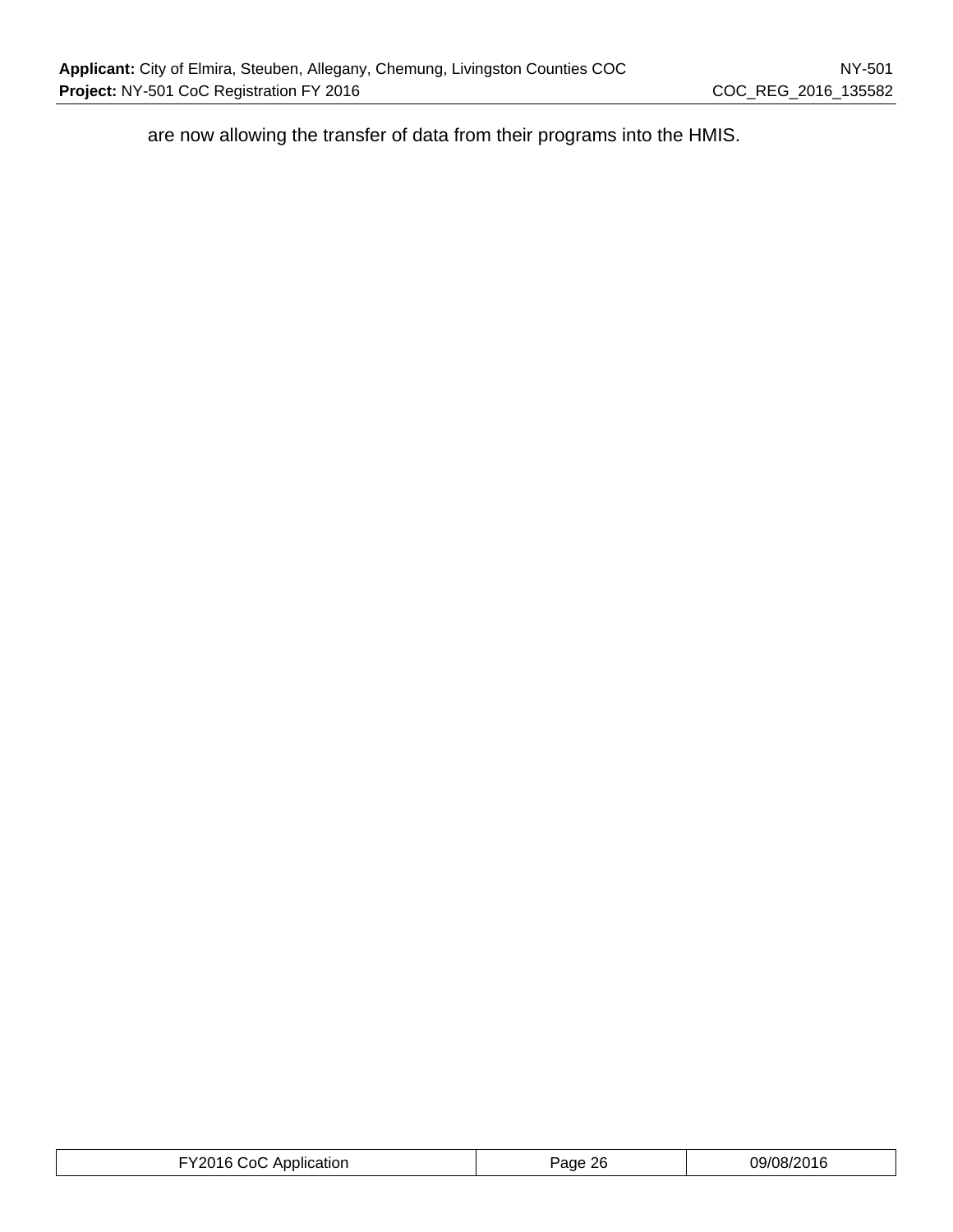## **2E. Continuum of Care (CoC) Sheltered Point-in-Time (PIT) Count**

## **Instructions:**

For guidance on completing this form, please reference the FY 2016 CoC Application Detailed Instructions and the FY 2016 CoC Program Competition NOFA. Please submit technical questions to the HUD Exchange Ask A Question.

**The data collected during the PIT count is vital for both CoC's and HUD. HUD needs accurate data to understand the context and nature of homelessness throughout the country, and to provide Congressand the Office of Management and Budget (OMB) with information regarding services provided, gaps in service, and performance. Accurate, high quality data is vital to inform Congress' funding decisions.**

| <b>2E-1. Did the CoC approve the final sheltered</b> Yes |  |
|----------------------------------------------------------|--|
| PIT count methodology for the 2016 sheltered             |  |
| PIT count?                                               |  |

| 2E-2. Indicate the date of the most recent 01/27/2016 |  |
|-------------------------------------------------------|--|
| sheltered PIT count:                                  |  |
| (mm/dd/yyyy)                                          |  |

**2E-2a. If the CoC conducted the sheltered PIT** Not Applicable **count outside of the last 10 days of January 2016, was an exception granted by HUD?**

**2E-3. Enter the date the CoC submitted the** 04/29/2016 **sheltered PIT count data in HDX: (mm/dd/yyyy)**

| FY2016 CoC Application | Page 27 | 09/08/2016 |
|------------------------|---------|------------|
|------------------------|---------|------------|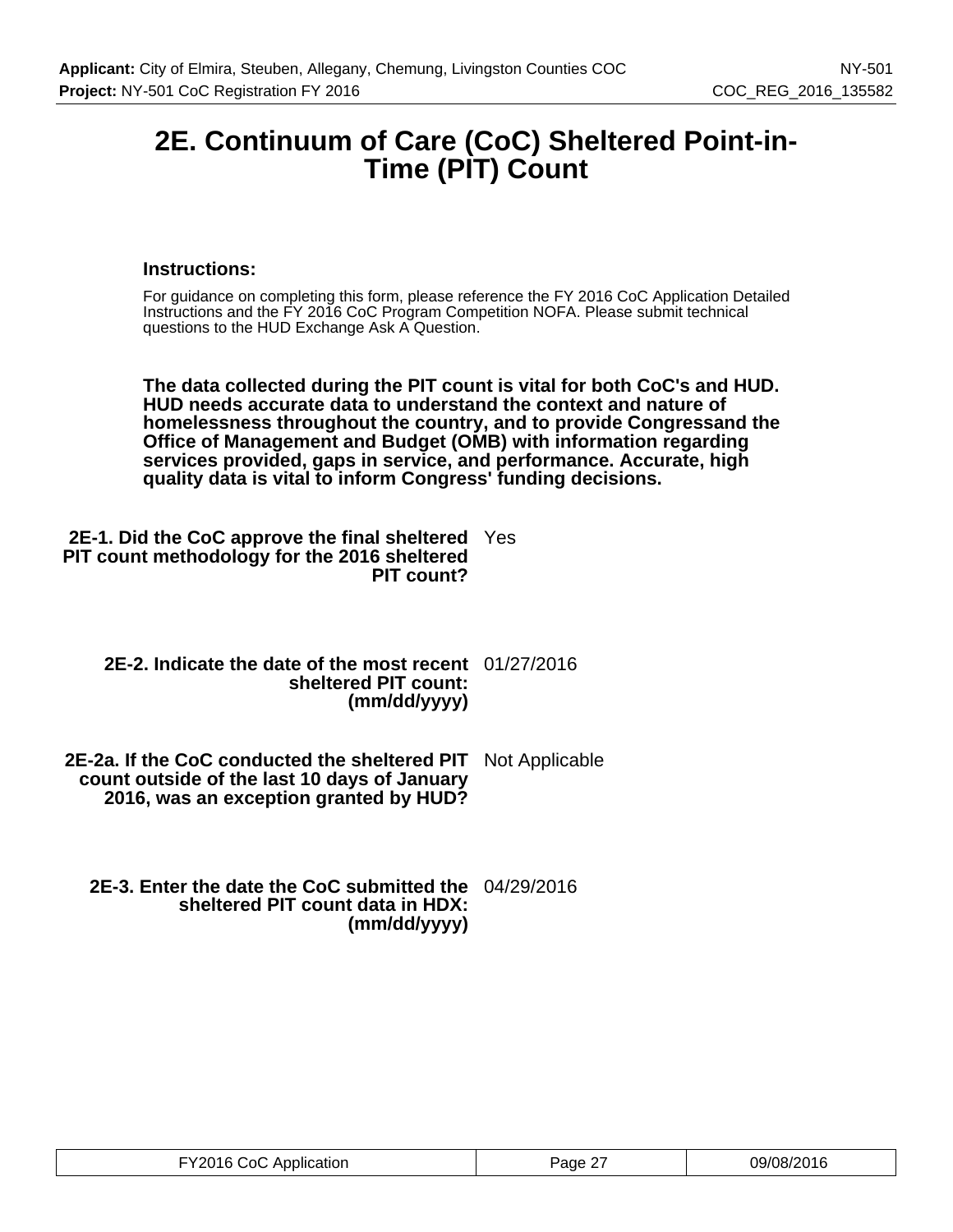## **2F. Continuum of Care (CoC) Sheltered Point-in-Time (PIT) Count: Methods**

#### **Instructions:**

For guidance on completing this form, please reference the FY 2016 CoC Application Detailed Instructions and the FY 2016 CoC Program Competition NOFA. Please submit technical questions to the HUD Exchange Ask A Question.

#### **2F-1. Indicate the method(s) used to count sheltered homeless persons during the 2016 PIT count:**

| <b>Complete Census Count:</b>        | X |
|--------------------------------------|---|
| Random sample and extrapolation:     |   |
| Non-random sample and extrapolation: |   |
|                                      |   |

#### **2F-2. Indicate the methods used to gather and calculate subpopulation data for sheltered homeless persons:**

| HMIS:                                        | X |
|----------------------------------------------|---|
| HMIS plus extrapolation:                     |   |
| Interview of sheltered persons:              | X |
| Sample of PIT interviews plus extrapolation: |   |
|                                              |   |

#### **2F-3. Provide a brief description of your CoC's sheltered PIT count methodology and describe why your CoC selected its sheltered PIT count methodology. (limit 1000 characters)**

For the 2016 PIT, we relied heavily on the HMIS data that participating housing providers had entered on their ES and TH populations. This allowed us to gain more accurate data over previous years, and avoid extensive duplication. For

| ി∩∶<br>Application | 28<br>aae<br>c. | 2016<br>הרזרי |
|--------------------|-----------------|---------------|
|--------------------|-----------------|---------------|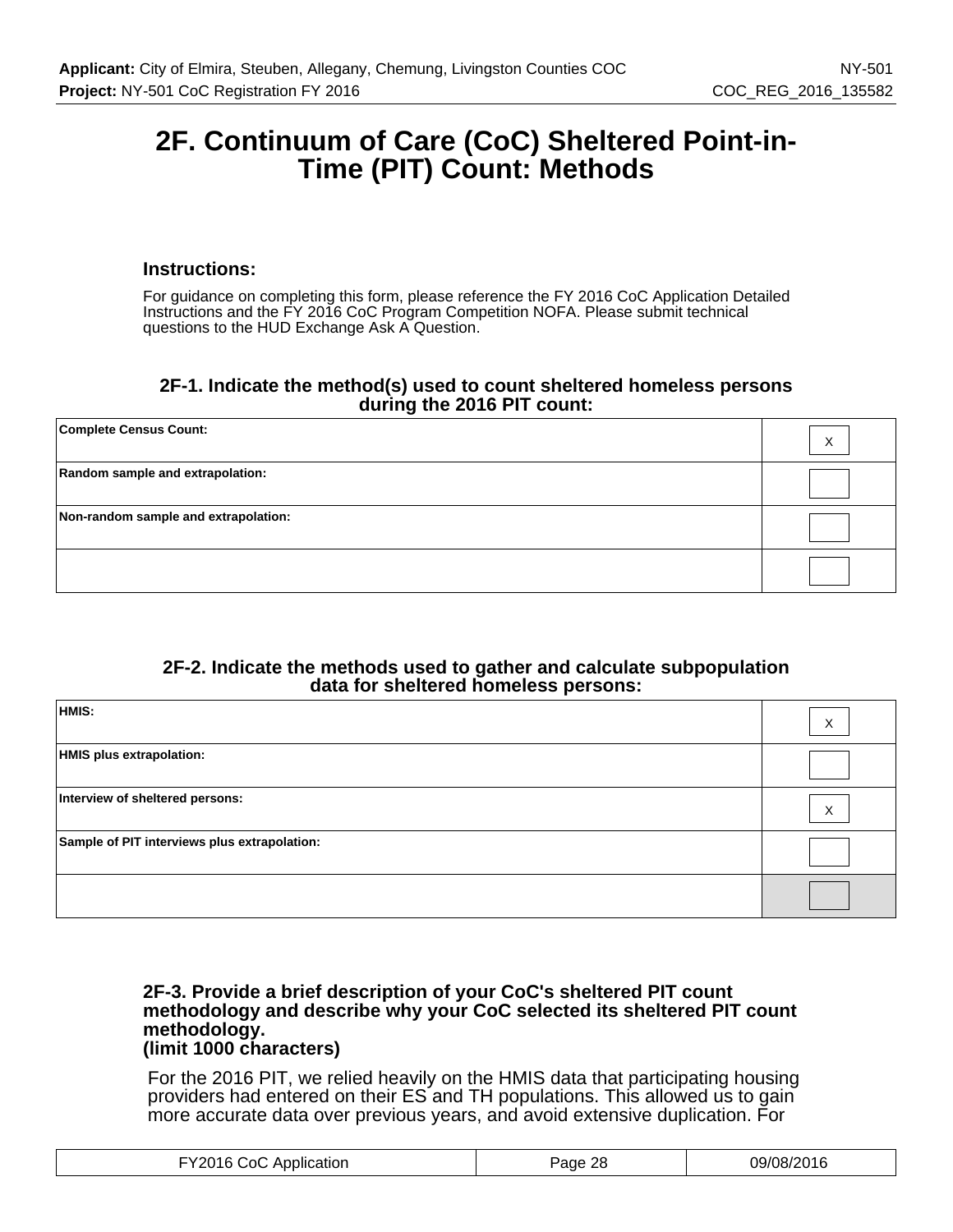those sheltered populations that were not part of the HMIS system, program staff was provided conventional survey forms and completed one for each client in the programs.

#### **2F-4. Describe any change in methodology from your sheltered PIT count in 2015 to 2016, including any change in sampling or extrapolation method, if applicable. Do not include information on changes to the implementation of your sheltered PIT count methodology (e.g., enhanced training or change in partners participating in the PIT count). (limit 1000 characters)**

As described in section 2F-3, the only change of any consequence was moving away from paper based survey collection for HMIS contributing agencies and exporting the data in a way that made analysis and summary an easier process.

#### **2F-5. Did your CoC change its provider** No **coverage in the 2016 sheltered count?**

**2F-5a. If "Yes" in 2F-5, then describe the change in provider coverage in the 2016 sheltered count. (limit 750 characters)**

Not Applicable

| FY2016 CoC Application | Page 29 | 09/08/2016 |
|------------------------|---------|------------|
|                        |         |            |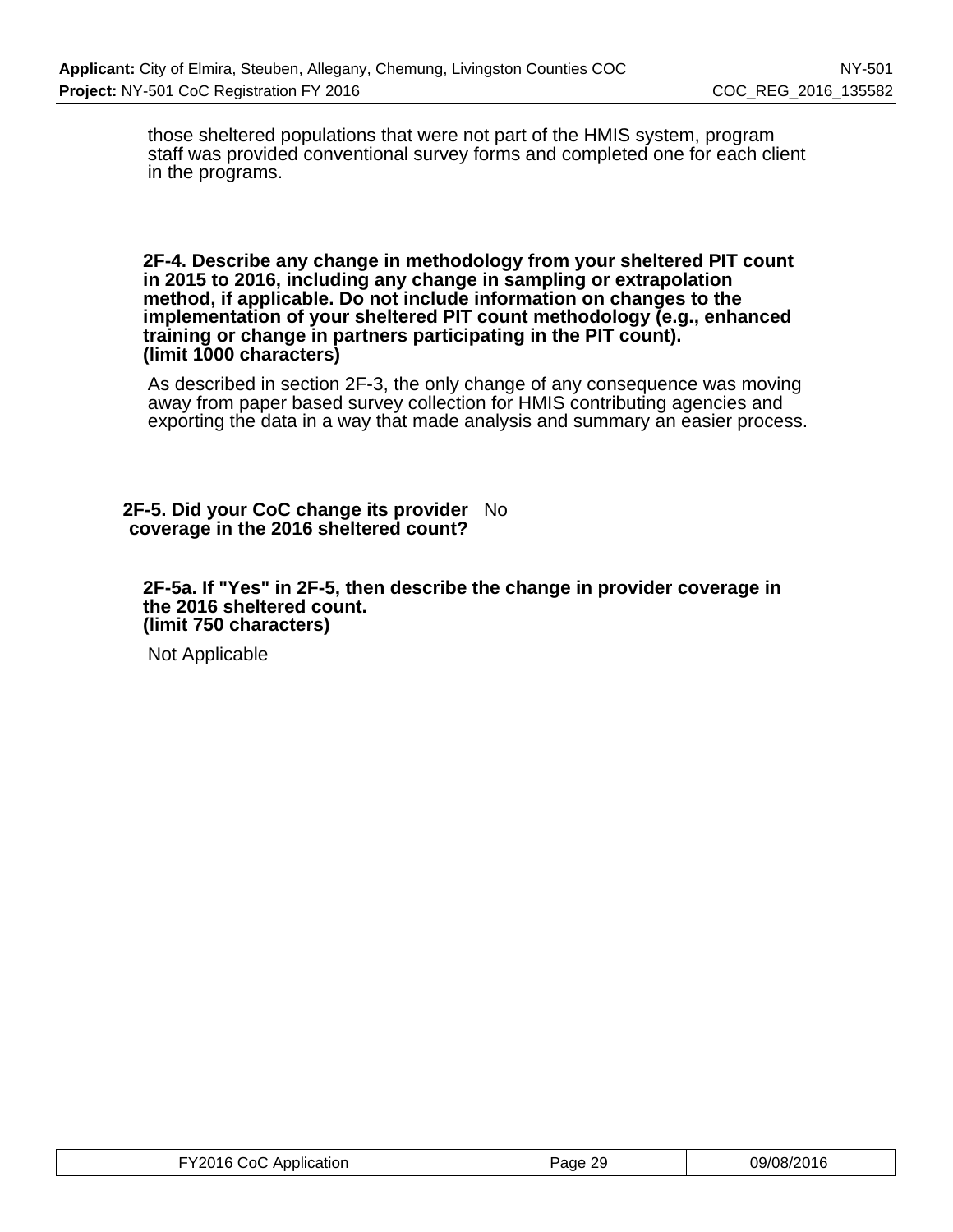## **2G. Continuum of Care (CoC) Sheltered Point-in-Time (PIT) Count: Data Quality**

## **Instructions:**

For guidance on completing this form, please reference the FY 2016 CoC Application Detailed Instructions and the FY 2016 CoC Program Competition NOFA. Please submit technical questions to the HUD Exchange Ask A Question.

## **2G-1. Indicate the methods used to ensure the quality of the data collected during the sheltered PIT count:**

| Training:                           | $\times$ |
|-------------------------------------|----------|
| Follow-up:                          | X        |
| HMIS:                               | $\times$ |
| Non-HMIS de-duplication techniques: | X        |
|                                     |          |

**2G-2. Describe any change to the way your CoC implemented its sheltered PIT count from 2015 to 2016 that would change data quality, including changes to training volunteers and inclusion of any partner agencies in the sheltered PIT count planning and implementation, if applicable. Do not include information on changes to actual sheltered PIT count methodology (e.g. change in sampling or extrapolation methods). (limit 1000 characters)**

The CoC has established county level PIT Planning teams within each Homeless Housing Task Force group in the 5 county Continuum. These teams added new partner agencies such as local Department of Social Services to the roster. In the past, DSS entities did not report participants receiving emergency shelter services. Inclusion of these populations, and modifications to the forms to expedite survey entry resulted in increased coverage of sheltered populations. Combined with additional training, the overall number of surveys increased, and the data quality of survey entry improved.

| FY2016 CoC Application | Page 30 | 09/08/2016 |
|------------------------|---------|------------|
|------------------------|---------|------------|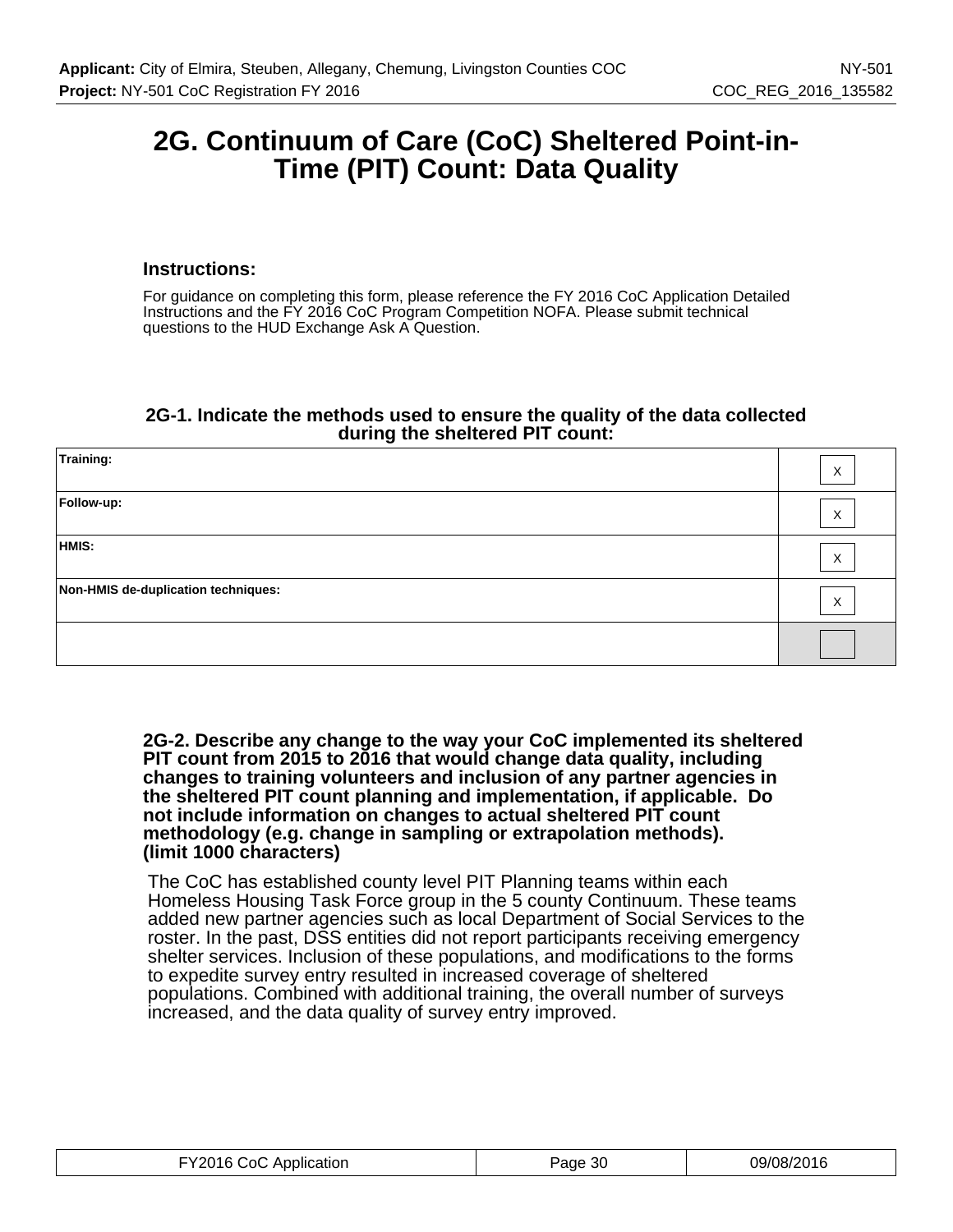## **2H. Continuum of Care (CoC) Unsheltered Pointin-Time (PIT) Count**

## **Instructions:**

For guidance on completing this form, please reference the FY 2016 CoC Application Detailed Instructions and the FY 2016 CoC Program Competition NOFA. Please submit technical questions to the HUD Exchange Ask A Question.

**HUD requires CoCs to conduct an unsheltered PIT count every 2 years (biennially) during the last 10 days in January; however, HUD also strongly encourages CoCs to conduct the unsheltered PIT count annually at the same time that they conduct annual sheltered PIT counts. HUD required CoCs to conduct the last biennial PIT count during the last 10 days in January 2015.**

**2H-1. Did the CoC approve the final** Yes **unsheltered PIT count methodology for the most recent unsheltered PIT count?**

**2H-2. Indicate the date of the most recent** 01/27/2016 **unsheltered PIT count (mm/dd/yyyy):**

**2H-2a. If the CoC conducted the unsheltered PIT count outside of the last 10 days of January 2016, or most recent count, was an exception granted by HUD?** Not Applicable

**2H-3. Enter the date the CoC submitted the** 04/29/2016 **unsheltered PIT count data in HDX (mm/dd/yyyy):**

| FY2016 CoC Application | Page 31 | 09/08/2016 |
|------------------------|---------|------------|
|------------------------|---------|------------|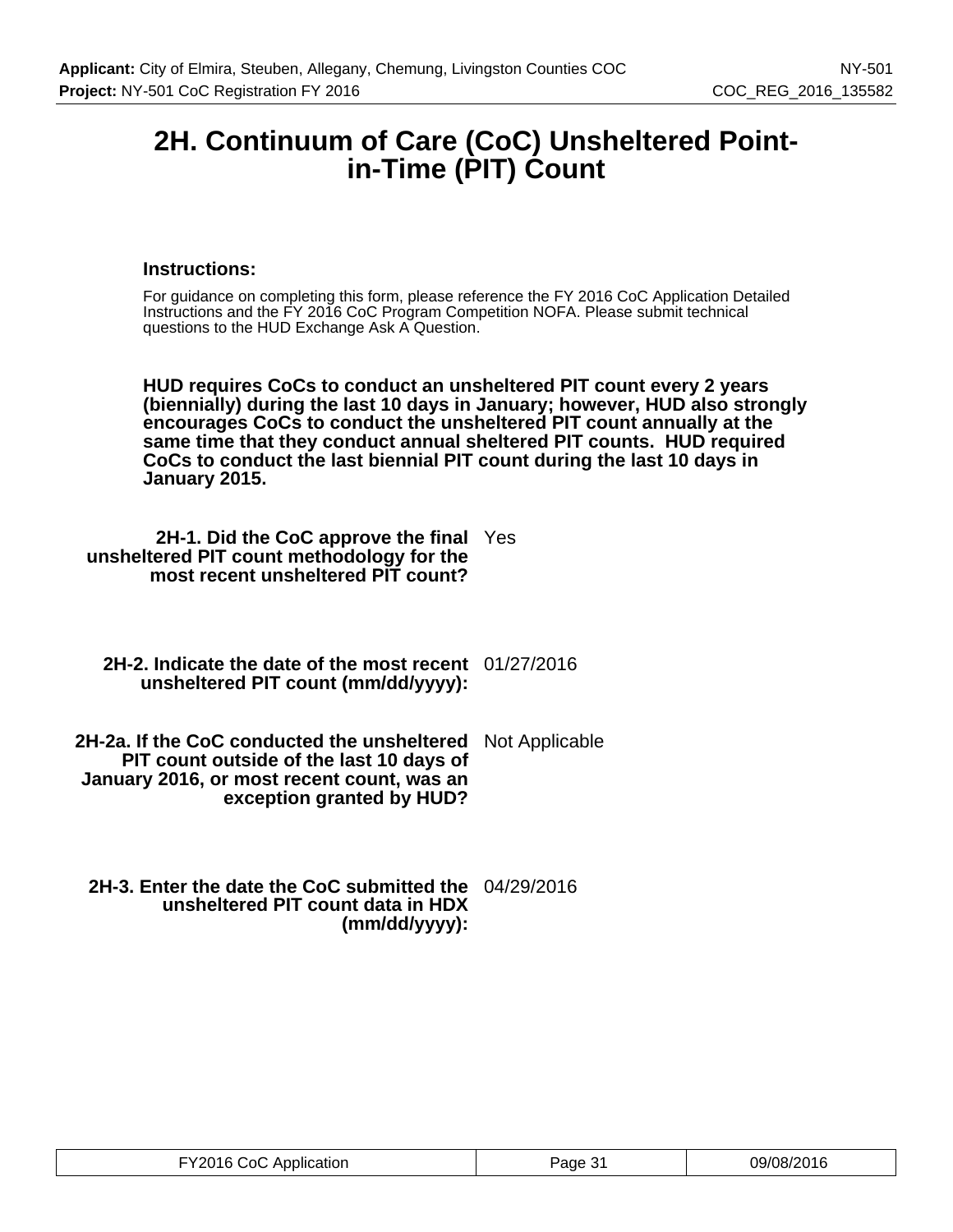## **2I. Continuum of Care (CoC) Unsheltered Pointin-Time (PIT) Count: Methods**

#### **Instructions:**

For guidance on completing this form, please reference the FY 2016 CoC Application Detailed Instructions and the FY 2016 CoC Program Competition NOFA. Please submit technical questions to the HUD Exchange Ask A Question.

#### **2I-1. Indicate the methods used to count unsheltered homeless persons during the 2016 or most recent PIT count:**

| Night of the count - complete census: | X           |
|---------------------------------------|-------------|
| Night of the count - known locations: | $\mathsf X$ |
| Night of the count - random sample:   |             |
| Service-based count:                  | X           |
| HMIS:                                 |             |
|                                       |             |

#### **2I-2. Provide a brief descripton of your CoC's unsheltered PIT count methodology and describe why your CoC selected this unsheltered PIT count methodology. (limit 1000 characters)**

The NY-501 CoC divides the PIT count into survey units comprised of each of its 5 counties. The coordination team for each county assigns agencies and volunteers to execute surveys at specified locations. Areas known to attract unsheltered homeless are covered by assigned teams, and re-canvassed for the following two days as to the status of individuals on the night of the count. Service provider agencies execute surveys for at least 3 days following the night of the PIT, for "walk in" individuals. In all cases, every individual encountered is asked about homeless status to eliminate any selection bias on the part of the surveyor.

## **2I-3. Describe any change in methodology from your unsheltered PIT count in 2015 (or 2014 if an unsheltered count was not conducted in 2015)**

| 09/08/2016<br>FY2016 CoC Application<br>oc<br>Page 3∠ |
|-------------------------------------------------------|
|-------------------------------------------------------|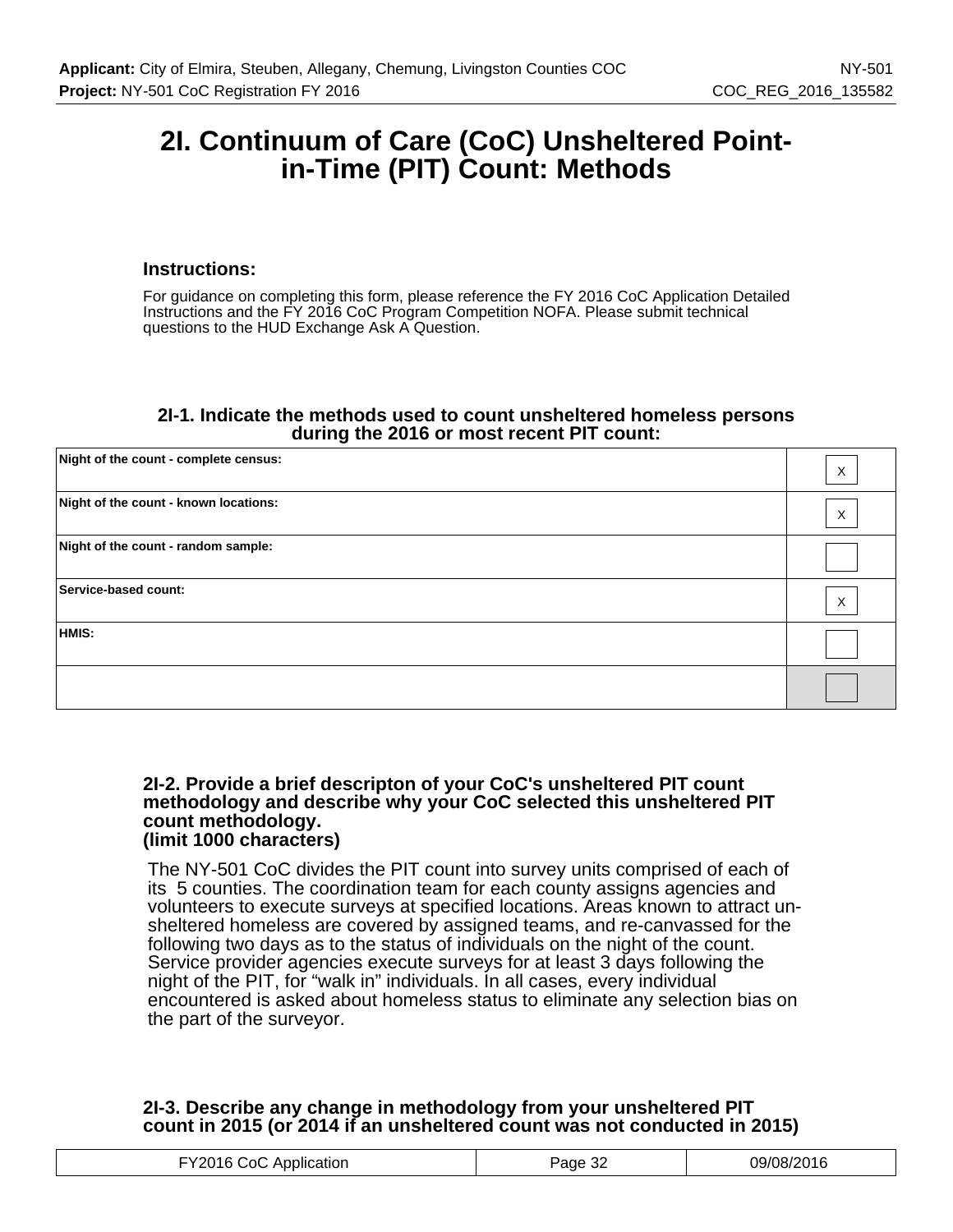#### **to 2016, including any change in sampling or extrapolation method, if applicable. Do not include information on changes to implementation of your sheltered PIT count methodology (e.g., enhanced training or change in partners participating in the count). (limit 1000 characters)**

Not Applicable. No changes in methodology were made from the 2015 process.

#### **2I-4. Has the CoC taken extra measures to** Yes **identify unaccompanied homeless youth in the PIT count?**

**2I-4a. If the response in 2I-4 was "no" describe any extra measures that are being taken to identify youth and what the CoC is doing for homeless youth. (limit 1000 characters)**

| FY2016 CoC Application | Page 33 | 09/08/2016 |
|------------------------|---------|------------|
|------------------------|---------|------------|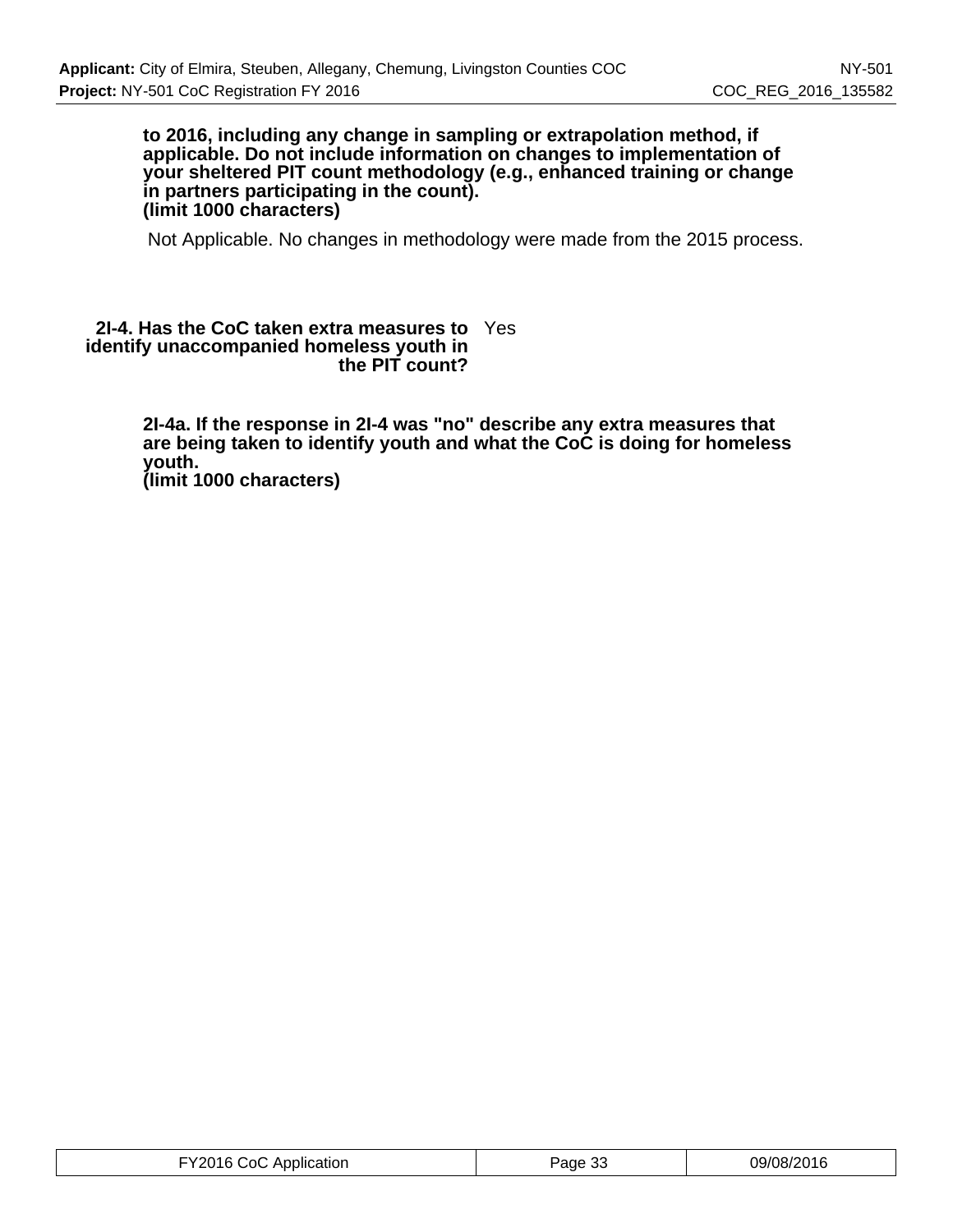## **2J. Continuum of Care (CoC) Unsheltered Pointin-Time (PIT) Count: Data Quality**

#### **Instructions:**

For guidance on completing this form, please reference the FY 2016 CoC Application Detailed Instructions and the FY 2016 CoC Program Competition NOFA. Please submit technical questions to the HUD Exchange Ask A Question.

#### **2J-1. Indicate the steps taken by the CoC to ensure the quality of the data collected for the 2016 unsheltered PIT count:**

| Training:                      | X            |
|--------------------------------|--------------|
| "Blitz" count:                 |              |
| Unique identifier:             | X            |
| Survey questions:              | $\mathsf{X}$ |
| <b>Enumerator observation:</b> | X            |
|                                |              |
| None:                          |              |

**2J-2. Describe any change to the way the CoC implemented the unsheltered PIT count from 2015 (or 2014 if an unsheltered count was not conducted in 2015) to 2016 that would affect data quality. This includes changes to training volunteers and inclusion of any partner agencies in the unsheltered PIT count planning and implementation, if applicable. Do not include information on changes in actual methodology (e.g. change in sampling or extrapolation method). (limit 1000 characters)**

Over the past several years, the CoC has been revising its survey collection methodologies. Previously, the Collaborative Applicant served as the central coordinating entity for all PIT activities in a 5 county Continuum. With the formalization of individual county Homeless Housing Task Forces, a substantial responsibility has been transferred to those units for organizing and coordinating the actual PIT Count. The CA remains responsible for training and monitoring of the process. Based upon successes of pilot demonstration projects in several of the counties each county HHTF has increased the number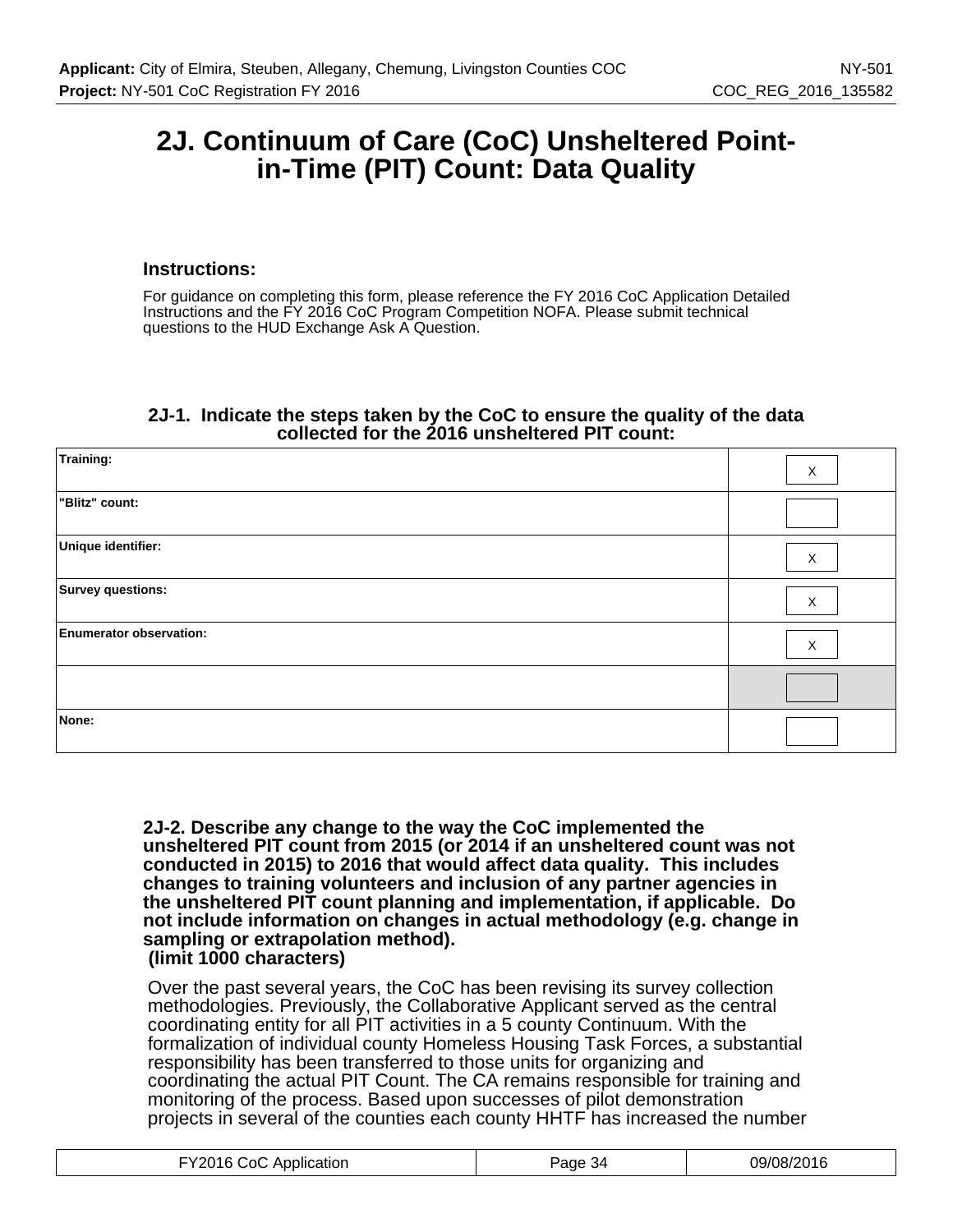of entities participating in the count, and contributed to a more comprehensive homelessness count. Additionally, changes in training and more training schedule opportunities has resulted in surveyors becoming more competent in survey collection, decreases in survey data errors, and the production of a significant number of fully complete and valid survey forms.

| --<br>، ۱۹۴<br>ാറ<br>9/08/2016<br>ЛC<br>'ane<br>Application<br>ت⊂ ∗<br>.<br>그 사람들은 그 사람들은 아이들이 아이들이 아이들이 아이들이 아이들이 없었다.<br>. |
|------------------------------------------------------------------------------------------------------------------------------|
|------------------------------------------------------------------------------------------------------------------------------|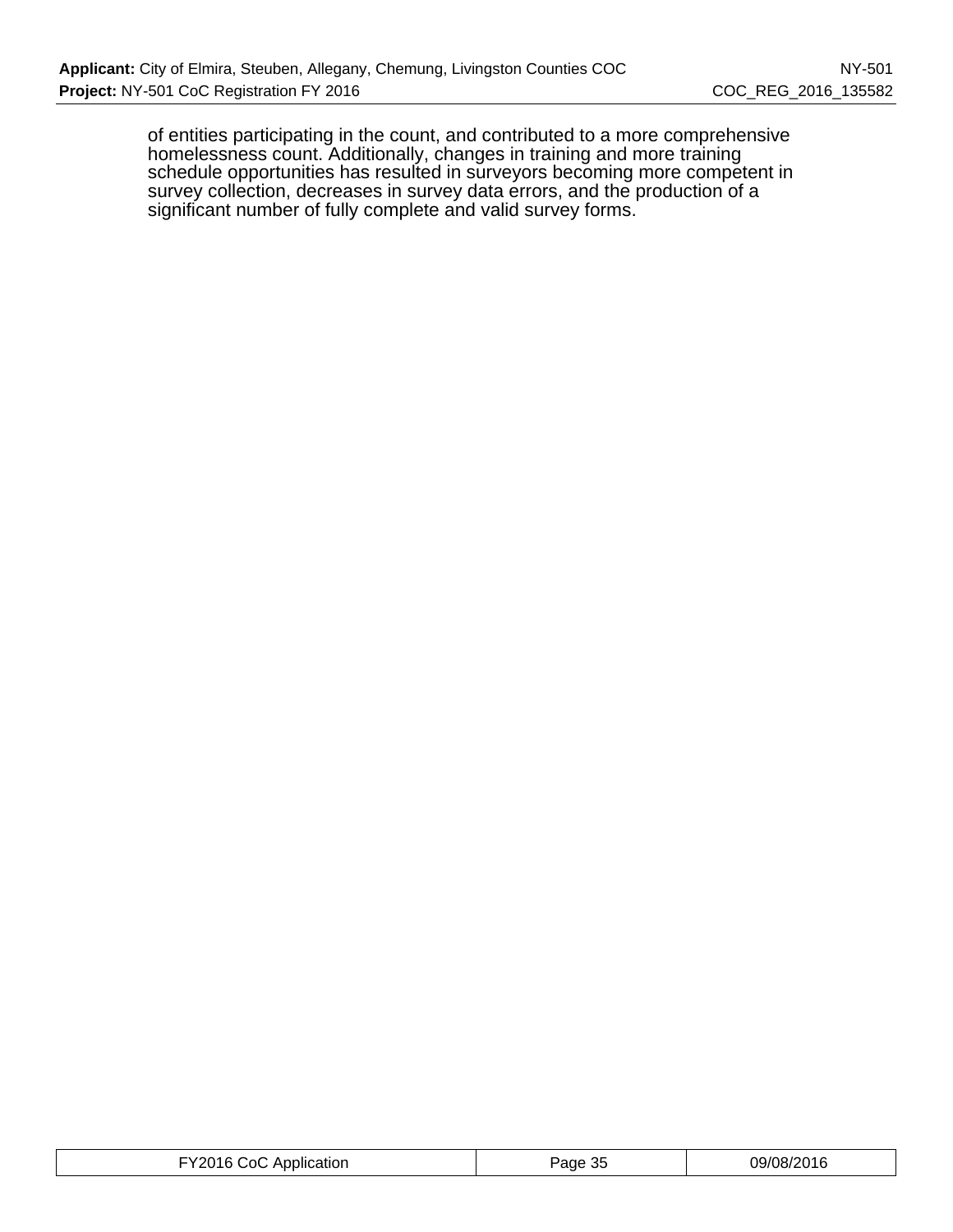## **3A. Continuum of Care (CoC) System Performance**

#### **Instructions**

For guidance on completing this form, please reference the FY 2016 CoC Application Detailed Instructions and the FY 2016 CoC Program NOFA. Please submit technical questions to the HUD Exchange Ask A Question.

## **3A-1. Performance Measure: Number of Persons Homeless - Point-in-Time Count.**

**\* 3A-1a. Change in PIT Counts of Sheltered and Unsheltered Homeless Persons**

**Using the table below, indicate the number of persons who were homeless at a Point-in-Time (PIT) based on the 2015 and 2016 PIT counts as recorded in the Homelessness Data Exchange (HDX).**

|                                                                   | <b>2015 PIT</b><br>(for unsheltered count, most recent<br>year conducted) | <b>2016 PIT</b> | <b>Difference</b> |
|-------------------------------------------------------------------|---------------------------------------------------------------------------|-----------------|-------------------|
| Universe: Total PIT Count of sheltered and<br>unsheltered persons | 648                                                                       | 506             | $-142$            |
| <b>Emergency Shelter Total</b>                                    | 25                                                                        | 148             | 123               |
| Safe Haven Total                                                  |                                                                           |                 | $\Omega$          |
| <b>Transitional Housing Total</b>                                 | 452                                                                       | 232             | $-220$            |
| <b>Total Sheltered Count</b>                                      | 477                                                                       | 380             | $-97$             |
| <b>Total Unsheltered Count</b>                                    | 171                                                                       | 126             | $-45$             |

#### **3A-1b. Number of Sheltered Persons Homeless - HMIS. Using HMIS data, enter the number of homeless persons who were served in a sheltered environment between October 1, 2014 and September 30, 2015 for each category provided.**

| Between October 1, 2014 and September 30, 2015          |     |
|---------------------------------------------------------|-----|
| Universe: Unduplicated Total sheltered homeless persons | 903 |
| <b>Emergency Shelter Total</b>                          | 504 |
| <b>Safe Haven Total</b>                                 |     |
| <b>Transitional Housing Total</b>                       | 430 |

## **3A-2. Performance Measure: First Time Homeless.**

**Describe the CoC's efforts to reduce the number of individuals and families who become homeless for the first time. Specifically, describe what the CoC is doing to identify risk factors of becoming homeless.**

| $\sqrt{222}$<br>ി∩.<br>Application | -36<br>.<br>ane | 09/08/201<br>۷۱ تا ۲۷ |
|------------------------------------|-----------------|-----------------------|
|------------------------------------|-----------------|-----------------------|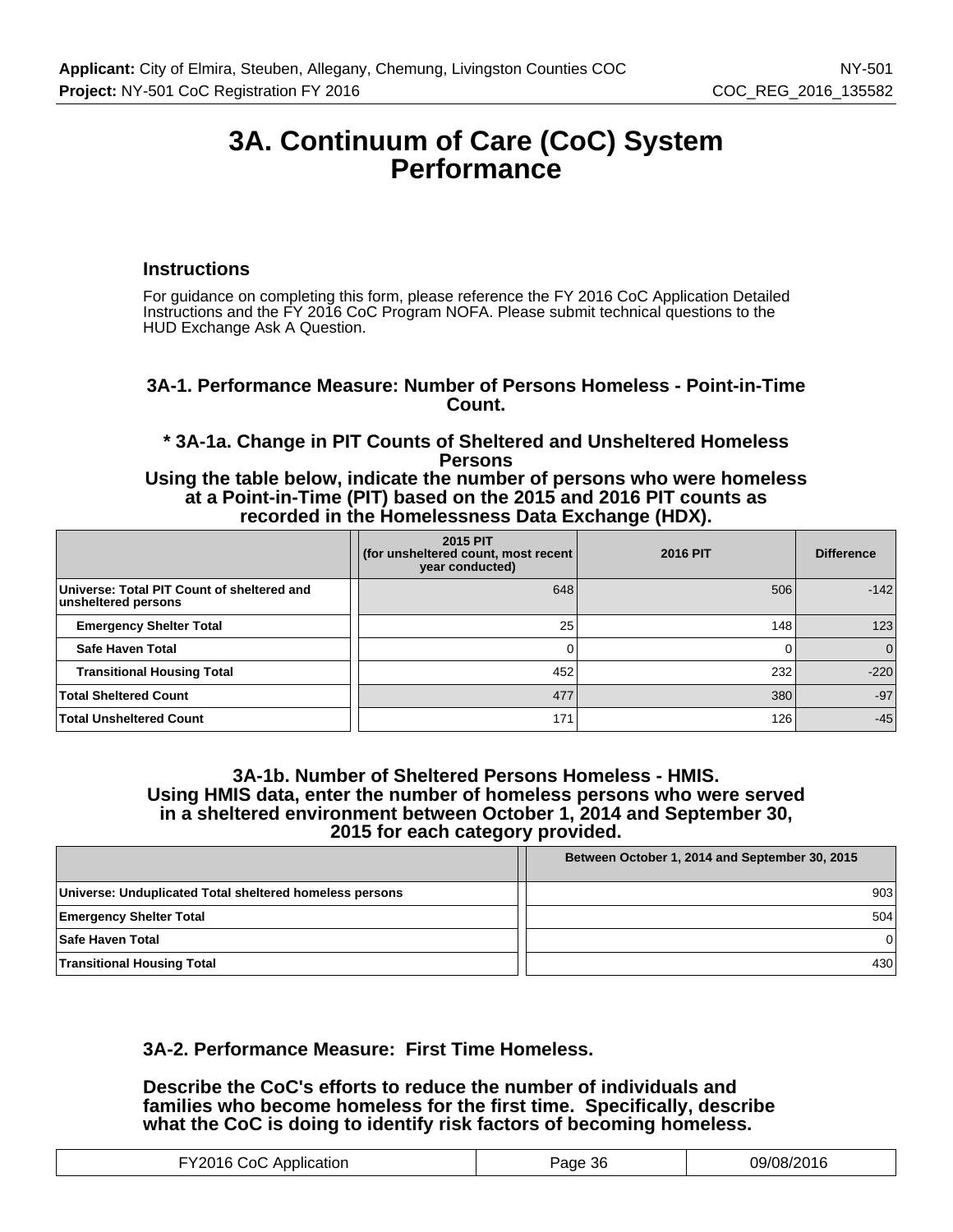## **(limit 1000 characters)**

The CoC is also working intensively with the NYS Medicaid Redesign Team initiative to deter discharge to homelessness from health care or behavioral health settings. As appropriate, households are screened for SSVF and NYS STEHP TH assistance.Diversion includes eviction prevention services thorough programs offered by various agencies including STEHP funding. The adoption of the housing first approach by all CoC housing providers speeds the transition from un-sheleterd to ES or PH. LawNY reports that from 7-1-15 to 6-30-16 they provided legal assistance to low-income tenants that helped prevent 62 evictions and delayed 42 evictions (giving time to find alternative housing). This was for the 5 counties represented in the Continuum.

## **3A-3. Performance Measure: Length of Time Homeless.**

**Describe the CoC's efforts to reduce the length of time individuals and families remain homeless. Specifically, describe how your CoC has reduced the average length of time homeless, including how the CoC identifies and houses individuals and families with the longest lengths of time homeless.**

**(limit 1000 characters)**

CoC providers are improving their process to identify and refer homeless through quick response programs such as SSVF, NYS STEHP, HUD/VASH, and local ES Voucher placement. Programs are becoming more effective at enrolling those placed in TH solutions on waiting list programs for housing—increasing successful exits and opening units for new households. A conversion is underway to shift existing TH programs to RRH, which more quickly move households to self-sufficiency and open units.

## **\* 3A-4. Performance Measure: Successful Permanent Housing Placement or Retention.**

 **In the next two questions, CoCs must indicate the success of its projects in placing persons from its projects into permanent housing.**

#### **3A-4a. Exits to Permanent Housing Destinations: Fill in the chart to indicate the extent to which projects exit program participants into permanent housing (subsidized or non-subsidized) or the retention of program participants in CoC Program-funded permanent supportive housing.**

|                                                                                              | Between October 1, 2014 and September 30, 2015 |
|----------------------------------------------------------------------------------------------|------------------------------------------------|
| Universe: Persons in SSO, TH and PH-RRH who exited                                           | 1.146                                          |
| Of the persons in the Universe above, how many of those exited to permanent<br>destinations? | 776 I                                          |
| <b>Successful Exits</b> I%                                                                   | 67.71%                                         |

| FY2016 CoC Application | Page 37 | 09/08/2016 |
|------------------------|---------|------------|
|------------------------|---------|------------|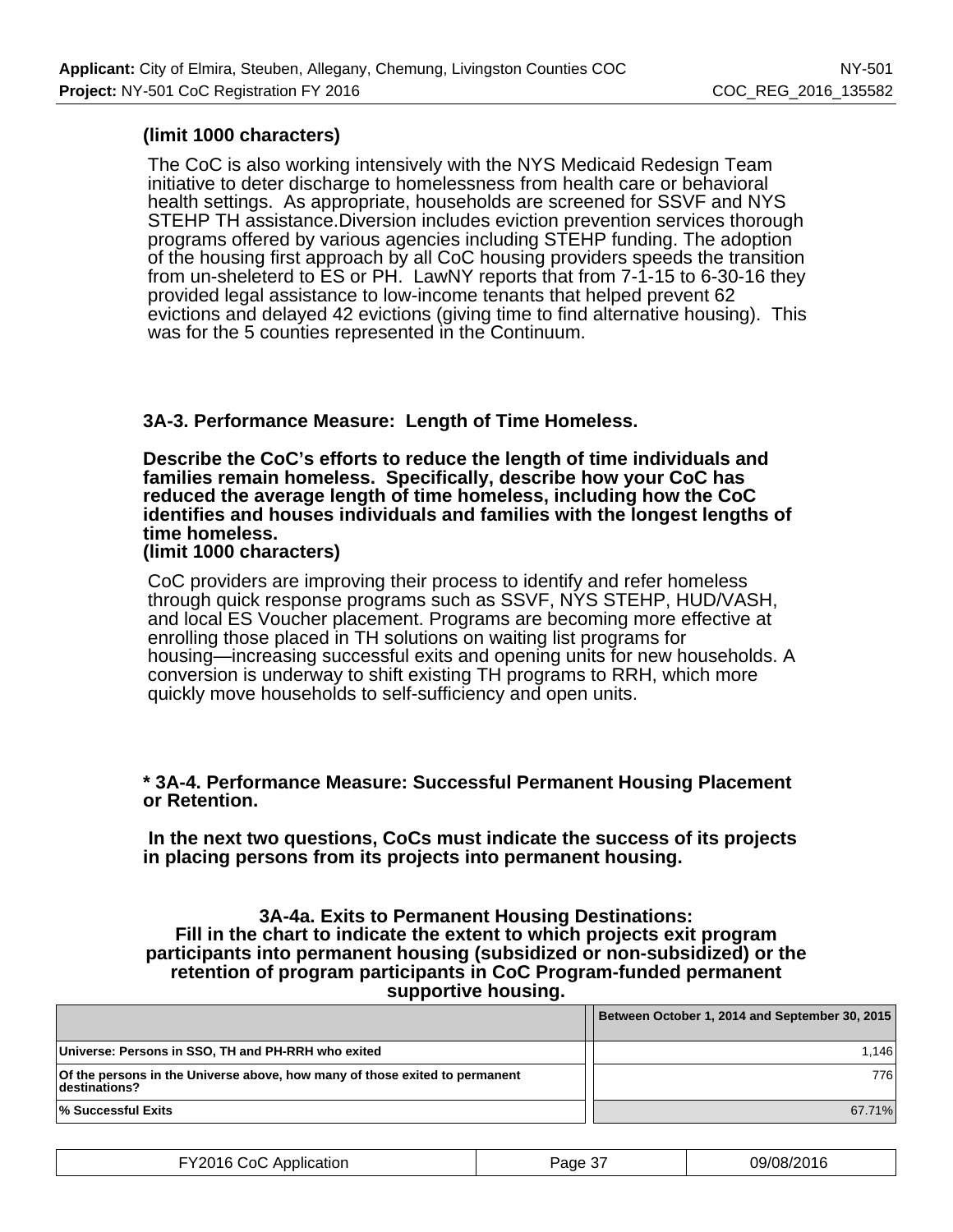#### **3A-4b. Exit To or Retention Of Permanent Housing: In the chart below, CoCs must indicate the number of persons who exited from any CoC funded permanent housing project, except rapid re-housing projects, to permanent housing destinations or retained their permanent housing between October 1, 2014 and September 31, 2015.**

|                                                                                                                                                                | Between October 1, 2014 and September 30, 2015 |
|----------------------------------------------------------------------------------------------------------------------------------------------------------------|------------------------------------------------|
| Universe: Persons in all PH projects except PH-RRH                                                                                                             | 711                                            |
| Of the persons in the Universe above, indicate how many of those remained in<br>applicable PH projects and how many of those exited to permanent destinations? | 589                                            |
| <b>Successful Retentions/Exits</b> 1%                                                                                                                          | 82.84%                                         |

**3A-5. Performance Measure: Returns to Homelessness: Describe the CoCs efforts to reduce the rate of individuals and families who return to homelessness. Specifically, describe strategies your CoC has implemented to identify and minimize returns to homelessness, and demonstrate the use of HMIS or a comparable database to monitor and record returns to homelessness. (limit 1000 characters)**

The CoC tracks returns to homelessness via exit from one program and reentry to another. Additional measures are prior

housing history and time spent homeless. Early analysis reveals that those withinconsistent housing longer bouts of homelessness are over 30% more likely to return to homelessness within 6-9 months. A developing strategy of case management is identification of life skills, financial management, literacy and crisis management competencies—ensuring that the client is connected to services that address those gaps. As our Coordinated Entry process develops, we can better target the level of housing and supportive need—avoiding mismatch between housing supports and sustainability of the client. Lastly, increased effort early in the screening process to connect the client with fast track benefits appears to be having an impact—but will need another year of data to refine the referral and networking process.

#### **3A-6. Performance Measure: Job and Income Growth. Performance Measure: Job and Income Growth. Describe the CoC's specific strategies to assist CoC Program-funded projects to increase program participants' cash income from employment and nonemployment non-cash sources. (limit 1000 characters)**

CoC funded projects for several sub-types have as a standard performance measure 'increase financial sustainability through access to mainline benefits',or 'returns to employment.' The NY-501 supports a SAMHSA SOAR initiative which fast tracks individuals to SSI/SSDI benefits. Livingston County continues to be the lead in processed SOAR Applications. From July 1, 2015 to June 30, 2016 they have processed (20) applications with the average 125 days

| ∴∩<br>$\ddotsc$<br>11 K<br>. .<br>. эн с<br>. <del>.</del><br>. <del>.</del> | OС | ⊷.<br>. |
|------------------------------------------------------------------------------|----|---------|
|                                                                              |    |         |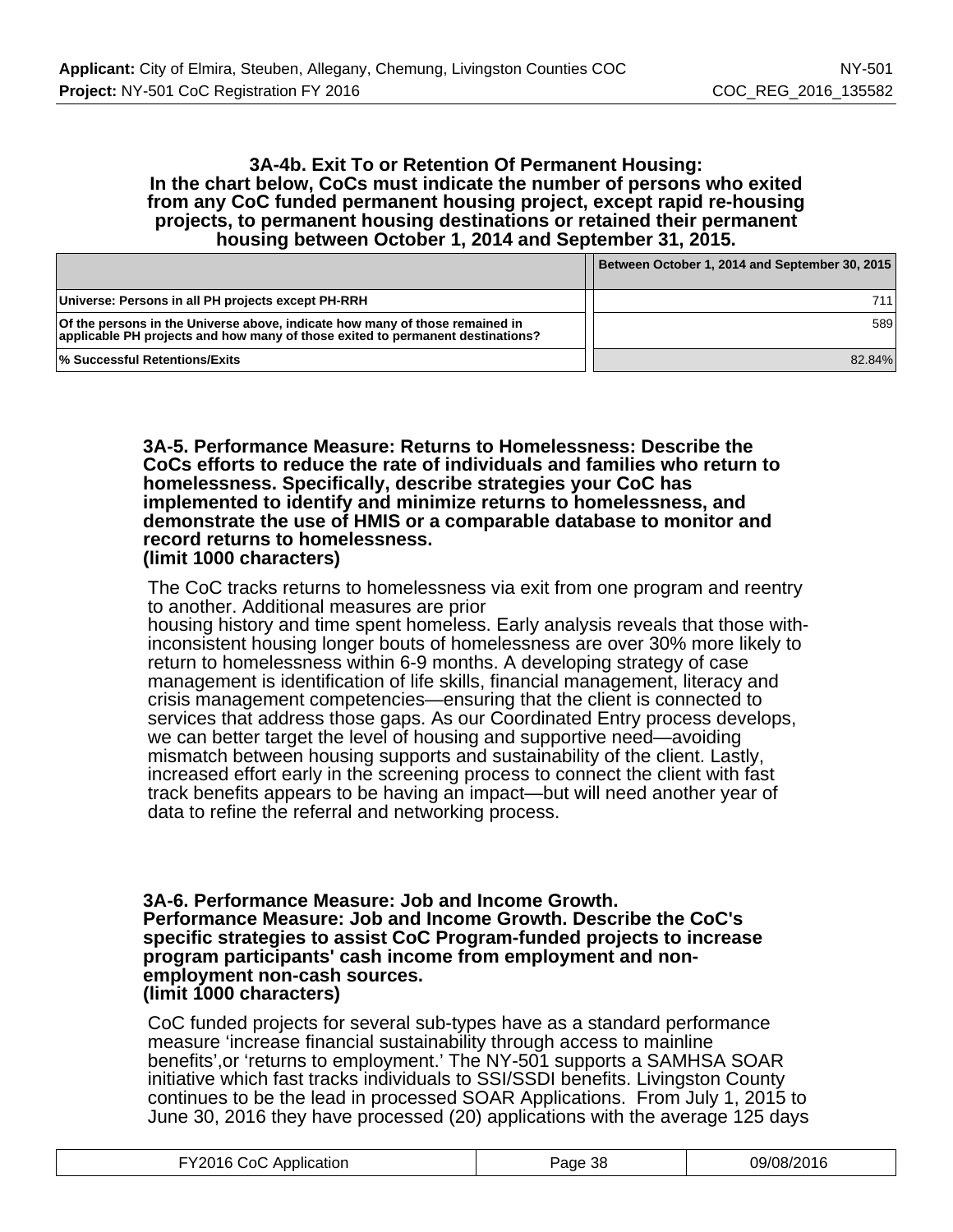to decision. The Soar initiative facilitated \$ 11,926.00 in retro active payments. Additionally Chemung County processed (2)applications. Steuben County is in the process of training individuals in the SOAR Initiative. Supportive case management networks increases the success rate of employment once connected.

## **3A-6a. Describe how the CoC is working with mainstream employment organizations to aid homeless individuals and families in increasing their income.**

## **(limit 1000 characters)**

Several CoC partner providers offer connectivity for clients to county Workforce Development and Workforce NY agencies which assist clients in locating work, or retraining for new career opportunities. Many member agencies in the CoC hold contracts with DSS partners, BOCES, ACCESS-VR and local colleges as well as other entities which may offer these opportunities for the population served.

#### **3A-7. What was the the criteria and decision-making process the CoC used to identify and exclude specific geographic areas from the CoC's unsheltered PIT count? (limit 1000 characters)**

As part of its PIT Planning process for each county, coordination teams network with law enforcement, EMT, fire, waste management and code enforcement personnel to identify known locations where street homeless sleep or congregate. During the PIT, these locations are confirmed and added to known "draws' such as libraries, Laundromats, parks, convenience stores, etc. This information is documented and provided to food bank, public health agencies, and faith based groups for further interaction and outreach. Our un-sheltered PIT is now collecting geo-spatial data on locations—and planning is underway to utilize GIS in coordinating targeted outreach efforts by caseworkers.

**3A-7a. Did the CoC completely exclude** No **geographic areas from the the most recent PIT count (i.e., no one counted there and, for communities using samples the area was excluded from both the sample and extrapolation) where the CoC determined that there were no unsheltered homeless people, including areas that are uninhabitable (e.g. disasters)?**

> **3A-7b. Did the CoC completely exclude geographic areas from the the most recent PIT count (i.e., no one counted there and, for communities using samples the area was excluded from both the sample and extrapolation) where the CoC determined that there were no unsheltered homeless people, including areas that are uninhabitable (e.g. deserts, wilderness, etc.)?**

| FY2016 CoC Application | Page 39 | 09/08/2016 |
|------------------------|---------|------------|
|------------------------|---------|------------|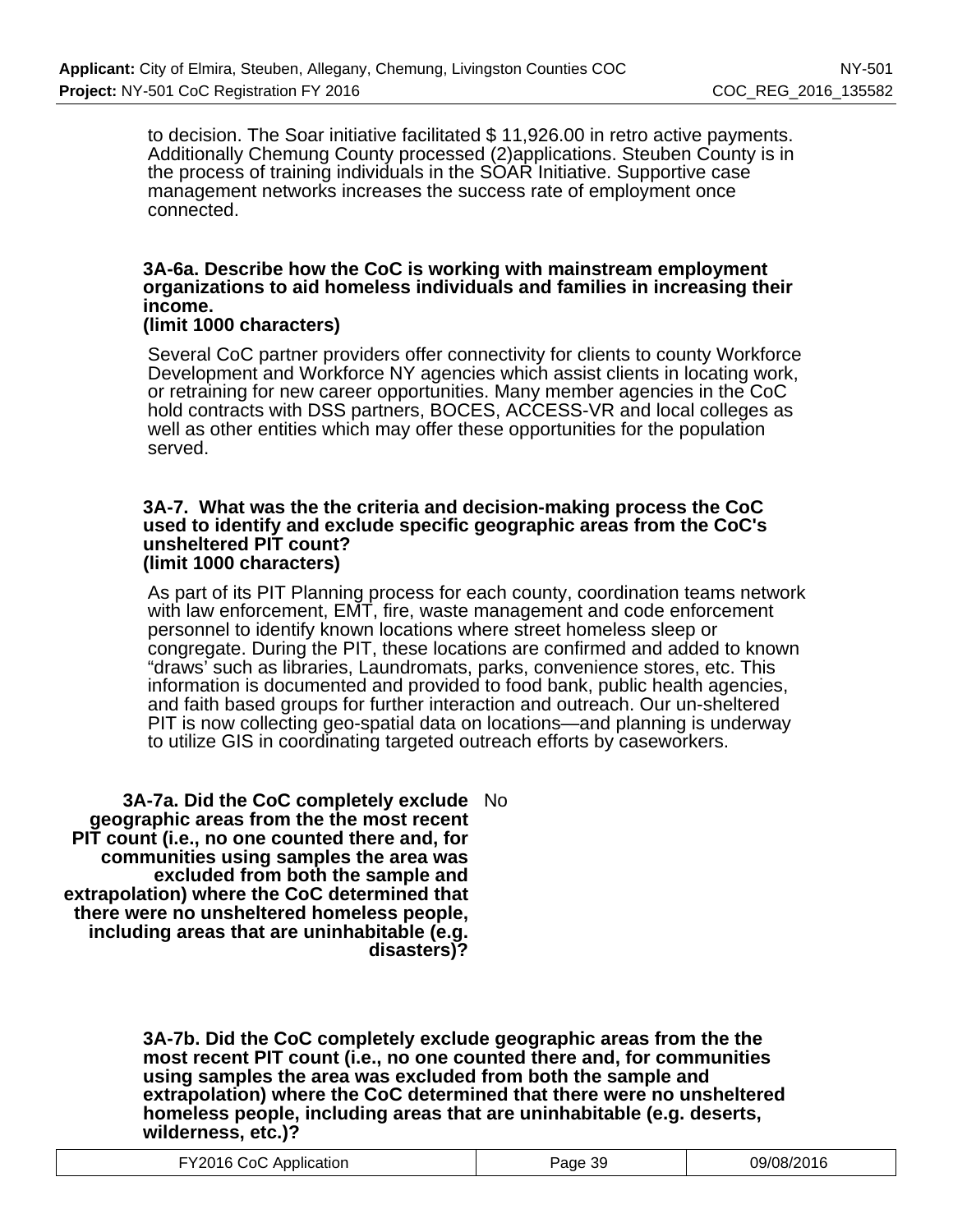## **(limit 1000 characters)**

Not Applicable, no geography excluded.

#### **3A-8. Enter the date the CoC submitted the** 07/25/2016 **system performance measure data into HDX. The System Performance Report generated by HDX must be attached. (mm/dd/yyyy)**

**3A-8a. If the CoC was unable to submit their System Performance Measures data to HUD via the HDX by the deadline, explain why and describe what specific steps they are taking to ensure they meet the next HDX submission deadline for System Performance Measures data. (limit 1500 characters)**

Not Applicable Submitted before the deadline.

| 09/08/2016 |
|------------|
|            |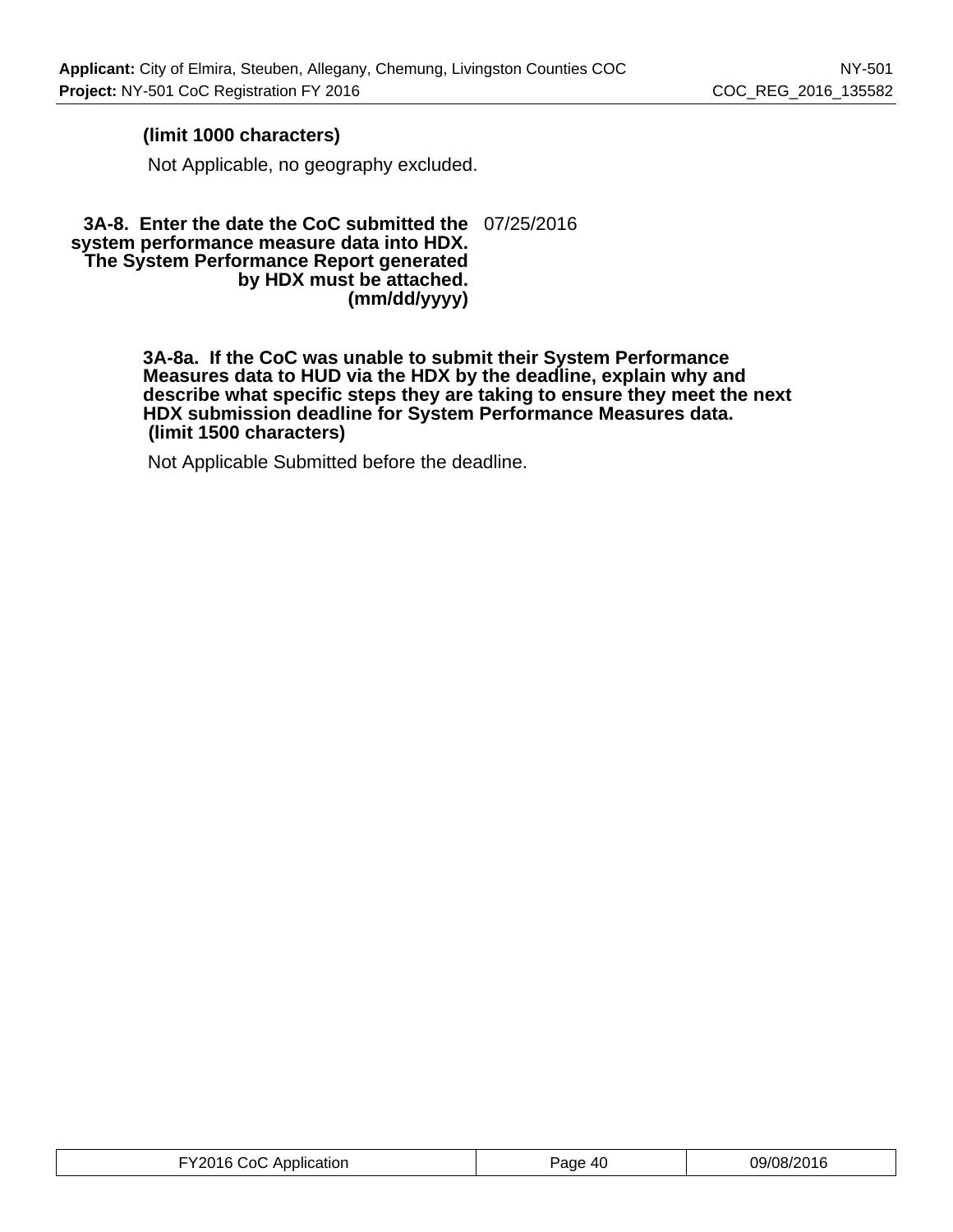## **3B. Continuum of Care (CoC) Performance and Strategic Planning Objectives**

## **Objective 1: Ending Chronic Homelessness**

## **Instructions:**

For guidance on completing this form, please reference the FY 2016 CoC Application Detailed Instructions and the FY 2016 CoC Program Competition NOFA. Please submit technical questions to the HUD Exchange Ask A Question.

**To end chronic homelessness by 2017, HUD encourages three areas of focus through the implementation of Notice CPD 14-012: Prioritizing Persons Experiencing Chronic Homelessness in Permanent Supportive Housing and Recordkeeping Requirements for Documenting Chronic Homeless Status.**

 **1. Targeting persons with the highest needs and longest histories of homelessness for existing and new permanent supportive housing; 2. Prioritizing chronically homeless**

**individuals, youth and families who have the longest histories of homelessness; and**

 **3. The highest needs for new and turnover units.**

**3B-1.1. Compare the total number of chronically homeless persons, which includes persons in families, in the CoC as reported by the CoC for the 2016 PIT count compared to 2015 (or 2014 if an unsheltered count was not conducted in 2015).**

|                                                                                        | 2015<br>(for unsheltered count,<br>most recent year<br>conducted) | 2016 | <b>Difference</b> |
|----------------------------------------------------------------------------------------|-------------------------------------------------------------------|------|-------------------|
| Universe: Total PIT Count of sheltered and<br>unsheltered chronically homeless persons | 54                                                                | 97   | 43                |
| Sheltered Count of chronically homeless persons                                        |                                                                   | 34   | 34                |
| Unsheltered Count of chronically homeless<br>persons                                   | 54                                                                | 63   |                   |

**3B-1.1a. Using the "Differences" calculated in question 3B-1.1 above, explain the reason(s) for any increase, or no change in the overall TOTAL number of chronically homeless persons in the CoC, as well as the change in the unsheltered count, as reported in the PIT count in 2016 compared to 2015. (limit 1000 characters)**

| FY2016 CoC Application | Page 41 | 09/08/2016 |
|------------------------|---------|------------|
|------------------------|---------|------------|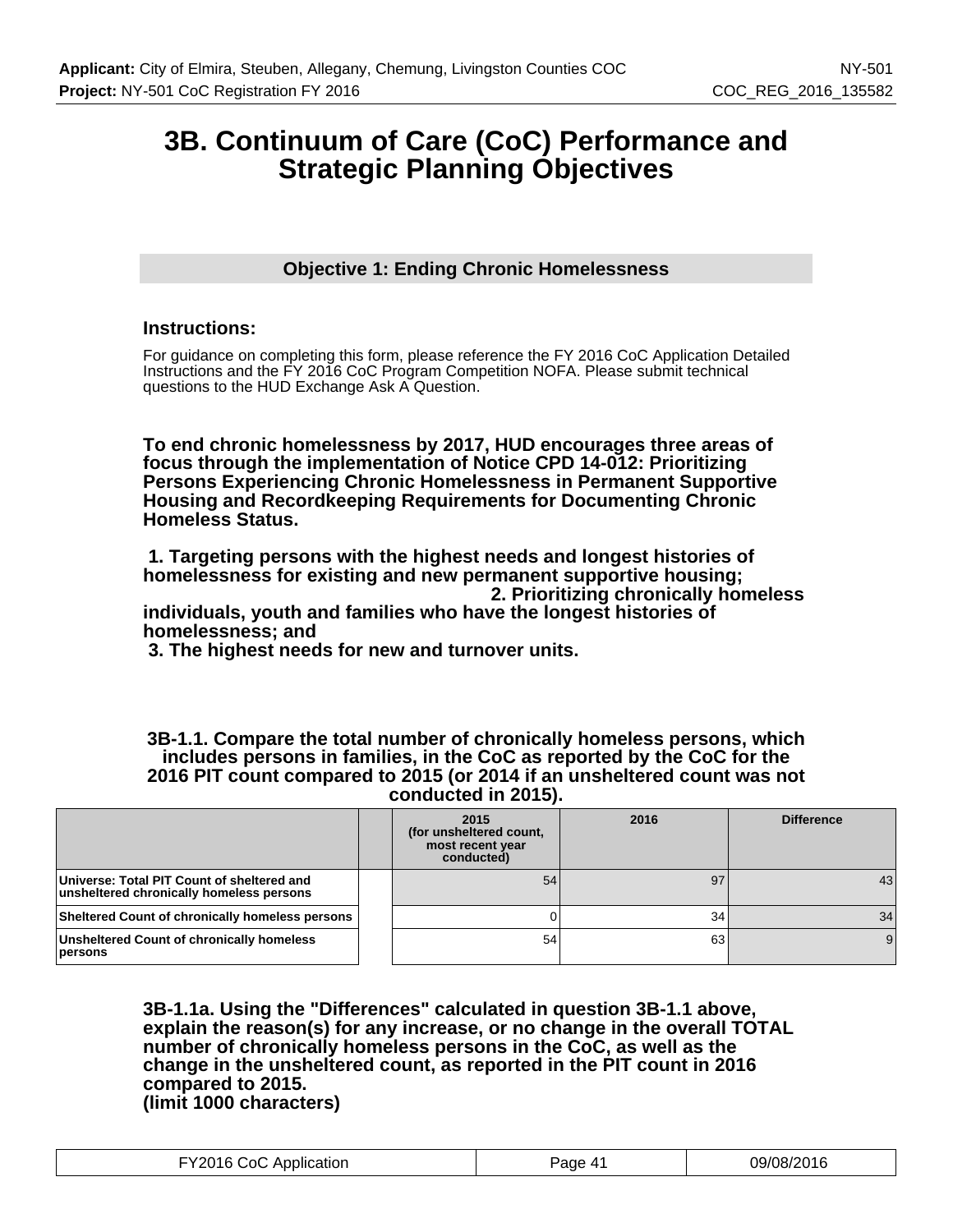Over the past several years, the CoC has been improving its PIT Count methodology through increased planning and collaboration in each of the 5 counties of the Continuum. The creation of Homeless Housing Task Forces has led to a greater number of participating agencies and volunteers—able to survey a larger geography and interact with more "hidden" homeless. It may appear that the number of homeless has increased--rather, we have become more effective at counting them. The number of chronic in shelter and unsheltered has increased for the same reason better counting.

#### **3B-1.2. Compare the total number of PSH beds (CoC Program and non-CoC Program funded) that were identified as dedicated for use by chronically homeless persons on the 2016 Housing Inventory Count, as compared to those identified on the 2015 Housing Inventory Count.**

|                                                                                                                                           | 2015 | 2016 | <b>Difference</b> |
|-------------------------------------------------------------------------------------------------------------------------------------------|------|------|-------------------|
| Number of CoC Program and non-CoC Program funded PSH beds dedicated for use<br>by chronically homelessness persons identified on the HIC. | 323  | 158  | -1651             |

**3B-1.2a. Explain the reason(s) for any increase, or no change in the total number of PSH beds (CoC program funded or non-CoC Program funded) that were identified as dedicated for use by chronically homeless persons on the 2016 Housing Inventory Count compared to those identified on the 2015 Housing Inventory Count. (limit 1000 characters)**

CoC PH providers have historically and currently prioritize a a majority of their beds to meet the needs of the chronically homeless. The decline in Chronically homeless seeking services reduces the need for dedicated beds.

**3B-1.3. Did the CoC adopt the Orders of** Yes **Priority into their standards for all CoC Program funded PSH as described in Notice CPD-14-012: Prioritizing Persons Experiencing Chronic Homelessness in Permanent Supportive Housing and Recordkeeping Requirements for Documenting Chronic Homeless Status?**

**3B-1.3a. If "Yes" was selected for question** attachment # 11 **3B-1.3, attach a copy of the CoC's written standards or other evidence that clearly shows the incorporation of the Orders of Priority in Notice CPD 14-012 and indicate the page(s) for all documents where the Orders of Priority are found.**

| 09/08/2016 |
|------------|
|            |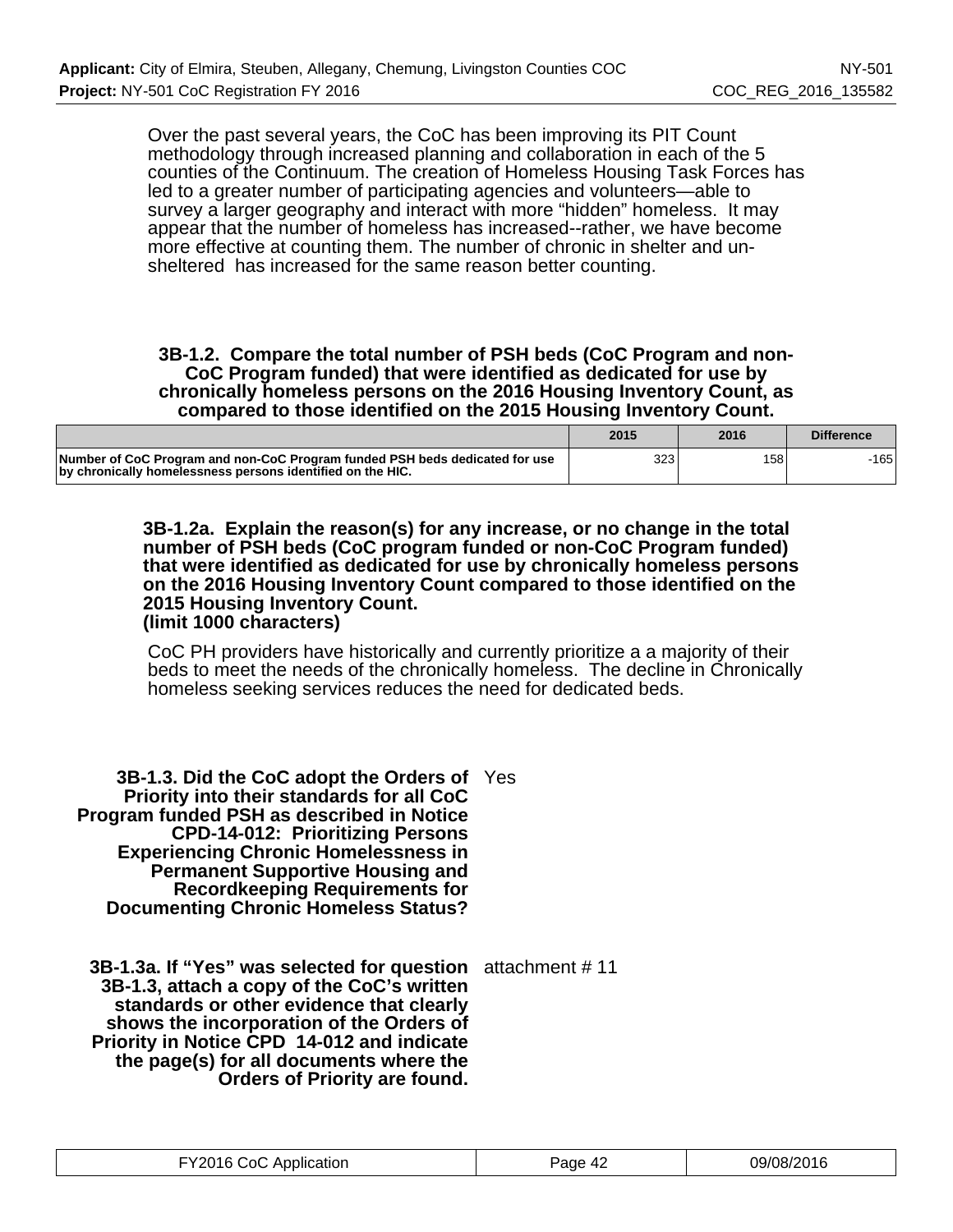## **3B-1.4. Is the CoC on track to meet the goal** Yes **of ending chronic homelessness by 2017?**

This question will not be scored.

#### **3B-1.4a. If the response to question 3B-1.4 was "Yes" what are the strategies that have been implemented by the CoC to maximize current resources to meet this goal? If "No" was selected, what resources or technical assistance will be implemented by the CoC to reach to goal of ending chronically homelessness by 2017? (limit 1000 characters)**

By prioritizing the highest need households first in the recommended prioritization policy, we are seeing an increasing fast track of homeless from street or shelter to PH. More importantly, we are engaged in planning the only housing demonstration project in NY through the Medicaid Redesign Team process—through DSRIP and our local FLPPN. The planning is to identify the highest cost, highest need Medicaid consumers—a substantial number of whom are un-sheltered, chronically homeless—and fast track them to new housing stabilization with creative use of Medicaid and TANF funds (if female w/children).

| FY2016 CoC Application | Page 43 | 09/08/2016 |
|------------------------|---------|------------|
|------------------------|---------|------------|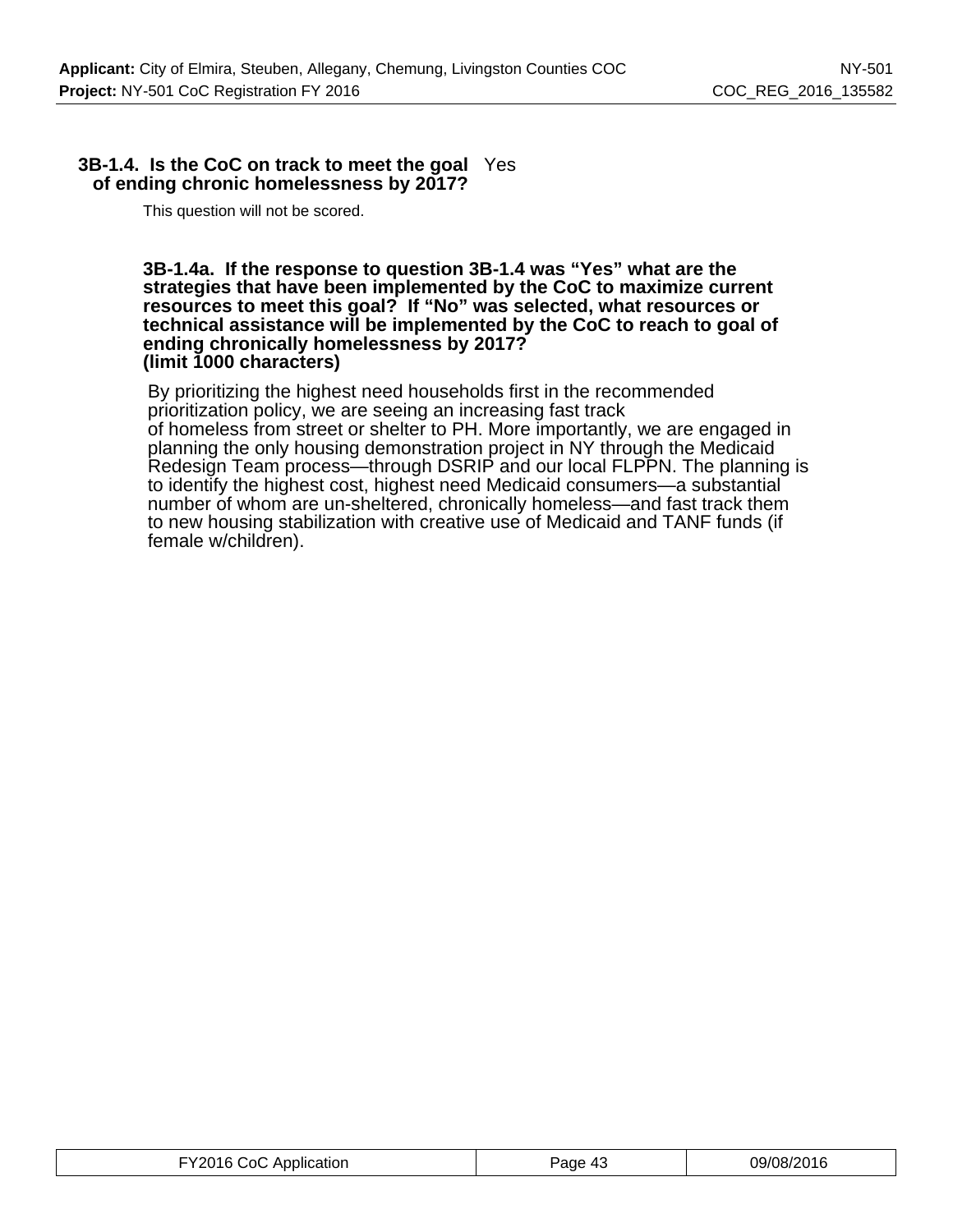## **3B. Continuum of Care (CoC) Strategic Planning Objectives**

## **3B. Continuum of Care (CoC) Strategic Planning Objectives**

## **Instructions:**

For guidance on completing this form, please reference the FY 2016 CoC Application Detailed Instructions and the FY 2016 CoC Program Competition NOFA. Please submit technical questions to the HUD Exchange Ask A Question.

**HUD will evaluate CoC's based on the extent to which they are making progress to achieve the goal of ending homelessness among households with children by 2020.**

## **3B-2.1. What factors will the CoC use to prioritize households with children during the FY2016 Operating year? (Check all that apply).**

| Vulnerability to victimization:                                            | X |
|----------------------------------------------------------------------------|---|
| Number of previous homeless episodes:                                      | X |
| <b>Unsheltered homelessness:</b>                                           | X |
| <b>Criminal History:</b>                                                   |   |
| Bad credit or rental history (including<br>not having been a leaseholder): |   |
| Head of household has mental/physical disabilities:                        | X |
|                                                                            |   |
|                                                                            |   |
| $N/A$ :                                                                    |   |

#### **3B-2.2. Describe the CoC's strategies including concrete steps to rapidly rehouse every household with children within 30 days of those families becoming homeless. (limit 1000 characters)**

| ำเ<br>ш<br>. .<br>. <del>.</del><br>. |  |
|---------------------------------------|--|
|---------------------------------------|--|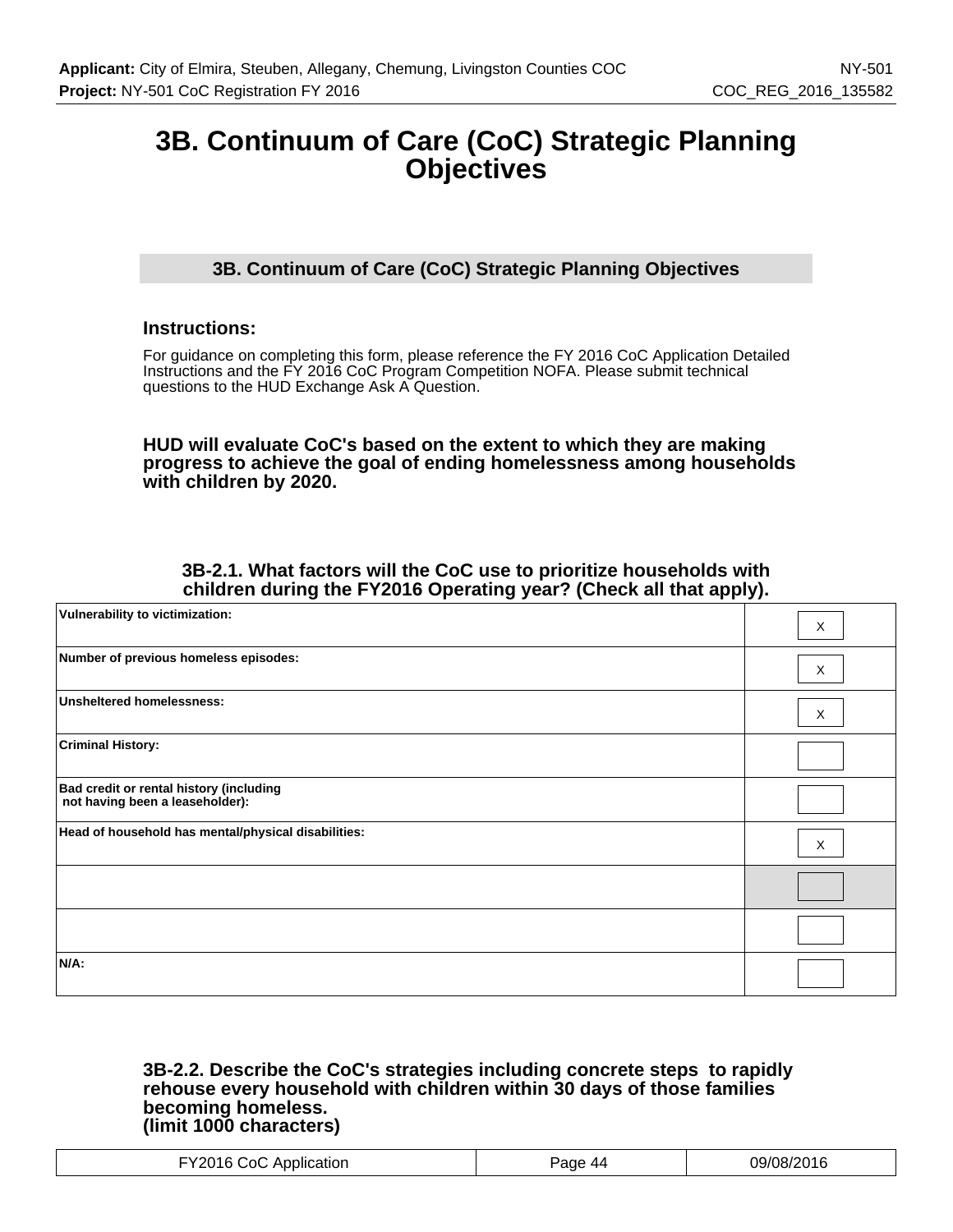4 of the 5 counties of the CoC were awarded NYS STEHP funding for a 5 year period. STEHP is a supportive RRH type program that concentrates on housing stabilization. The agency that supplies that also provides NYSSHP funds—targeting families that need SHP type supports to achieve housing sustainability. Beginning with this FY2016 NOFA, the CoC is reallocating four projects to RRH, and targeting families with children.

#### **3B-2.3. Compare the number of RRH units available to serve families from the 2015 and 2016 HIC.**

|                                                                | 2015                      | 2016 | <b>Difference</b> |
|----------------------------------------------------------------|---------------------------|------|-------------------|
| <b>IRRH</b><br>I units available to serve families in the HIC: | $- - -$<br>$\sim$<br>∣ ບບ |      | 34'               |

**3B-2.4. How does the CoC ensure that emergency shelters, transitional housing, and permanent housing (PSH and RRH) providers within the CoC do not deny admission to or separate any family members from other members of their family based on age, sex, gender or disability when entering shelter or housing? (check all strategies that apply)**

| CoC policies and procedures prohibit involuntary family separation:                    | Χ |
|----------------------------------------------------------------------------------------|---|
| There is a method for clients to alert CoC when involuntarily separated:               | X |
| CoC holds trainings on preventing involuntary family separation, at least once a year: |   |
|                                                                                        |   |
|                                                                                        |   |
| None:                                                                                  |   |

## **3B-2.5. Compare the total number of homeless households with children in the CoC as reported by the CoC for the 2016 PIT count compared to 2015 (or 2014 if an unsheltered count was not conducted in 2015).**

## **PIT Count of Homelessness Among Households With Children**

|                                                                                                 | 2015 (for unsheltered count,<br>most recent year conducted) | 2016 | <b>Difference</b> |
|-------------------------------------------------------------------------------------------------|-------------------------------------------------------------|------|-------------------|
| Universe: Total PIT Count of sheltered and<br>unsheltered homeless households with<br>children: | 104                                                         | 61   | $-43$             |
| Sheltered Count of homeless households with<br>children:                                        | 90                                                          | 47   | $-43$             |

| FY2016 CoC Application | Page 45 | 09/08/2016 |
|------------------------|---------|------------|
|------------------------|---------|------------|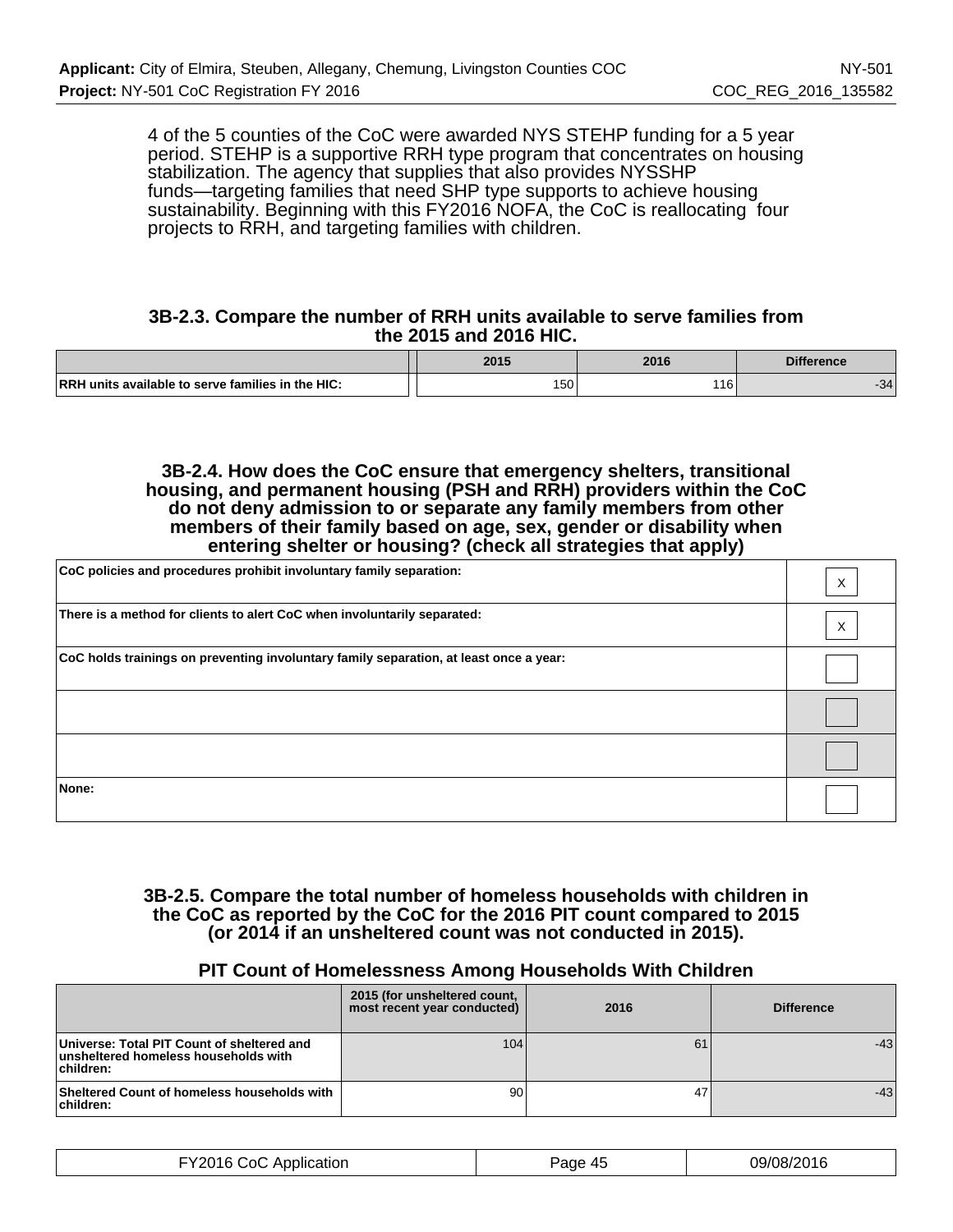| ∣Unshı<br>: households<br>⊡∩unt<br>$ -$<br>.<br>™rereα .<br>יי<br>--<br>with<br>-- anilare -<br>$\sim$ $\sim$ $\sim$ $\sim$ $\sim$ $\sim$ $\sim$ | ۰4. | 14 |  |
|--------------------------------------------------------------------------------------------------------------------------------------------------|-----|----|--|
|--------------------------------------------------------------------------------------------------------------------------------------------------|-----|----|--|

#### **3B-2.5a. Explain the reason(s) for any increase, or no change in the total number of homeless households with children in the CoC as reported in the 2016 PIT count compared to the 2015 PIT count. (limit 1000 characters)**

n/a

#### **3B-2.6. From the list below select the strategies to the CoC uses to address the unique needs of unaccompanied homeless youth including youth under age 18, and youth ages 18-24, including the following.**

| Human trafficking and other forms of exploitation?                                                                                            | l No |
|-----------------------------------------------------------------------------------------------------------------------------------------------|------|
| <b>LGBTQ youth homelessness?</b>                                                                                                              | Yes  |
| <b>Exits from foster care into homelessness?</b>                                                                                              | Yes  |
| <b>Family reunification and community engagement?</b>                                                                                         | Yes  |
| Positive Youth Development, Trauma Informed Care, and the use of Risk and Protective Factors in assessing<br>vouth housing and service needs? | Yes  |
| Unaccompanied minors/youth below the age of 18?                                                                                               | Yes  |

## **3B-2.6a. Select all strategies that the CoC uses to address homeless youth trafficking and other forms of exploitation.**

| Diversion from institutions and decriminalization of youth actions that stem from being trafficked: |  |
|-----------------------------------------------------------------------------------------------------|--|
| Increase housing and service options for youth fleeing or attempting to flee trafficking:           |  |
| Specific sampling methodology for enumerating and characterizing local youth trafficking:           |  |
| Cross systems strategies to quickly identify and prevent occurrences of youth trafficking:          |  |
| Community awareness training concerning youth trafficking:                                          |  |
|                                                                                                     |  |
| $N/A$ :                                                                                             |  |

## **3B-2.7. What factors will the CoC use to prioritize unaccompanied youth including youth under age 18, and youth ages 18-24 for housing and services during the FY 2016 operating year? (Check all that apply)**

| าเ<br>.<br>. | -- |  |
|--------------|----|--|
|--------------|----|--|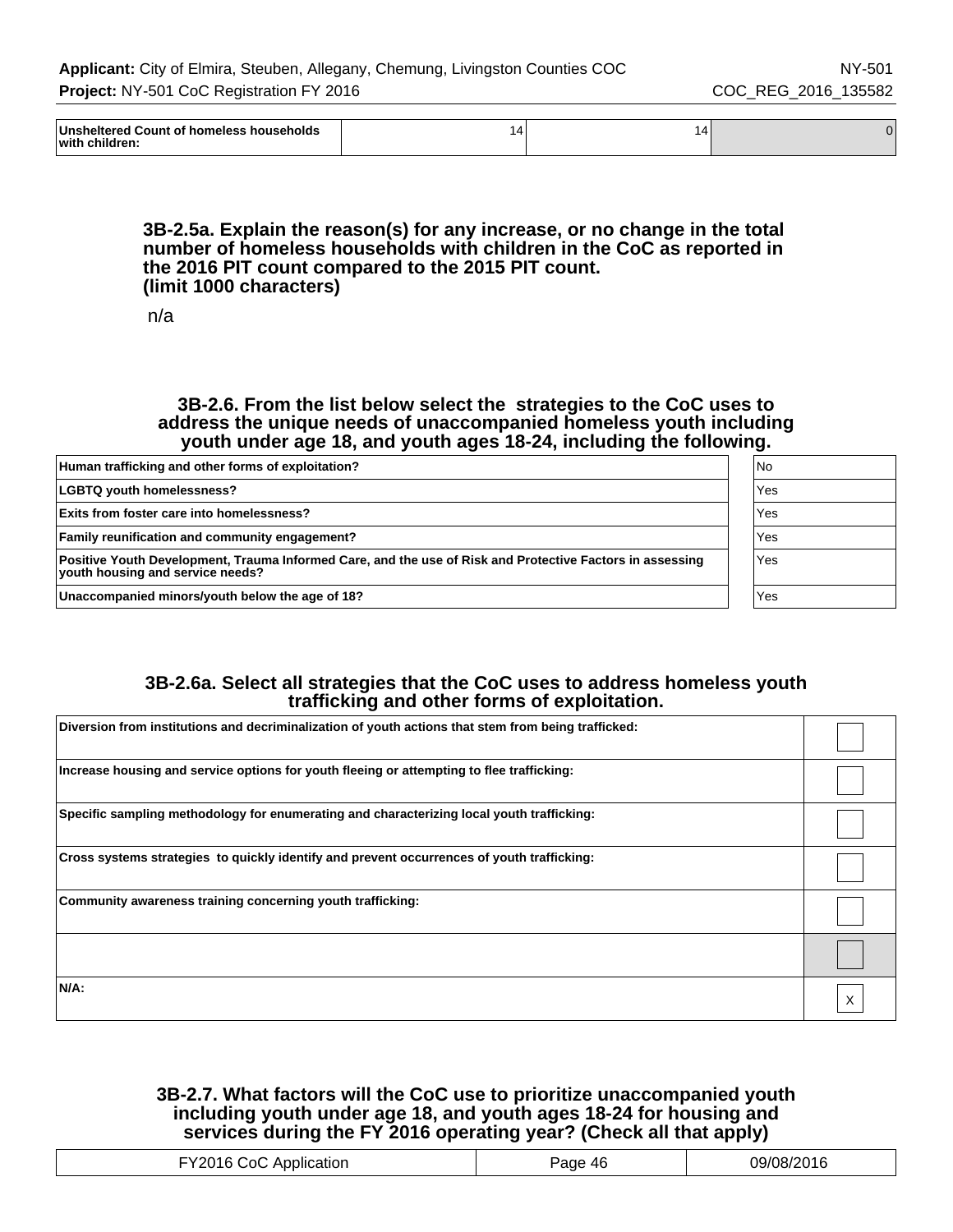| Vulnerability to victimization:                          | Χ |
|----------------------------------------------------------|---|
| Length of time homeless:                                 | X |
| Unsheltered homelessness:                                | X |
| Lack of access to family and community support networks: | X |
|                                                          |   |
|                                                          |   |
| N/A:                                                     |   |

#### **3B-2.8. Using HMIS, compare all unaccompanied youth including youth under age 18, and youth ages 18-24 served in any HMIS contributing program who were in an unsheltered situation prior to entry in FY 2014 (October 1, 2013-September 30, 2014) and FY 2015 (October 1, 2014 - September 30, 2015).**

|                                                                                                                                                     | FY 2014<br>(October 1, 2013 -<br>September 30, 2014) | FY 2015<br>(October 1, 2014 -<br>September 30, 2105) | <b>Difference</b> |
|-----------------------------------------------------------------------------------------------------------------------------------------------------|------------------------------------------------------|------------------------------------------------------|-------------------|
| Total number of unaccompanied youth served in HMIS<br>$\vert$ contributing programs who were in an unsheltered situation prior $\vert$<br>to entry: |                                                      |                                                      |                   |

**3B-2.8a. If the number of unaccompanied youth and children, and youthheaded households with children served in any HMIS contributing program who were in an unsheltered situation prior to entry in FY 2015 is lower than FY 2014 explain why. (limit 1000 characters)**

n/a

## **3B-2.9. Compare funding for youth homelessness in the CoC's geographic area in CY 2016 and CY 2017.**

|                                                                                                                        | Calendar Year 2016 | <b>Calendar Year 2017</b> | <b>Difference</b> |
|------------------------------------------------------------------------------------------------------------------------|--------------------|---------------------------|-------------------|
| Overall funding for youth homelessness dedicated<br>projects (CoC Program and non-CoC Program funded):                 | \$24,375,00        | \$24,375.00               | \$0.00            |
| CoC Program funding for youth homelessness dedicated<br>projects:                                                      | \$0.00             | \$0.00                    | \$0.00            |
| Non-CoC funding for youth homelessness dedicated<br>projects (e.g. RHY or other Federal, State and Local<br> funding): | \$24,375,00        | \$24.375.00               | \$0.00            |

| FY2016 CoC App<br>: Application | $\rightarrow$<br>Page<br>$\Delta$ | 09/08/2016 |
|---------------------------------|-----------------------------------|------------|
|---------------------------------|-----------------------------------|------------|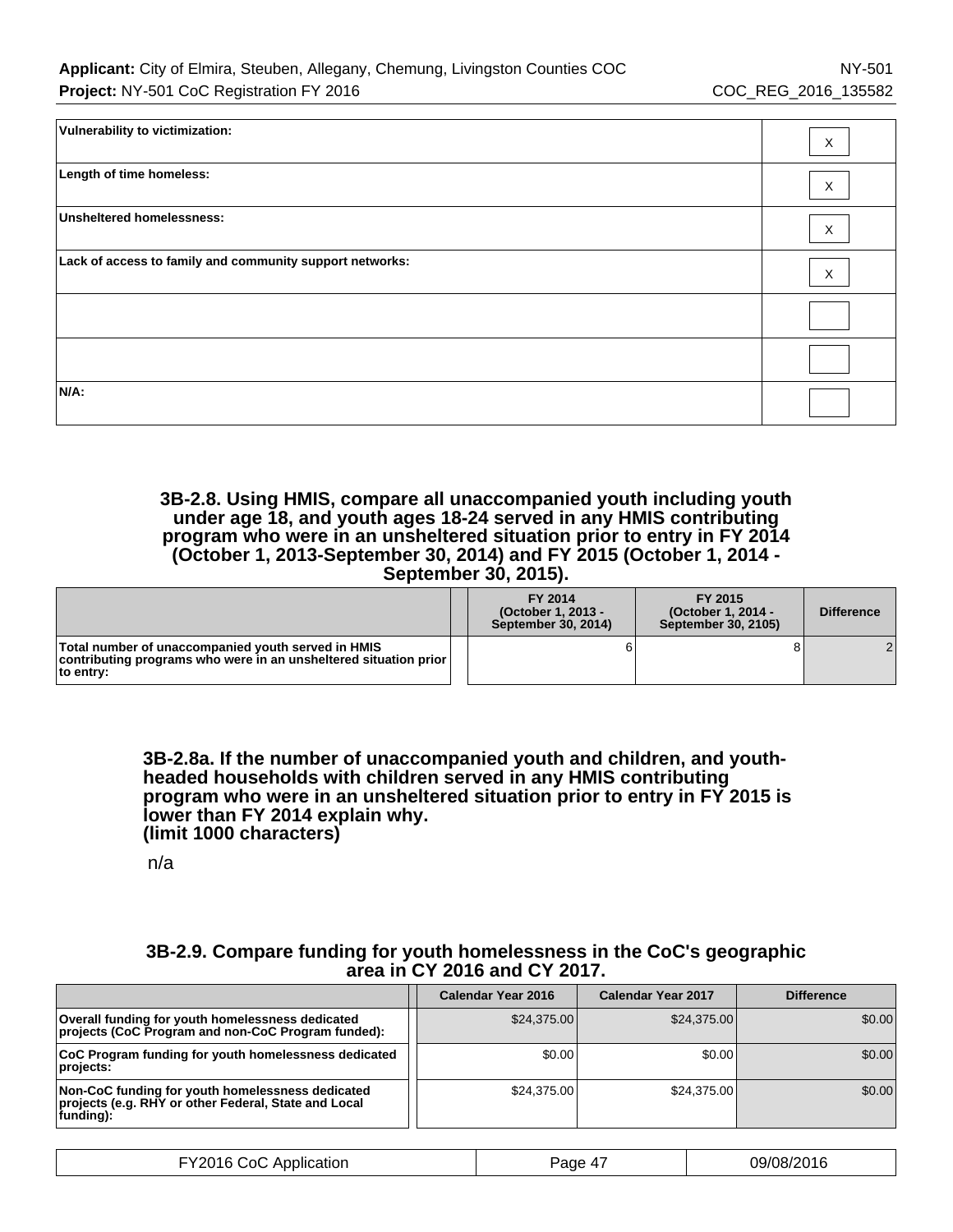#### **3B-2.10. To what extent have youth services and educational representatives, and CoC representatives participated in each other's meetings between July 1, 2015 and June 30, 2016?**

| <b>Cross-Participation in Meetings</b>                                                                                                               | # Times         |
|------------------------------------------------------------------------------------------------------------------------------------------------------|-----------------|
| CoC meetings or planning events attended by LEA or SEA representatives:                                                                              |                 |
| LEA or SEA meetings or planning events (e.g. those about child welfare, juvenille justice or out of school time)<br>attended by CoC representatives: |                 |
| CoC meetings or planning events attended by youth housing and service providers (e.g. RHY providers):                                                | 10 <sub>1</sub> |

#### **3B-2.10a. Based on the responses in 3B-2.10, describe in detail how the CoC collaborates with the McKinney-Vento local educational authorities and school districts. (limit 1000 characters)**

#### CoC Program Educational Liaisons regularly with their counterparts in the local school systems—and regularly attend trainings and workshops provided by NY-Teaches. They or their supervisors are engaged with county level Homeless Housing Task Force units to ensure that providers are aware of policies, trainings, and networking opportunities. In addition, school liaisons are invited to and often attend various CoC general membership and committee meetings. Additionally several CoC member service and temporary housing providers (such as Catholic Charities Livingston) have caseworkers who assist homeless families with children in obtaining school records, enrollment, and meeting health/immunization requirements. At least every two years, the CoC convenes a planning workgroup consisting of school and program LE's, case managers in-service and behavioral health, and child protective agencies to review policies.

### **3B-2.11. How does the CoC make sure that homeless individuals and families who become homeless are informed of their eligibility for and receive access to educational services? Include the policies and procedures that homeless service providers (CoC and ESG Programs) are required to follow.**

#### **(limit 2000 characters)**

All of our CoC (and many non-CoC funded) housing programs has an Educational Liaison who oversees compliance with educational participation.Each program maintains a P&P which governs the actions of the EL—ensuring that participant children are enrolled in Head Start or other ECE programs—and appropriate public school grade levels. In NYS, ESG funding is tied to STEHP RRH housing assistance, and linkages are made between housing providers and in some instances Department of Social Service caseworkers if DSS holds the grant or coordinate benefits. In several CoC program communities, CoC program EL staff contract out to independent juvenile programs such as foster transition and juvenile justice.

| FY2016 CoC Application | Page 48 | 09/08/2016 |
|------------------------|---------|------------|
|------------------------|---------|------------|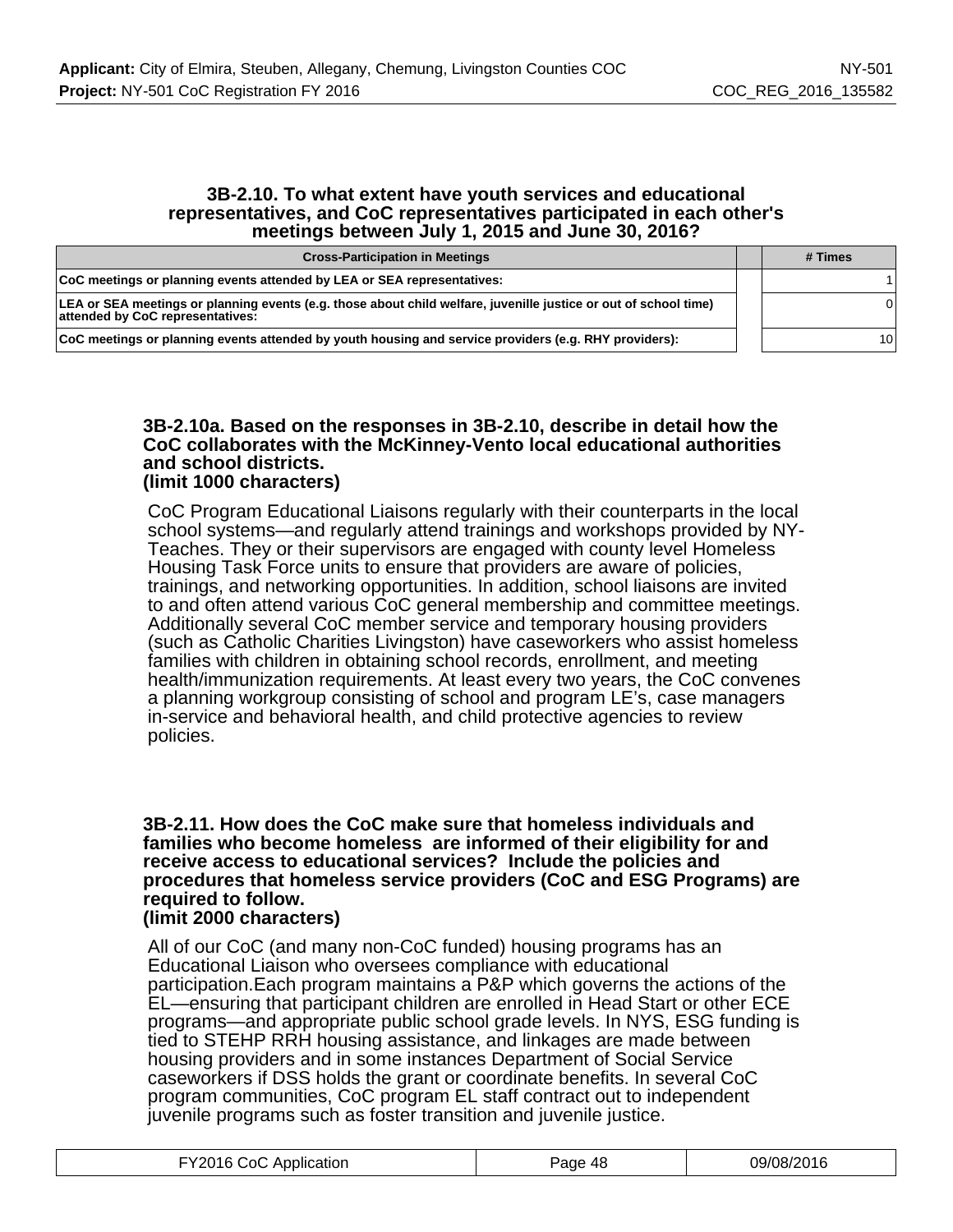#### **3B-2.12. Does the CoC or any HUD-funded projects within the CoC have any written agreements with a program that services infants, toddlers, and youth children, such as Head Start; Child Care and Development Fund; Healthy Start; Maternal, Infant, Early Childhood Home Visiting programs; Public Pre-K; and others? (limit 1000 characters)**

no not at this time

| FY2016 CoC Application<br>Paqe 49 | 09/08/2016 |
|-----------------------------------|------------|
|-----------------------------------|------------|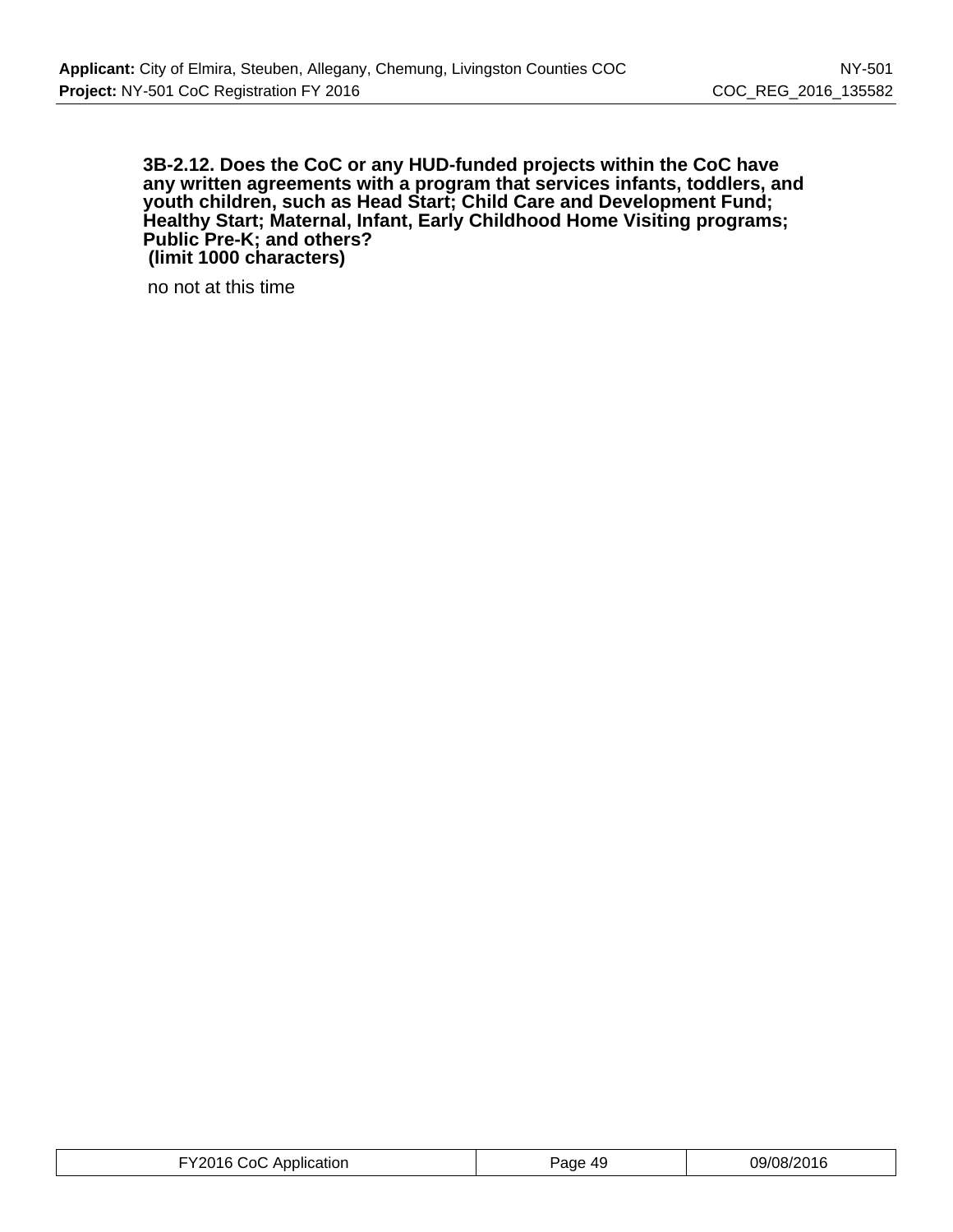## **3B. Continuum of Care (CoC) Performance and Strategic Planning Objectives**

## **Objective 3: Ending Veterans Homelessness**

## **Instructions:**

For guidance on completing this form, please reference the FY 2016 CoC Application Detailed Instructions and the FY 2016 CoC Program Competition NOFA. Please submit technical questions to the HUD Exchange Ask A Question.

#### **Opening Doors outlines the goal of ending Veteran homelessness by the end of 2016. The following questions focus on the various strategies that will aid communities in meeting this goal.**

#### **3B-3.1. Compare the total number of homeless Veterans in the CoC as reported by the CoC for the 2016 PIT count compared to 2015 (or 2014 if an unsheltered count was not conducted in 2015).**

|                                                                              | 2015 (for unsheltered count,<br>most recent year conducted) | 2016 | <b>Difference</b> |
|------------------------------------------------------------------------------|-------------------------------------------------------------|------|-------------------|
| Universe: Total PIT count of sheltered and<br>unsheltered homeless veterans: | 47                                                          | 22   | $-25$             |
| Sheltered count of homeless veterans:                                        | 18                                                          |      | $-12$             |
| Unsheltered count of homeless veterans:                                      | 29                                                          | 16   | $-13$             |

#### **3B-3.1a. Explain the reason(s) for any increase, or no change in the total number of homeless veterans in the CoC as reported in the 2016 PIT count compared to the 2015 PIT count. (limit 1000 characters)**

For the past several years, the CoC has been closely engaged with the Bath VAMC to coordinate referrals and outreach to homeless veterans. The VAMC employs a full time housing and homelessness outreach worker, who connects vet homeless with VA or mainline benefit services. Also, the CoC has built relationships with SSVF and outreach program workers locally and in adjoining communities. The results of the referrals and rapid response case management has reduced the number of un-sheltered vets on the streets.

## **3B-3.2. Describe how the CoC identifies, assesses, and refers homeless veterans who are eligible for Veterean's Affairs services and housing to**

| <b>FY2016 CoC A</b><br>C Application<br>aqe 50 | 09/08/2016 |
|------------------------------------------------|------------|
|------------------------------------------------|------------|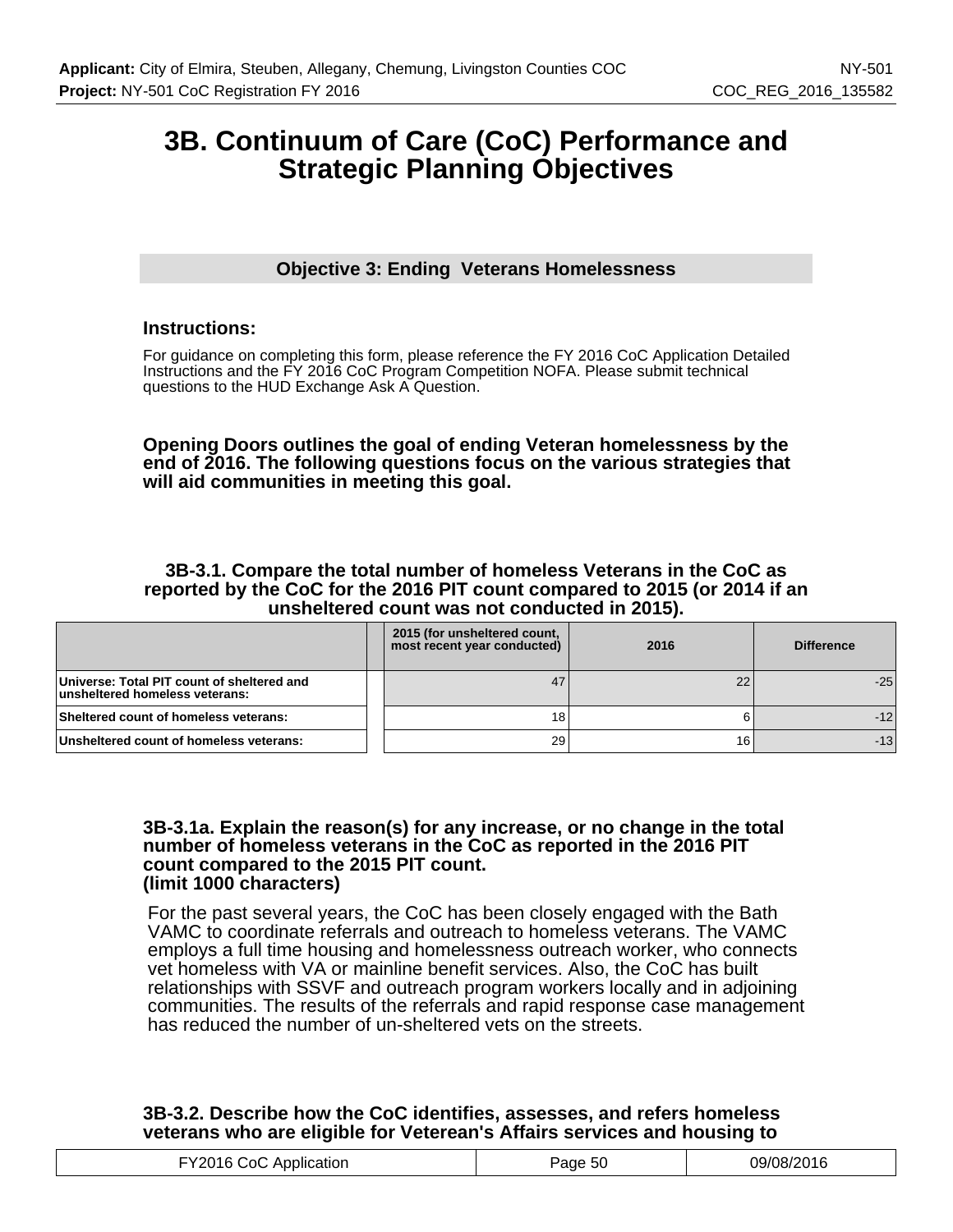## **appropriate reources such as HUD-VASH and SSVF. (limit 1000 characters)**

We are working closely with Soldier On, the SSVF provider in our region to integrate with our Coordinated Entry system. That process has led to early screening identification of eligibility through the 2-1-1 Helpline system, and other CE portals. We also coordinate with the HCHV/Homeless coordinator at the Bath VAMC to fast track VASH, SSVF, and VA Per Diem temporary assistance as appropriate.

#### **3B-3.3. Compare the total number of homeless Veterans in the CoC and the total number of unsheltered homeless Veterans in the CoC, as reported by the CoC for the 2016 PIT Count compared to the 2010 PIT Count (or 2009 if an unsheltered count was not conducted in 2010).**

|                                                                    | 2010 (or 2009 if an<br>unsheltered count was<br>not conducted in 2010) | 2016 | % Difference |
|--------------------------------------------------------------------|------------------------------------------------------------------------|------|--------------|
| Total PIT Count of sheltered and unsheltered<br>homeless veterans: | 14                                                                     | 47   | 235.71%      |
| Unsheltered Count of homeless veterans:                            |                                                                        | 29 l | $0.00\%$     |

### **3B-3.4. Indicate from the dropdown whether** No **you are on target to end Veteran homelessness by the end of 2016.**

This question will not be scored.

#### **3B-3.4a. If "Yes", what are the strategies being used to maximize your current resources to meet this goal? If "No" what resources or technical assistance would help you reach the goal of ending Veteran homelessness by the end of 2016? (limit 1000 characters)**

The increase in count is a result of better data collection. In 2015, the CoC applied for assistance under the Vets@Home TA initiative. This TA was put on hiatus due to CoC lead leaving his employment in an untimely manner.We have confirmed that a work plan was developed to explore improving our referral and data sharing networks, improve access to veteran resources, and link the Continuum with peer resources to improve our policy and capacity to serve the needs of homeless veterans. Plans to resume technical assistance in early fall of 2016 . The NY 501 works closely with the VA and remain confident to reaching functional zero.

| FY2016 CoC Application | Page 51 | 09/08/2016 |
|------------------------|---------|------------|
|------------------------|---------|------------|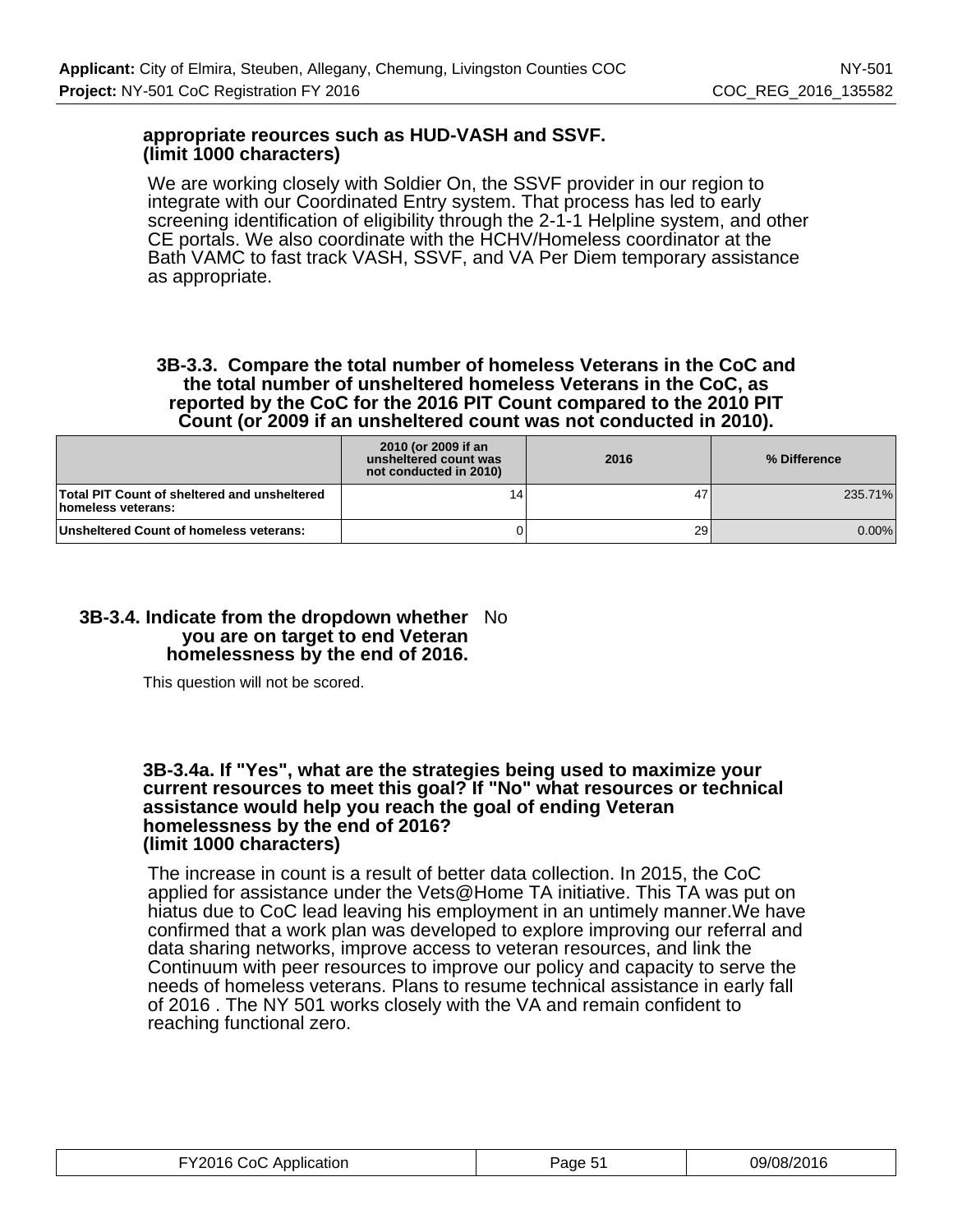# **4A. Accessing Mainstream Benefits**

## **Instructions:**

For guidance on completing this form, please reference the FY 2016 CoC Application Detailed Instructions and the FY 2016 CoC Program Competition NOFA. Please submit technical questions to the HUD Exchange Ask A Question.

**4A-1. Does the CoC systematically provide** Yes **information to provider staff about mainstream benefits, including up-to-date resources on eligibility and program changes that can affect homeless clients?**

> **4A-2. Based on the CoC's FY 2016 new and renewal project applications, what percentage of projects have demonstrated they are assisting project participants to obtain mainstream benefits? This includes all of the following within each project: transportation assistance, use of a single application, annual follow-ups with participants, and SOAR-trained staff technical assistance to obtain SSI/SSDI?**

#### **FY 2016 Assistance with Mainstream Benefits**

| Total number of project applications in the FY 2016 competition (new and renewal):                                                                                                                                                                                                                                                                   |      |
|------------------------------------------------------------------------------------------------------------------------------------------------------------------------------------------------------------------------------------------------------------------------------------------------------------------------------------------------------|------|
| Total number of renewal and new project applications that demonstrate assistance to project participants to obtain<br>mainstream benefits (i.e. In a Renewal Project Application, "Yes" is selected for Questions 2a, 2b and 2c on Screen<br> 4A. In a New Project Application, "Yes" is selected for Questions 5a, 5b, 5c, 6, and 6a on Screen 4A). |      |
| Percentage of renewal and new project applications in the FY 2016 competition that have demonstrated assistance                                                                                                                                                                                                                                      | 100% |

**Percentage of renewal and new project applications in the FY 2016 competition that have demonstrated assistance to project participants to obtain mainstream benefits:**

100%

**4A-3. List the organizations (public, private, non-profit and other) that you collaborate with to facilitate health insurance enrollment, (e.g., Medicaid, Medicare, Affordable Care Act options) for program participants. For each organization you partner with, detail the specific outcomes resulting from the partnership in the establishment of benefits. (limit 1000 characters)**

New York is engaged in a redesign of its Medicaid system to address high cost/high need populations—and to create best practice programs to stabilize these populations. The NY-501 is heavily engaged in the process—and is negotiating to expand SOAR into discharge casework management. Those eligible for SSI/SSDI are enrolled in Medicaid—and we are developing relationships to refer non-insured homeless with sources of income to ACA or Medicaid workers. NY is also a Medicaid Expansion state under the provisions of the ACA. Our housing providers work with various 'navigators' such as AIM

| 09/08/2016<br>Page 52 |
|-----------------------|
|                       |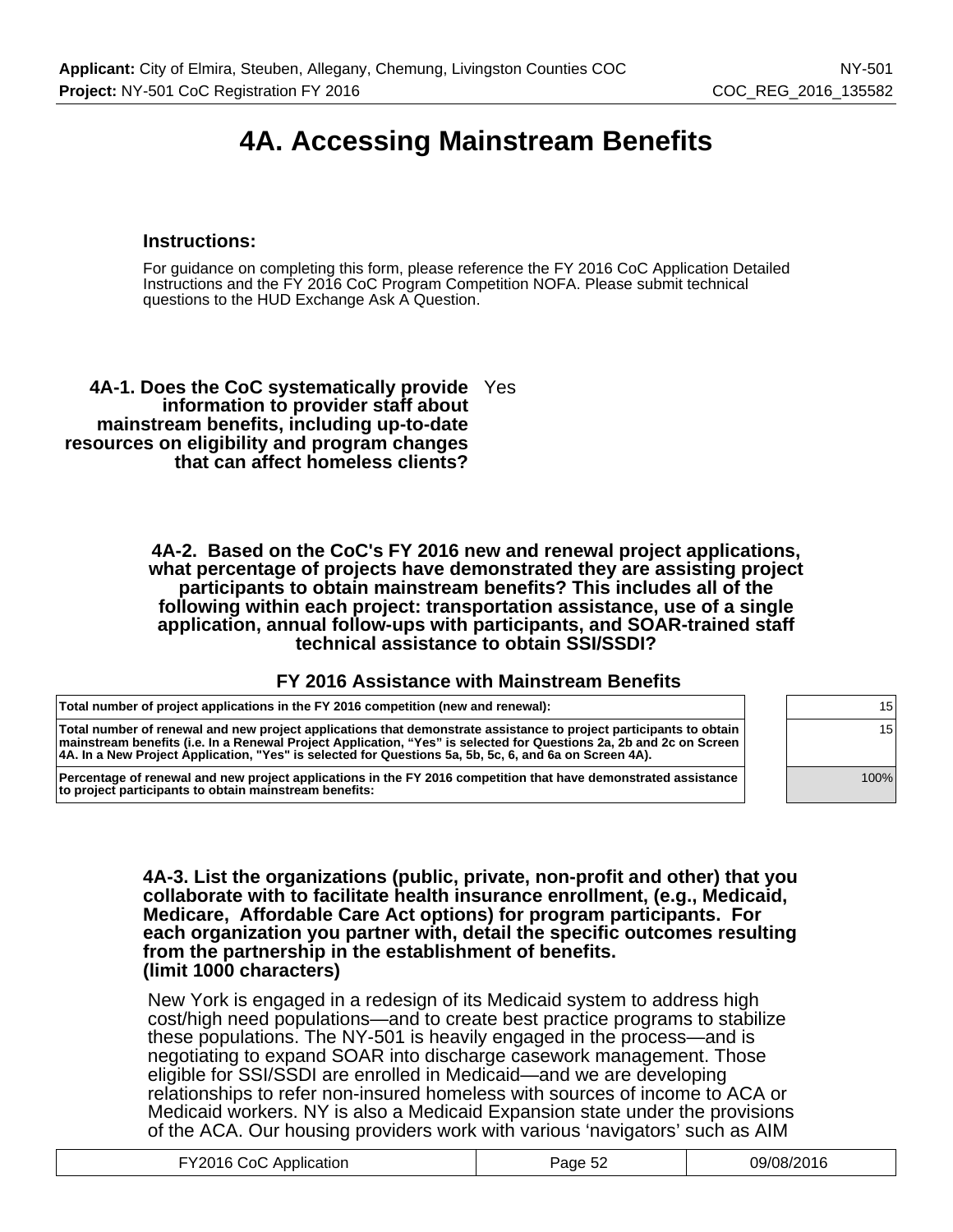Independent Living, Rural Health Network, Noyes Health, and others to assist in ACA selection. Some, such as AIM also contract local DSS units to process their

Medicaid apps. Also, we have a SOAR program with a SOAR Trainer and SOAR Coordinator/Lead to assist any health provider agency with matters of expediting narratives and documentation to fast track determinations.

#### **4A-4. What are the primary ways the CoC ensures that program participants with health insurance are able to effectively utilize the healthcare benefits available to them?**

| <b>Educational materials:</b>             | Χ |
|-------------------------------------------|---|
| In-Person Trainings:                      | Χ |
| Transportation to medical appointments:   | X |
| Home Health Visits/VNA                    | X |
| "Health Home" NYS DOH supportive services | Χ |
| Primary Care Wellness visits              | Χ |
| <b>Not Applicable or None:</b>            |   |

| FY2016 CoC Application | Page 53 | 09/08/2016 |
|------------------------|---------|------------|
|------------------------|---------|------------|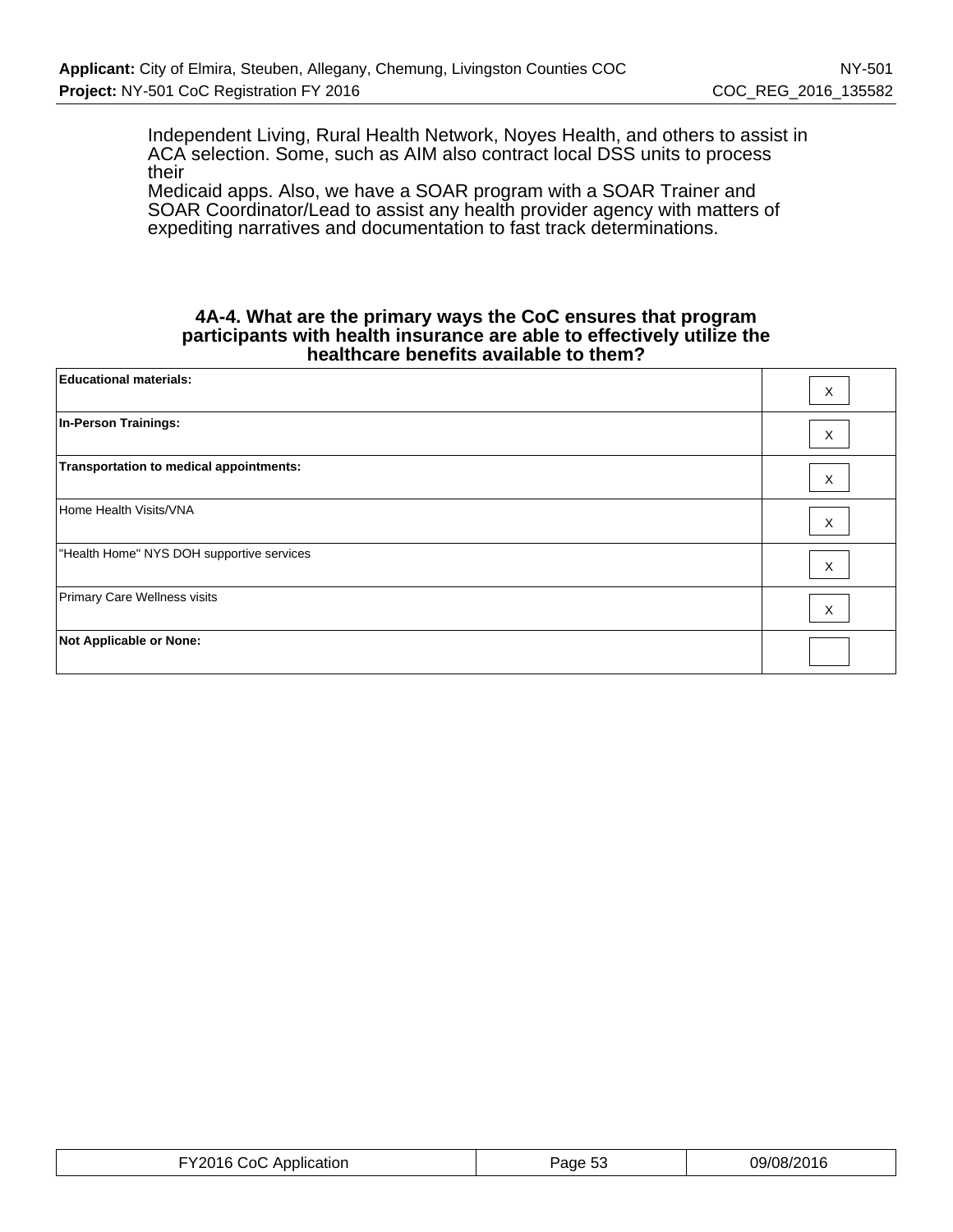# **4B. Additional Policies**

#### **Instructions:**

For guidance on completing this form, please reference the FY 2016 CoC Application Detailed Instructions and the FY 2016 CoC Program Competition NOFA. Please submit technical questions to the HUD Exchange Ask A Question.

#### **4B-1. Based on the CoCs FY 2016 new and renewal project applications, what percentage of Permanent Housing (PSH and RRH), Transitional Housing (TH), and SSO (non-Coordinated Entry) projects in the CoC are low barrier?**

#### **FY 2016 Low Barrier Designation**

| Total number of PH (PSH and RRH), TH and non-Coordinated Entry SSO project applications in the FY 2016 competition<br>$ $ (new and renewal):                                  | 141  |
|-------------------------------------------------------------------------------------------------------------------------------------------------------------------------------|------|
| Total number of PH (PSH and RRH), TH and non-Coordinated Entry SSO renewal and new project applications that<br>selected "low barrier" in the FY 2016 competition:            | 141  |
| Percentage of PH (PSH and RRH), TH and non-Coordinated Entry SSO renewal and new project applications in the FY<br>2016 competition that will be designated as "low barrier": | 100% |

**4B-2. What percentage of CoC Program-funded Permanent Supportive Housing (PSH), Rapid Re-Housing (RRH), SSO (non-Coordinated Entry) and Transitional Housing (TH) FY 2016 Projects have adopted a Housing First approach, meaning that the project quickly houses clients without preconditions or service participation requirements?**

#### **FY 2016 Projects Housing First Designation**

| Total number of PSH, RRH, non-Coordinated Entry SSO, and TH project applications in the FY 2016 competition (new and<br>renewal):                                      | 141  |
|------------------------------------------------------------------------------------------------------------------------------------------------------------------------|------|
| Total number of PSH, RRH, non-Coordinated Entry SSO, and TH renewal and new project applications that selected<br>Housing First in the FY 2016 competition:            | 141  |
| Percentage of PSH, RRH, non-Coordinated Entry SSO,<br>and TH renewal and new project applications in the FY 2016 competition that will be designated as Housing First: | 100% |

**4B-3. What has the CoC done to ensure awareness of and access to housing and supportive services within the CoC's geographic area to persons that could benefit from CoC-funded programs but are not currently participating in a CoC funded program? In particular, how does the CoC reach out to for persons that are least likely to request housing or services in the absence of special outreach?**

X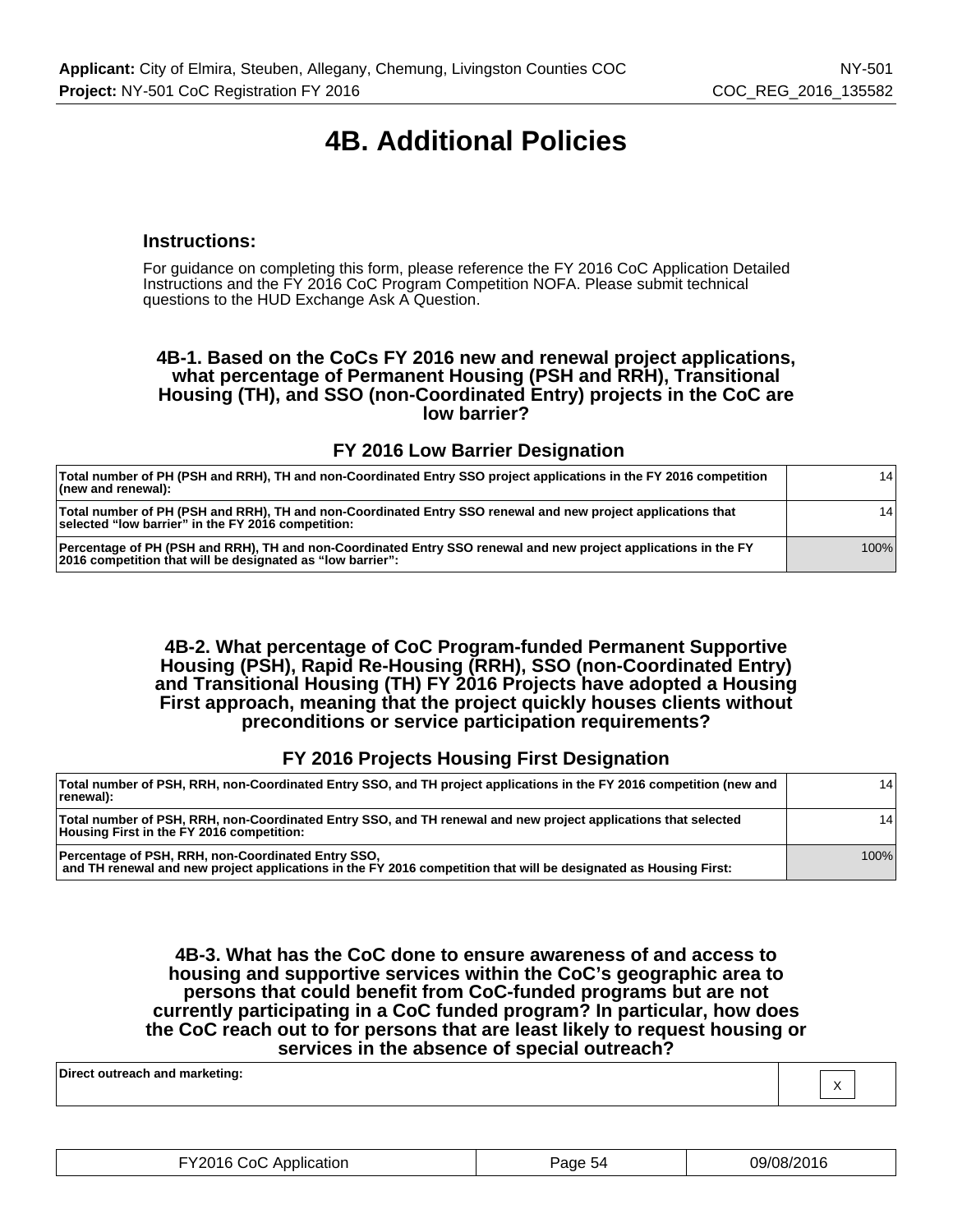| Use of phone or internet-based services like 211:                            | X |
|------------------------------------------------------------------------------|---|
| Marketing in languages commonly spoken in the community:                     |   |
| Making physical and virtual locations accessible to those with disabilities: | X |
|                                                                              |   |
|                                                                              |   |
|                                                                              |   |
| Not applicable:                                                              |   |

## **4B-4. Compare the number of RRH units available to serve populations from the 2015 and 2016 HIC.**

|                                                          | 2015 | 2016       | <b>Difference</b> |
|----------------------------------------------------------|------|------------|-------------------|
| RRH units available to serve all populations in the HIC: | 150  | 116<br>1 U | -34               |

**4B-5. Are any new proposed project** No **applications requesting \$200,000 or more in funding for housing rehabilitation or new construction?**

> **4B-6. If "Yes" in Questions 4B-5, then describe the activities that the project(s) will undertake to ensure that employment, training and other economic opportunities are directed to low or very low income persons to comply with section 3 of the Housing and Urban Development Act of 1968 (12 U.S.C. 1701u) (Section 3) and HUD's implementing rules at 24 CFR part 135?**

 **(limit 1000 characters)**

Not Applicable

**4B-7. Is the CoC requesting to designate one** No **or more of its SSO or TH projects to serve families with children and youth defined as homeless under other Federal statutes?**

> **4B-7a. If "Yes", to question 4B-7, describe how the use of grant funds to serve such persons is of equal or greater priority than serving persons**

| TY2016 CoC Application | ---<br>Page 55 | 09/08/2016 |
|------------------------|----------------|------------|
|------------------------|----------------|------------|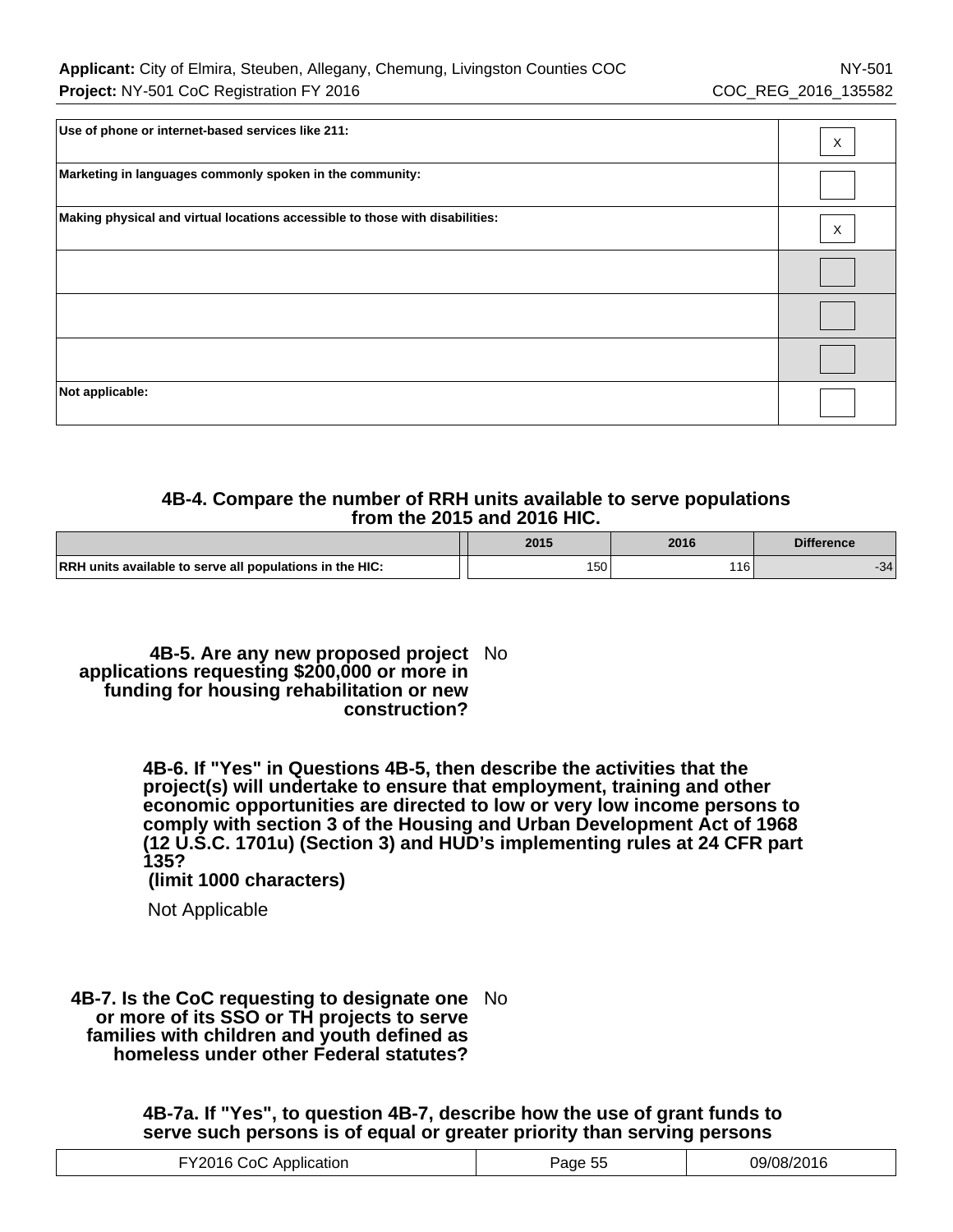**defined as homeless in accordance with 24 CFR 578.89. Description must include whether or not this is listed as a priority in the Consolidated Plan(s) and its CoC strategic plan goals. CoCs must attach the list of projects that would be serving this population (up to 10 percent of CoC total award) and the applicable portions of the Consolidated Plan. (limit 2500 characters)**

Not Applicable

**4B-8. Has the project been affected by a** No **major disaster, as declared by the President Obama under Title IV of the Robert T. Stafford Disaster Relief and Emergency Assistanct Act, as amended (Public Law 93-288) in the 12 months prior to the opening of the FY 2016 CoC Program Competition?**

> **4B-8a. If "Yes" in Question 4B-8, describe the impact of the natural disaster on specific projects in the CoC and how this affected the CoC's ability to address homelessness and provide the necessary reporting to HUD.**

**(limit 1500 characters)**

Not Applicable

**4B-9. Did the CoC or any of its CoC program** Yes **recipients/subrecipients request technical assistance from HUD since the submission of the FY 2015 application? This response does not affect the scoring of this application.**

#### **4B-9a. If "Yes" to Question 4B-9, check the box(es) for which technical assistance was requested.**

This response does not affect the scoring of this application.

| CoC Governance:                      | X |
|--------------------------------------|---|
| CoC Systems Performance Measurement: |   |
| <b>Coordinated Entry:</b>            |   |
| Data reporting and data analysis:    |   |
| HMIS:                                |   |

| .VON1G<br>∴oC<br>Application<br>.<br>. | Page<br>56 | 09/08/2016 |
|----------------------------------------|------------|------------|
|----------------------------------------|------------|------------|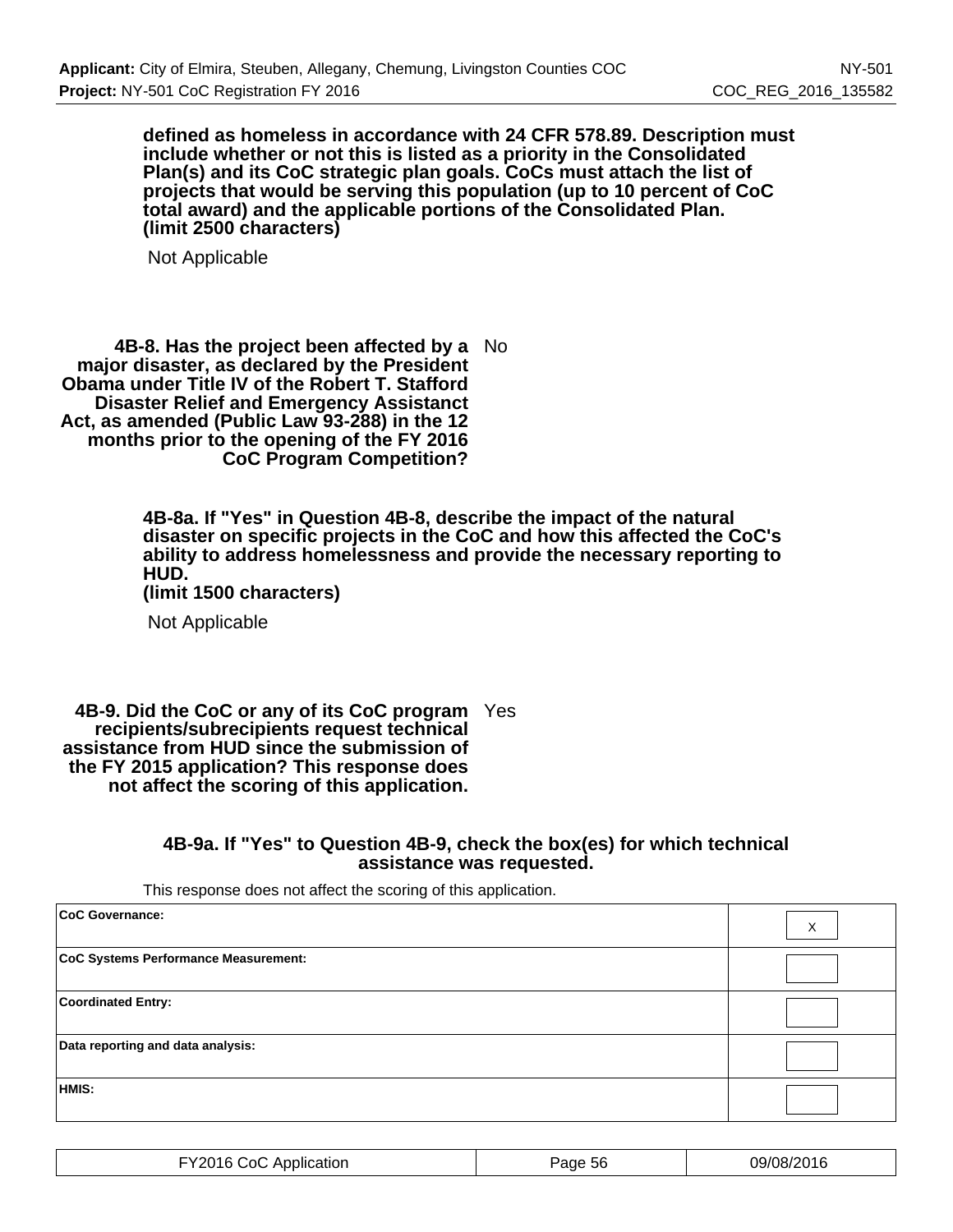| Homeless subpopulations targeted by Opening Doors: veterans, chronic, children and families, and<br>unaccompanied youth: |  |
|--------------------------------------------------------------------------------------------------------------------------|--|
| Maximizing the use of mainstream resources:                                                                              |  |
| <b>Retooling transitional housing:</b>                                                                                   |  |
| Rapid re-housing:                                                                                                        |  |
| Under-performing program recipient, subrecipient or project:                                                             |  |
|                                                                                                                          |  |
| Not applicable:                                                                                                          |  |

**4B-9b. Indicate the type(s) of Technical Aassistance that was provided, using the categories listed in 4B-9a, provide the month and year the CoC Program recipient or sub-recipient received the assistance and the value of the Technical Assistance to the CoC/recipient/sub recipient involved given the local conditions at the time, with 5 being the highest value and a 1 indicating no value.**

| <b>Type of Technical Assistance Received</b> | <b>Date Received</b> | Rate the Value of the<br><b>Technical Assistance</b> |
|----------------------------------------------|----------------------|------------------------------------------------------|
| CoC Governance                               | 06/16/2016           |                                                      |
| CoC Governance                               | 06/30/2016           |                                                      |
|                                              |                      |                                                      |
|                                              |                      |                                                      |
|                                              |                      |                                                      |

| TY2016 CoC Application | 09/08/2016<br>$ -$<br>Page 57 |  |
|------------------------|-------------------------------|--|
|------------------------|-------------------------------|--|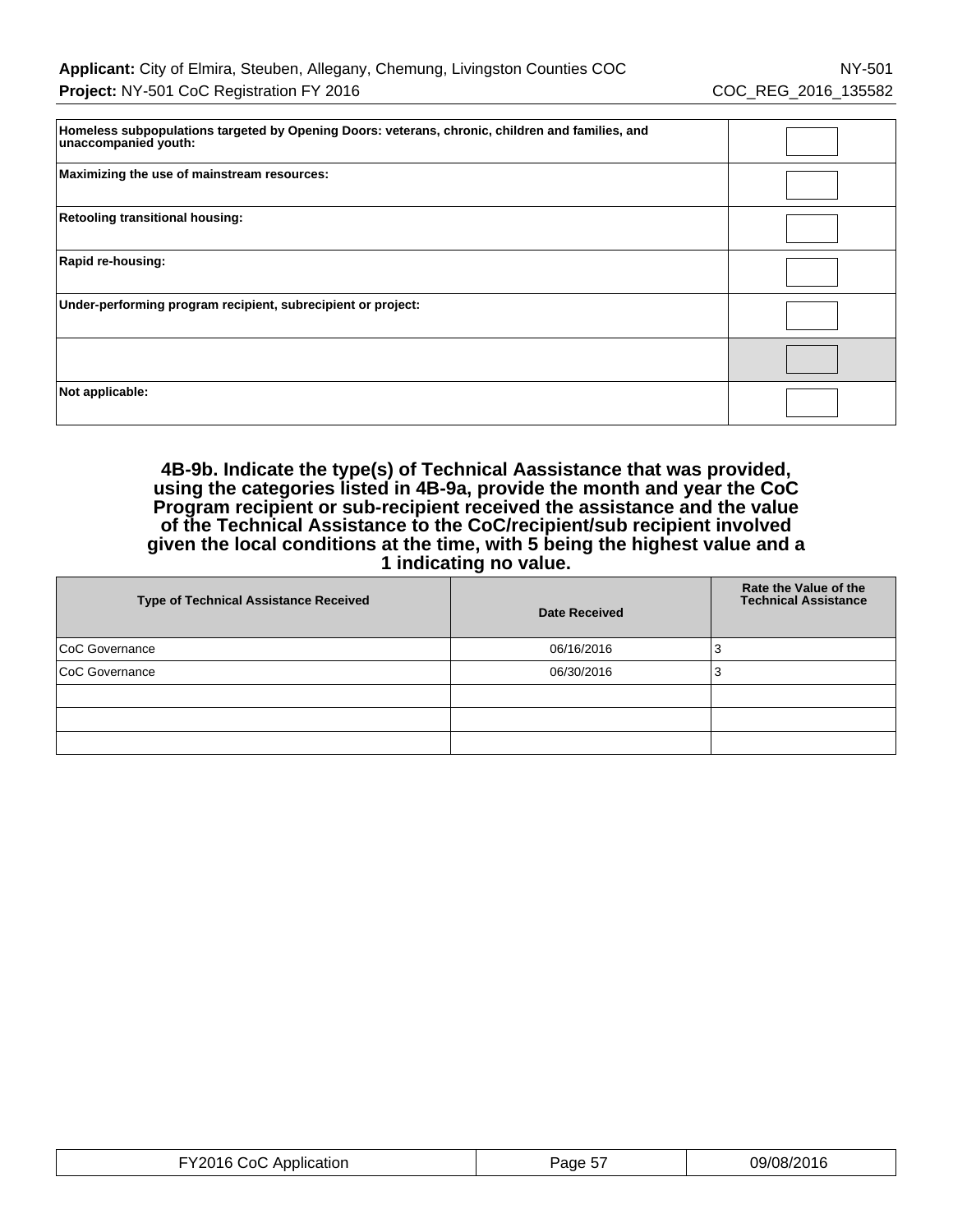# **Submission Summary**

**Ensure that the Project Priority List is complete prior to submitting.**

| Page                      | <b>Last Updated</b>    |
|---------------------------|------------------------|
|                           |                        |
| <b>1A. Identification</b> | 08/15/2016             |
| <b>1B. CoC Engagement</b> | <b>Please Complete</b> |
| <b>1C. Coordination</b>   | 08/15/2016             |

| FY2016 CoC Application | Page 58 | 09/08/2016 |
|------------------------|---------|------------|
|------------------------|---------|------------|